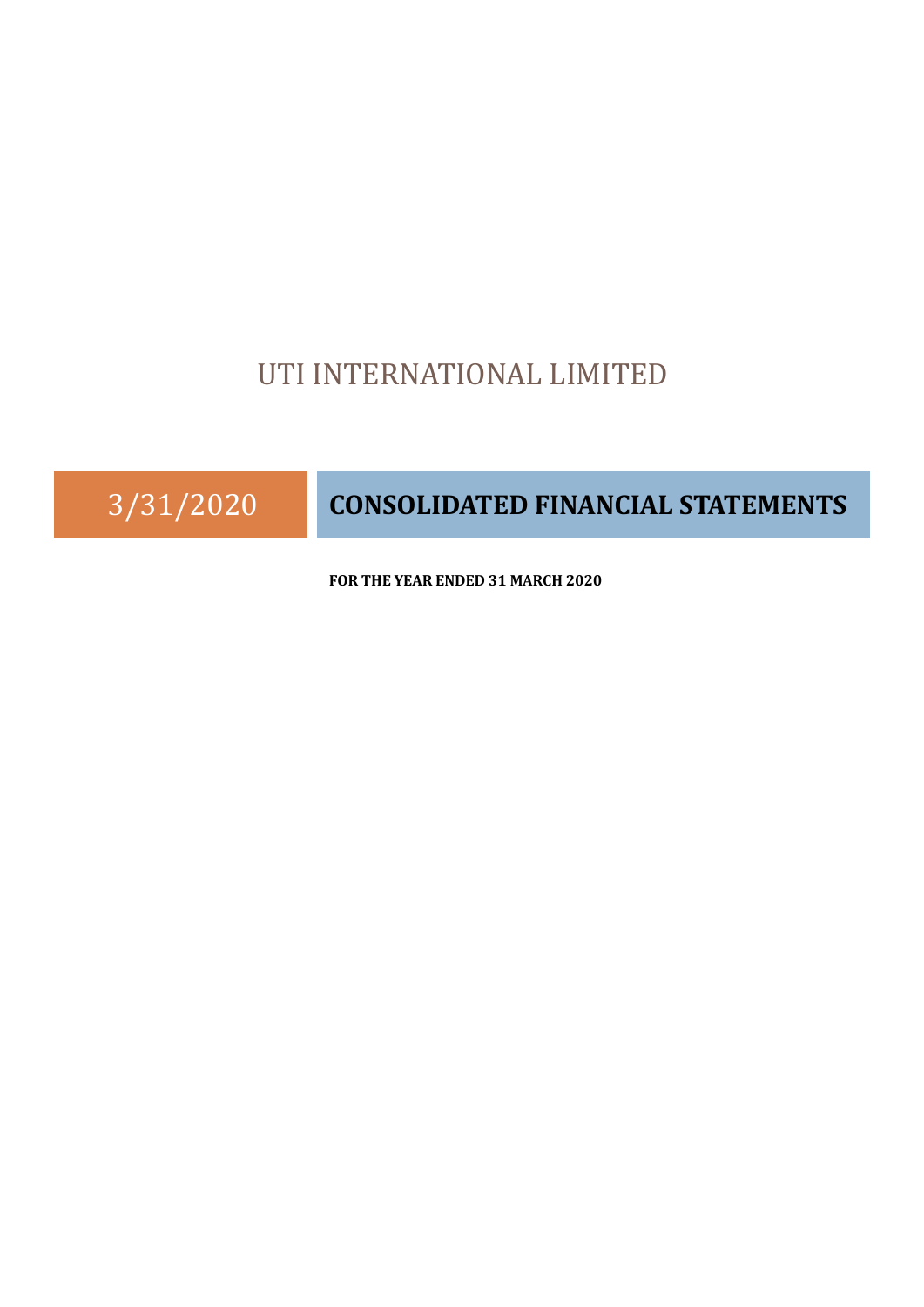# **C O N S O L I D AT E D F I N A N C I A L S TAT E M E N T S**

| <b>CONTENTS</b>                                | <b>PAGES</b> |
|------------------------------------------------|--------------|
| MANAGEMENT AND ADMINISTRATION                  | 2            |
| <b>DIRECTORS' REPORT</b>                       | 3            |
| <b>INDEPENDENT AUDITOR'S REPORT</b>            | 5            |
| CONSOLIDATED STATEMENT OF COMPREHENSIVE INCOME | 7            |
| CONSOLIDATED STATEMENT OF FINANCIAL POSITION   | 8            |
| CONSOLIDATED STATEMENT OF CHANGES IN EQUITY    | 9            |
| CONSOLIDATED STATEMENT OF CASH FLOWS           | 10           |
| NOTES TO THE CONSOLIDATED FINANCIAL STATEMENTS | $12 - 43$    |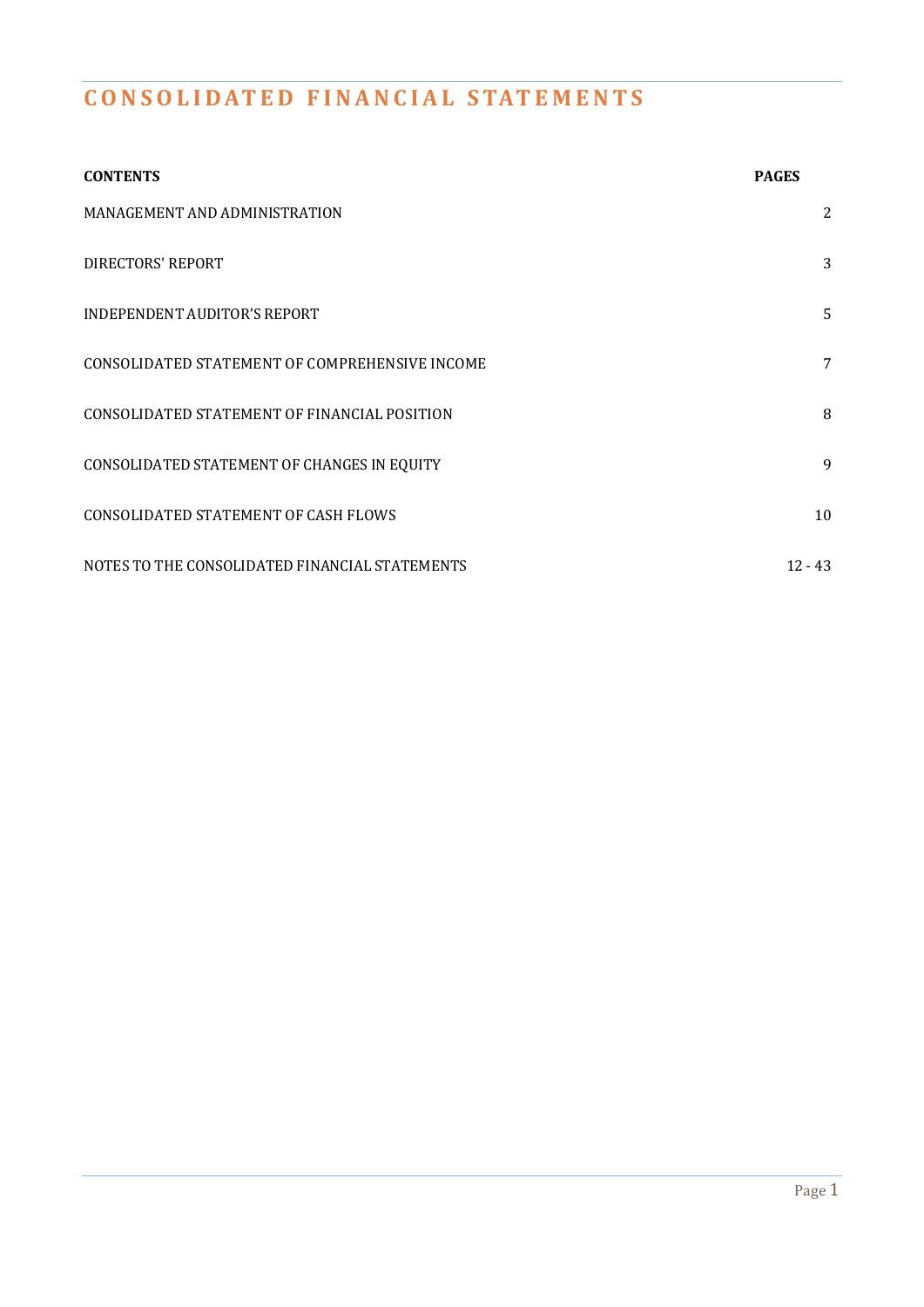| <b>MANAGEMENT AND ADMINISTRATION</b> |                                               |                                                       |
|--------------------------------------|-----------------------------------------------|-------------------------------------------------------|
| <b>Directors</b>                     | Praveen Jagwani (CEO & Executive Director)    |                                                       |
|                                      | Imtaiyazur Rahman                             | (Non-Executive Director)                              |
|                                      | Christopher M W Hill                          | (Non-Executive Director)                              |
| Registered Office                    | Kingsway House, Havilland Street,             |                                                       |
|                                      | St. Peter Port, Guernsey,                     |                                                       |
|                                      | Channel Islands.                              |                                                       |
| <b>Branches</b>                      | <b>UK</b> Branch                              |                                                       |
|                                      | UTI International Limited                     |                                                       |
|                                      | 120 New Cavendish Street,                     |                                                       |
|                                      | London W1W 6XX,                               |                                                       |
|                                      | Tel: 020 3371 0303.                           |                                                       |
| Subsidiaries                         |                                               | UTI Investment Management Company (Mauritius) Limited |
|                                      | 3rd Floor, 355 NEX, Rue du Savoir             |                                                       |
|                                      | Cybercity, Ebene 72201, Mauritius.            |                                                       |
|                                      |                                               | UTI International (Singapore) Private Limited         |
|                                      | 3, Raffles Place                              |                                                       |
|                                      | #08-02 Bharat Building,                       |                                                       |
|                                      | Singapore - 048617                            |                                                       |
| Administrator and Secretary          | Cannon Asset Management Limited               |                                                       |
|                                      | Kingsway House,                               |                                                       |
|                                      | Havilland Street,                             |                                                       |
|                                      | St. Peter Port, Guernsey,                     |                                                       |
|                                      | Channel Islands.                              |                                                       |
| Independent Auditor                  | Ernst & Young LLP                             |                                                       |
|                                      | Royal Chambers,                               |                                                       |
|                                      | St. Julian's Avenue, St Peter Port, Guernsey, |                                                       |
|                                      | Channel Islands.                              |                                                       |
|                                      |                                               |                                                       |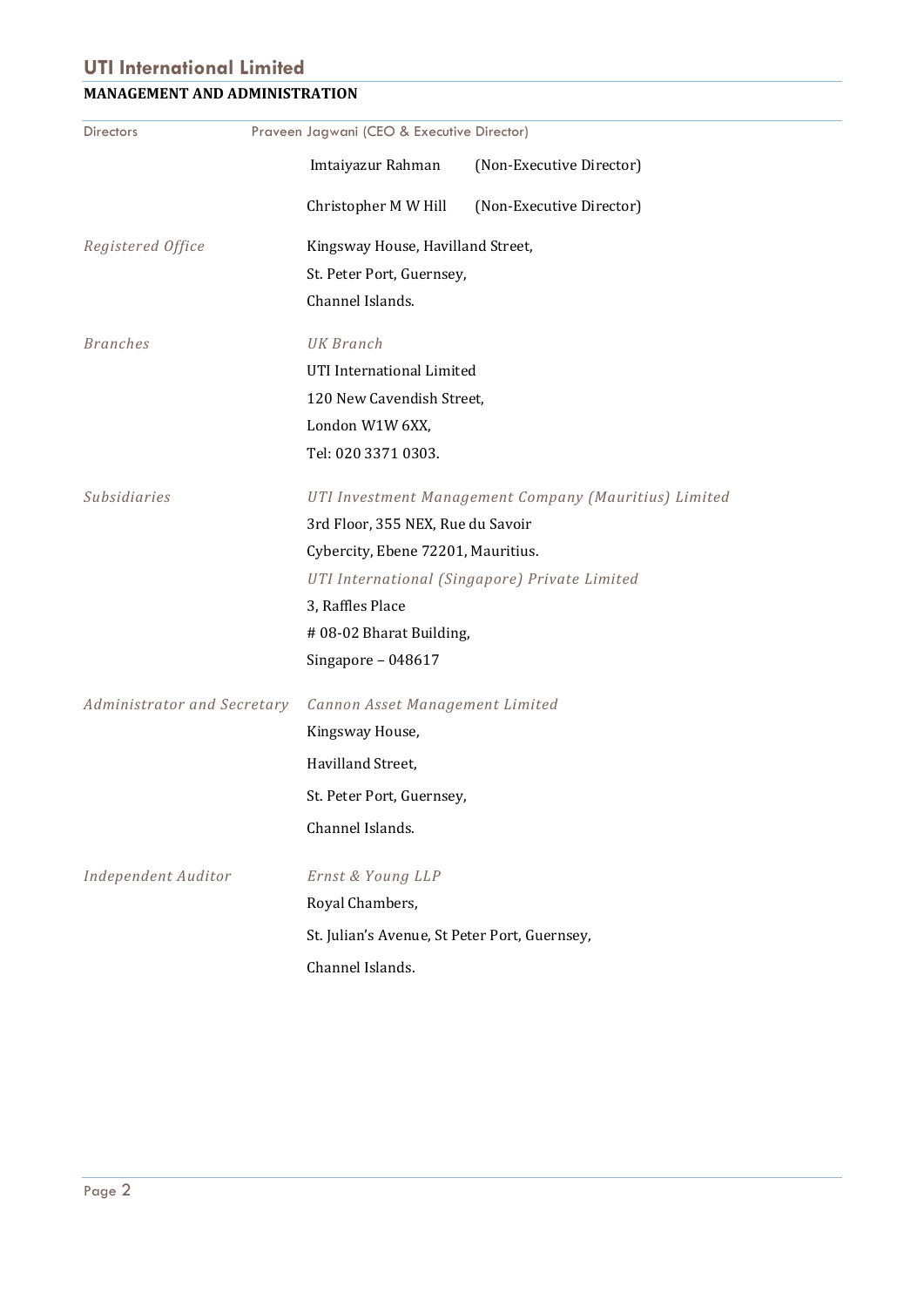#### **DIRECTORS' REPORT**

The Directors present their report and the audited Consolidated Financial Statements for the year ended 31 March 2020.

#### **PRINCIPAL ACTIVITIES**

UTI International Limited (the 'Company', the 'Group' or 'UTI International') is a 100% subsidiary of UTI Asset Management Company Limited, a company incorporated in India ('UTI AMC'). UTI International operates from its head office (HO) in Guernsey and its branch in London. UTI International has two wholly owned subsidiaries - UTI Investment Management Company (Mauritius) Limited ('UTI Mauritius') in Mauritius and UTI International (Singapore) Private Limited ('UTI Singapore') in Singapore. The Company, UTI Mauritius and UTI Singapore collectively form the UTI International Group (the 'Group').

The principal activities of the Group are the management and marketing of the Mauritius, Cayman and Ireland domiciled offshore funds setup by the erstwhile Unit Trust of India ('UTI') or UTI AMC and its subsidiaries, marketing of the domestic mutual fund schemes of UTI AMC in overseas markets and acting as Manager / Advisor to those entities investing in India through the Foreign Portfolio Investor ('FPI') route / regime. The Company manages The UTI India Fund Limited ('India Fund'), The India Pharma Fund Limited. ('Pharma Fund'), The India Debt Opportunities Fund Limited (IDOF). However, IDOF now stands redeemed as of March 19, 2019. UTI Mauritius acts as an investment Manager to Shinsei UTI India Fund (Mauritius) Limited ('Shinsei Fund'), The UTI Rainbow Fund Limited ('Rainbow Fund'), and UTI Wealth Creator Fund 4. UTI Singapore acts as manager to UTI Spectrum Fund Limited ('Spectrum Fund'), South African Rand Money Market Fund, UTI Indian Fixed Income Fund Plc, UTI Phoenix Fund SPC, UTI Chronos Fund SPC, UTI Goldfinch Funds Plc, Indian Credit Opportunities Fund Pte. Ltd. and acts as sub-manager to United China India Dynamic Growth Fund, Emirates Islamic India Equity Fund, KB India Growth Fund, India Dynamic Equity Fund and India Balanced Fund.

#### **GOING CONCERN**

The directors have, at the time of approving the financial statements, assessed the potential impact of the COVID-19 global pandemic on the Company and the Group. They consider that the Company and the Group have adequate financial resources to continue in operational existence for the foreseeable future and therefore, continue to adopt the going concern basis of accounting in preparing the financial statements. Refer to note 2.1.1 for detailed disclosure on going concern.

#### **RESULTS AND DIVIDEND**

The Group's results for the period are set out in the consolidated statement of comprehensive income. The result of UTI International Group shows a loss of (GBP 5,769,234) (2019: profit of GBP 4,638,722). The Directors recommend the payment of GBP Nil as dividend in respect of the current year (2019 GBP 3,850,502).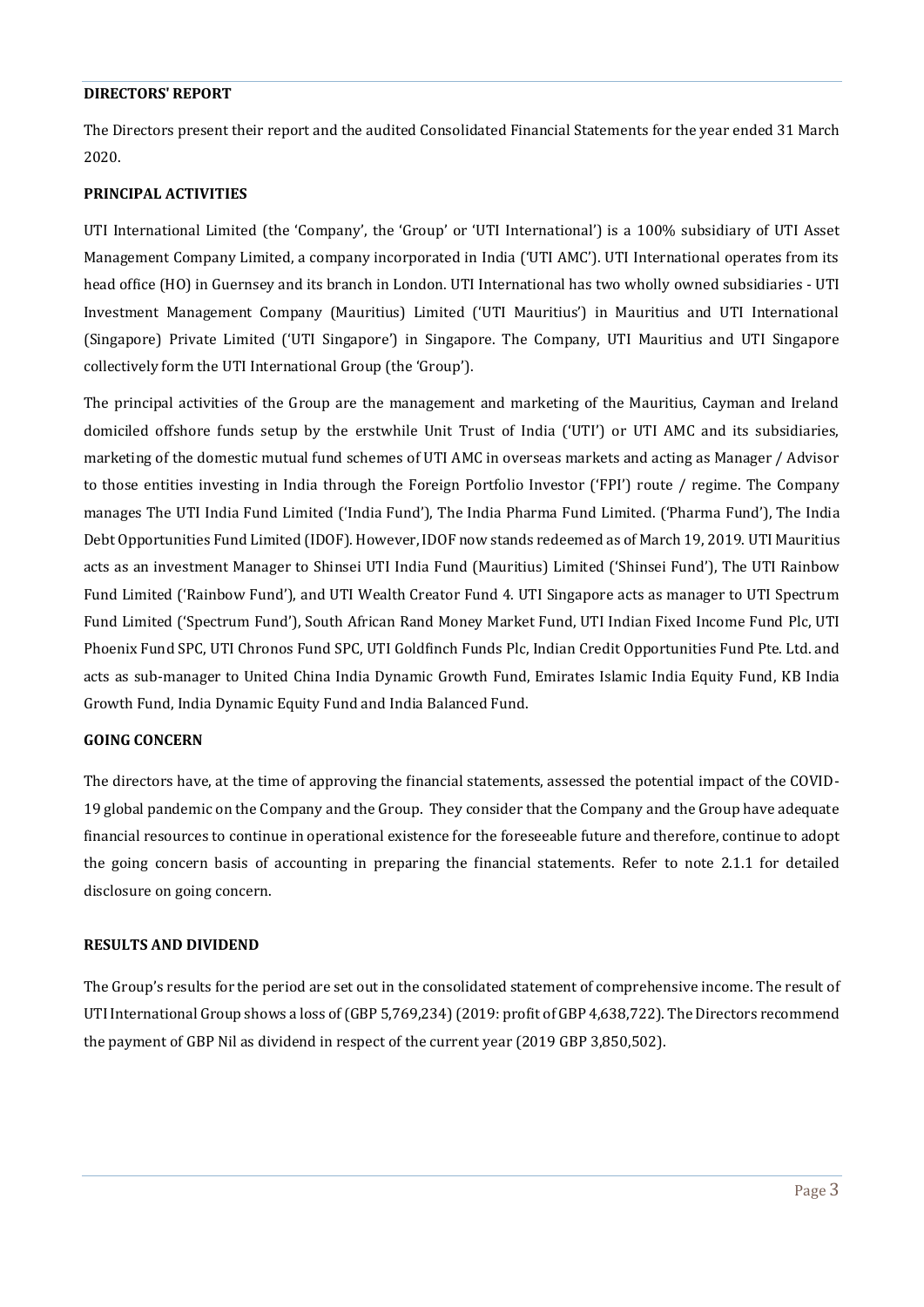#### **Directors' Report (continued)**

#### **DIRECTORS**

The Company's Directors who served during the period and to the date of this report are listed on page 2.

#### **STATEMENT OF DIRECTORS' RESPONSIBILITIES**

The Directors are responsible for preparing the Financial Statements in accordance with applicable Guernsey law and International Financial Reporting Standards (IFRS). Guernsey Company Law requires the Directors to prepare Financial Statements for each financial year, which give a true and fair view of the state of affairs of the Company and of the profit or loss of the Company for that period. In preparing these Consolidated Financial Statements, the Directors should:

- Select suitable accounting policies and then apply them consistently;
- Make judgments and estimates that are reasonable and prudent;
- Ensure that applicable accounting standards have been followed subject to any material departure disclosed and explained in the financial statements; and
- Prepare the Financial Statements on the going concern basis unless it is inappropriate to assume that the Company will continue in business.

The Directors are responsible for keeping proper accounting records which disclose with reasonable accuracy at any time the financial position of the Company and to enable them to ensure that the Financial Statements comply with Companies (Guernsey) Law, 2008 and the Protection of Investors (Bailiwick of Guernsey) Law, 1987. Furthermore, the Directors are responsible for ensuring under Rule 2.2.4 of The Licensees (Capital Adequacy) Rules 2010 that the Company has sufficient gross capital to meet its commitments and to withstand the risks to which its business is subject.

They are also responsible for safeguarding the assets of the Company and hence for taking reasonable steps for the prevention and detection of fraud and other irregularities. So far as each of the Directors is aware, there is no relevant audit information of which the Company's auditor is unaware, and each has taken all the steps he ought to have taken as a Director to make himself aware of any relevant audit information and to establish that the Company's auditor is aware of that information.

The directors have, at the time of approving the financial statements, assessed the potential impact of the COVID-19 global pandemic on the Company and the Group. Refer to note 2 for the detailed disclosure.

Ernst & Young LLP has indicated its willingness to continue in office and offers itself for re-appointment at the forthcoming Annual General Meeting.

Director Director

Date: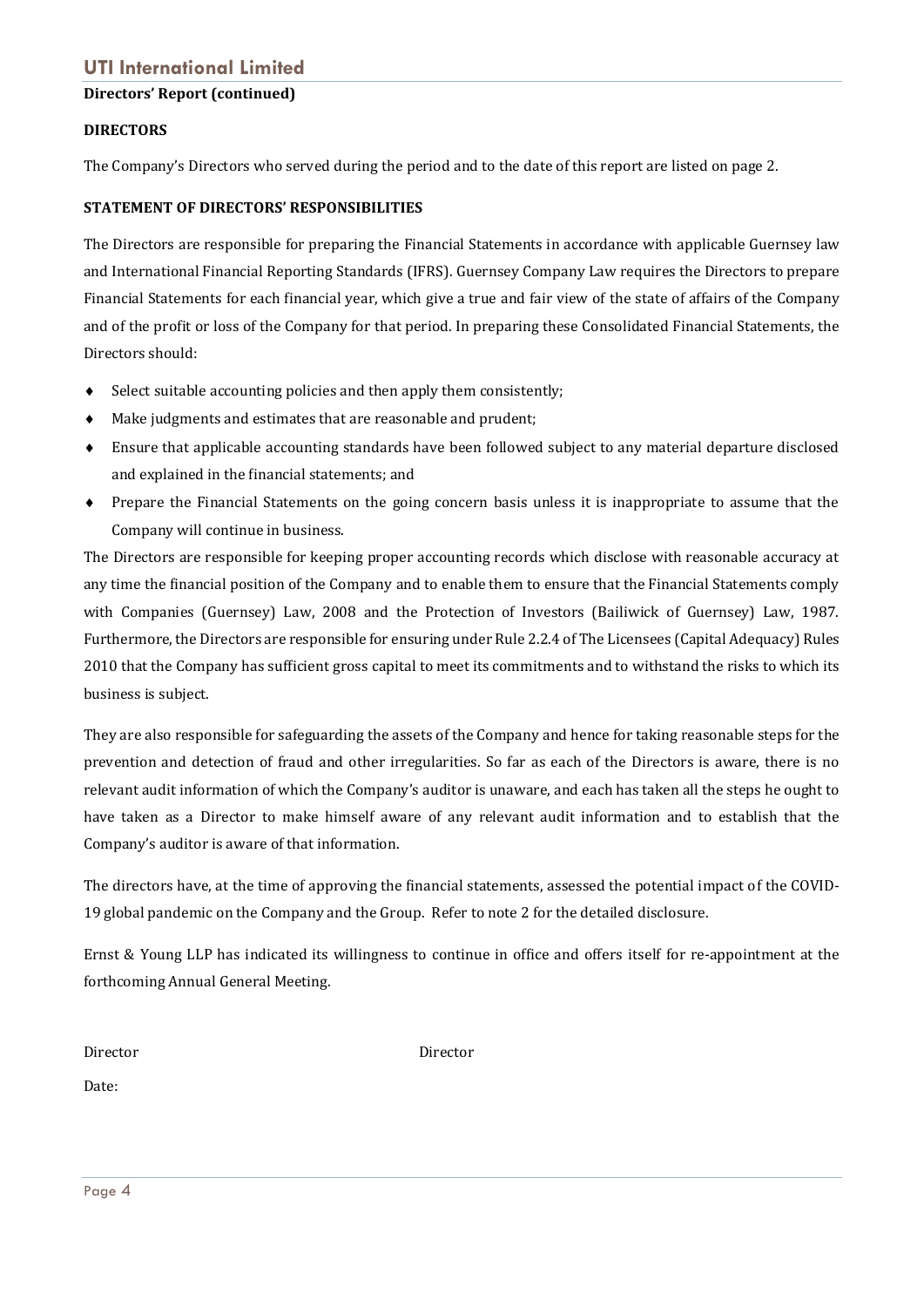#### **INDEPENDENT AUDITOR'S REPORT**

#### **To the members of UTI International Limited**

#### **Opinion**

We have audited the consolidated financial statements (the "financial statements") of UTI International Limited (the "Company") and its subsidiaries (together the "Group") for the year ended 31 March 2020, which comprise the Consolidated Statement of Comprehensive Income, the Consolidated Statement of Financial Position, the Consolidated Statement of Changes in Equity, the Consolidated Statement of Cash Flows, and the related notes 1 to 26, including a summary of significant accounting policies. The financial reporting framework that has been applied in their preparation is applicable law and International Financial Reporting Standards.

In our opinion, the financial statements:

► give a true and fair view of the state of the Group's affairs as at 31 March 2020 and of the Group's loss for the year then ended;

► have been properly prepared in accordance with International Financial Reporting Standards; and

► have been properly prepared in accordance with the requirements of the Companies (Guernsey) Law, 2008 and the Protection of Investors (Bailiwick of Guernsey) Law, 1987.

#### **Basis for opinion**

We conducted our audit in accordance with International Standards on Auditing (UK) (ISAs (UK)) and applicable law. Our responsibilities under those standards are further described in the Auditor's responsibilities for the audit of the financial statements section of our report below. We are independent of the group in accordance with the ethical requirements that are relevant to our audit of the financial statements in the UK, including the FRC's Ethical Standard, and we have fulfilled our other ethical responsibilities in accordance with these requirements.

We believe that the audit evidence we have obtained is sufficient and appropriate to provide a basis for our opinion.

#### **Emphasis of Matter – Effects of COVID-19**

We draw attention to Notes 2 and 26 of the financial statements, which describe the economic disruption the Group and the Company are facing as a result of COVID-19, which is impacting financial markets. This includes the possibility of greater volatility in reported revenues as a result of potential volatility of assets under management, upon which the management fee income of the Group is determined. Our opinion is not modified in respect of this matter.

#### **Conclusions relating to going concern**

We have nothing to report in respect of the following matters in relation to which the ISAs (UK) require us to report to you where:

- the Directors' use of the going concern basis of accounting in the preparation of the financial statements is not appropriate; or
- the Directors have not disclosed in the financial statements any identified material uncertainties that may cast significant doubt about the Group's ability to continue to adopt the going concern basis of accounting for a period of at least twelve months from the date when the financial statements are authorised for issue.

#### **Other information**

The other information comprises the information included in the annual report, other than the financial statements and our auditor's report thereon. The Directors are responsible for the other information.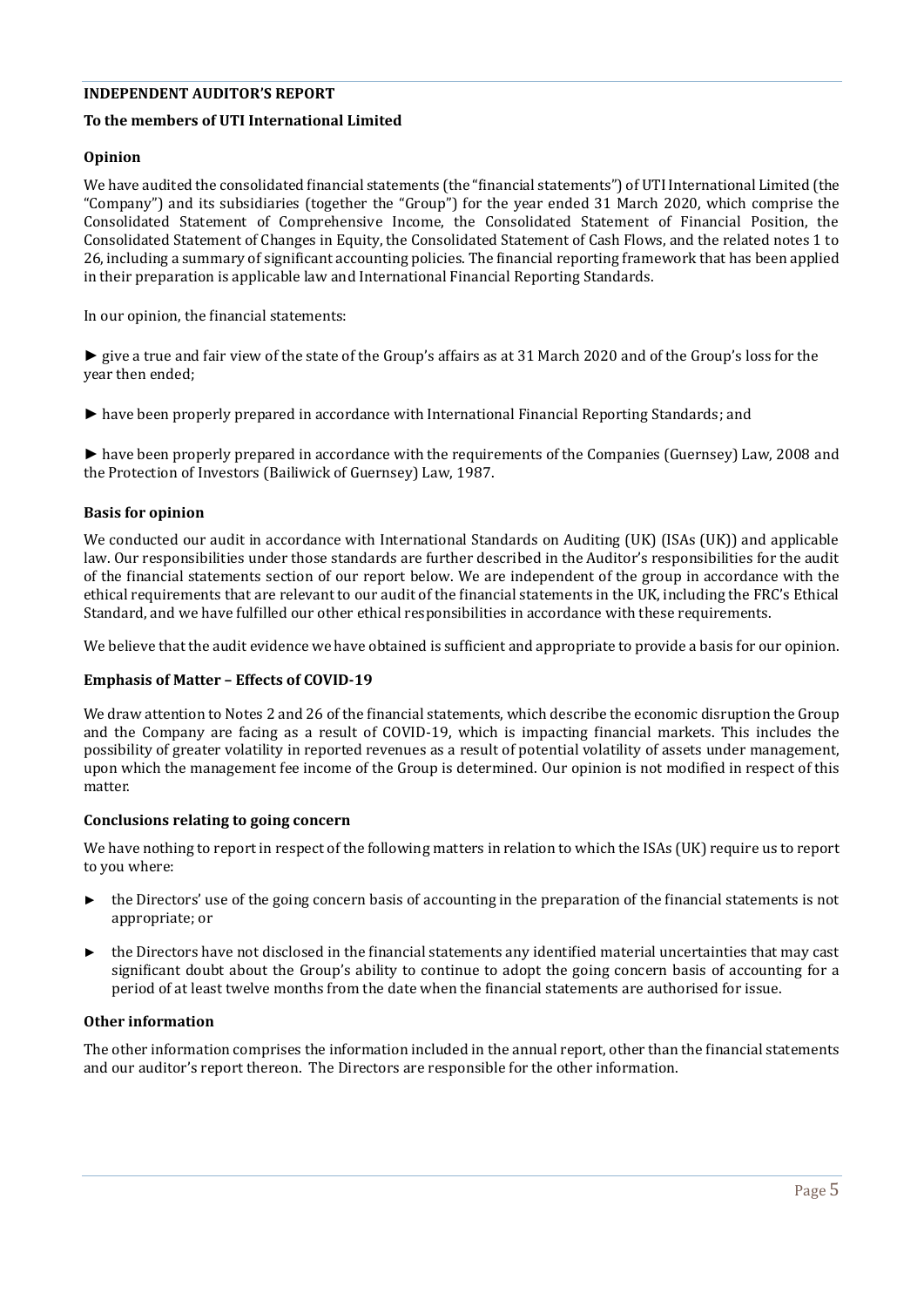# **INDEPENDENT AUDITOR'S REPORT**

#### **To the members of UTI International Limited - continued**

#### **Other information**

Our opinion on the financial statements does not cover the other information and, except to the extent otherwise explicitly stated in this report, we do not express any form of assurance conclusion thereon.

In connection with our audit of the financial statements, our responsibility is to read the other information and, in doing so, consider whether the other information is materially inconsistent with the financial statements or our knowledge obtained in the audit or otherwise appears to be materially misstated. If we identify such material inconsistencies or apparent material misstatements, we are required to determine whether there is a material misstatement in the financial statements or a material misstatement of the other information. If, based on the work we have performed, we conclude that there is a material misstatement of the other information, we are required to report that fact.

We have nothing to report in this regard.

#### **Matters on which we are required to report by exception**

We have nothing to report in respect of the following matters in relation to which the Companies (Guernsey) Law, 2008 requires us to report to you if, in our opinion:

► proper accounting records have not been kept by the Group, or proper returns adequate for our audit have not been received from branches not visited by us; or

- ► the financial statements are not in agreement with the company's accounting records and returns; or
- ► we have not received all the information and explanations we require for our audit.

#### **Responsibilities of Directors**

As explained more fully in the Directors' responsibilities statement set out on page 4, the Directors are responsible for the preparation of the financial statements and for being satisfied that the financial statements, are prepared in all material respects, in accordance with the applicable accounting standards and present fairly the state of the Group's affairs as at 31 March 2020, and for such internal control as the Directors determine is necessary to enable the preparation of financial statements that are free from material misstatement, whether due to fraud or error.

In preparing the financial statements, the Directors are responsible for assessing the Group's ability to continue as a going concern, disclosing, as applicable, matters related to going concern and using the going concern basis of accounting unless the Directors either intend to liquidate the Group or to cease operations, or have no realistic alternative but to do so.

#### **Auditor's responsibilities for the audit of the financial statements**

Our objectives are to obtain reasonable assurance about whether the financial statements as a whole are free from material misstatement, whether due to fraud or error, and to issue an auditor's report that includes our opinion. Reasonable assurance is a high level of assurance but is not a guarantee that an audit conducted in accordance with ISAs (UK) will always detect a material misstatement when it exists. Misstatements can arise from fraud or error and are considered material if, individually or in the aggregate, they could reasonably be expected to influence the economic decisions of users taken on the basis of these financial statements.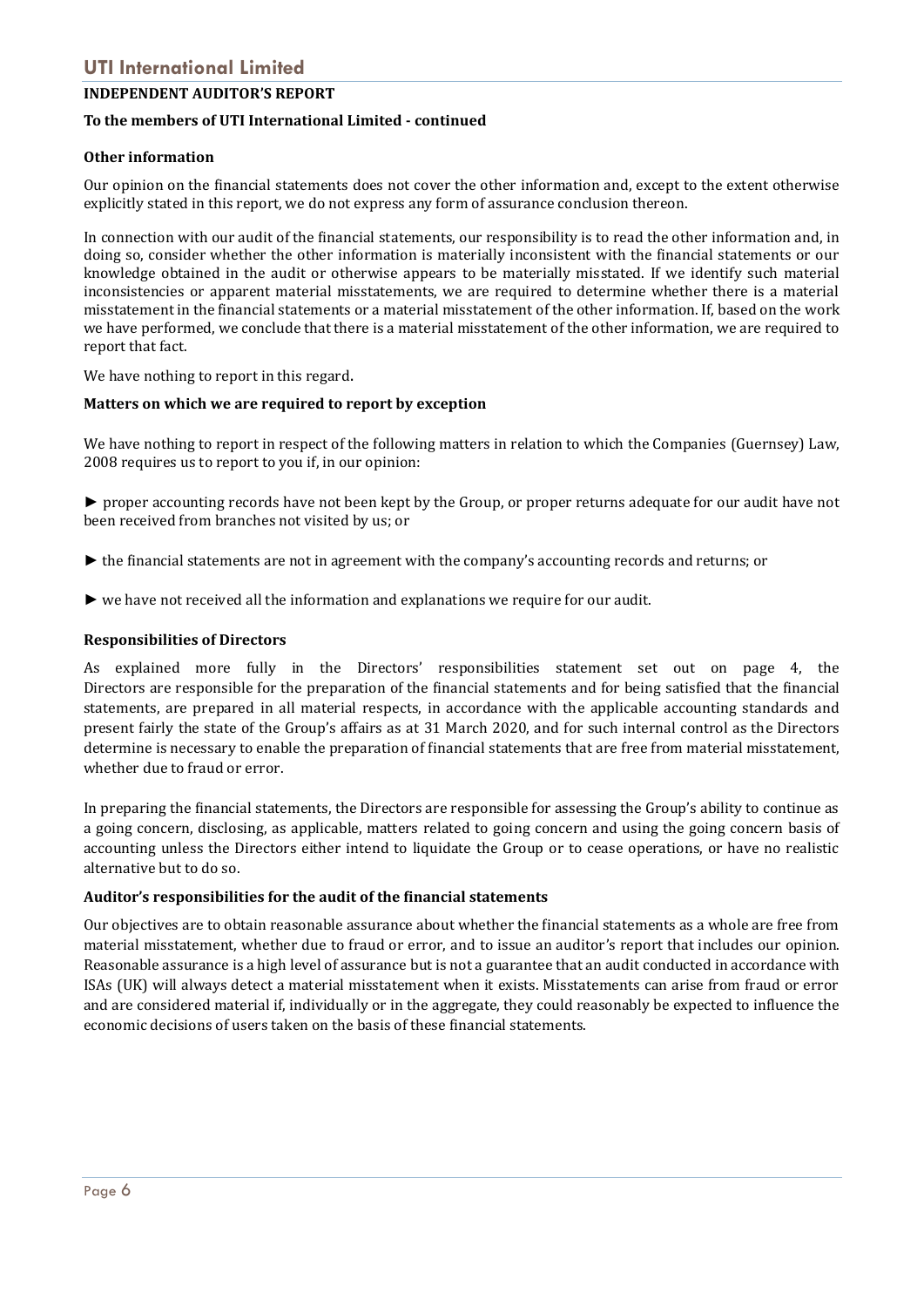#### **INDEPENDENT AUDITOR'S REPORT**

#### **To the members of UTI International Limited – continued**

A further description of our responsibilities for the audit of the financial statements is located on the Financial Reporting Council's website a[t https://www.frc.org.uk/auditorsresponsibilities.](https://www.frc.org.uk/auditorsresponsibilities) This description forms part of our auditor's report

#### **Use of our report**

This report is made solely to the Company's members, as a body, in accordance with Section 262 of the Companies (Guernsey) Law, 2008. Our audit work has been undertaken so that we might state to the company's members those matters we are required to state to them in an auditor's report and for no other purpose. To the fullest extent permitted by law, we do not accept or assume responsibility to anyone other than the Company and the Company's members as a body, for our audit work, for this report, or for the opinions we have formed.

Ernst & Young LLP Guernsey, Channel Islands Date: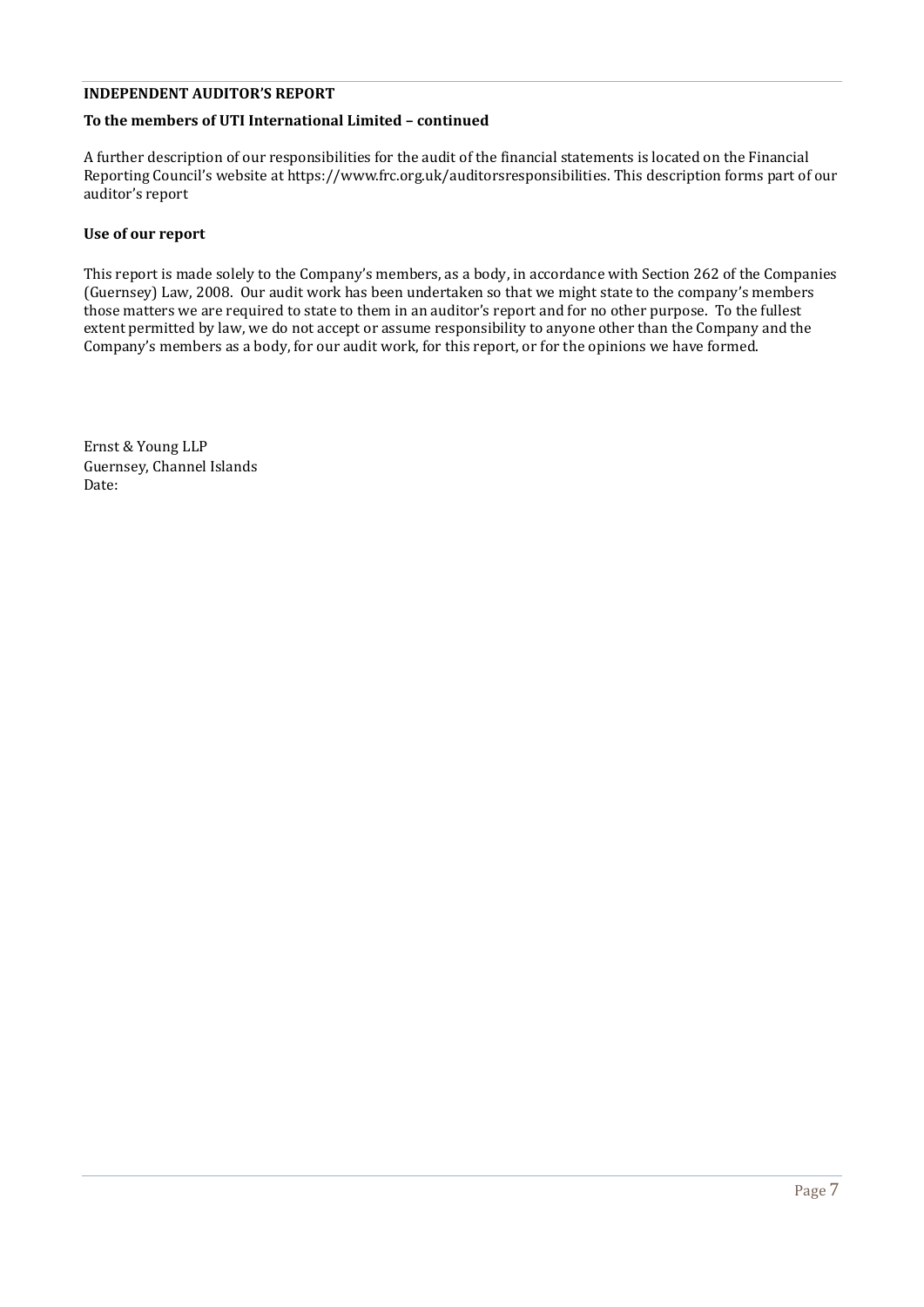#### **CONSOLIDATED STATEMENT OF COMPREHENSIVE INCOME FOR THE YEAR ENDED 31 MARCH 2020**

|                                                                                | <b>Note</b><br>No. | 31 March 2020 | <b>31 March 2019</b> |
|--------------------------------------------------------------------------------|--------------------|---------------|----------------------|
|                                                                                |                    | <b>GBP</b>    | GBP                  |
| Revenue                                                                        |                    |               |                      |
| Revenue from operations                                                        | 5                  | 6,201,311     | 6,523,355            |
| Other income                                                                   | 5                  | 1,194,010     | 1,318,784            |
| <b>Operating revenue</b>                                                       |                    | 7,395,321     | 7,842,139            |
| Net (losses)/gains on financial assets at<br>fair value through profit or loss |                    | (6,087,480)   | 3,227,082            |
| Net income                                                                     |                    | 1,307,841     | 11,069,221           |
| <b>Expenses</b>                                                                |                    |               |                      |
| Advisory, Management and Trailer fees                                          | 6                  | 2,595,078     | 2,393,090            |
| Other expenses                                                                 | 7                  | 4,416,344     | 4,015,686            |
| <b>Total expenses</b>                                                          |                    | 7,011,422     | 6,408,776            |
|                                                                                |                    |               |                      |
| (Loss)/profit before tax                                                       |                    | (5,703,581)   | 4,660,445            |
|                                                                                |                    |               |                      |
| Income tax expense                                                             | 8                  | (65, 653)     | (21, 723)            |
|                                                                                |                    |               |                      |
| (Loss)/profit for the period                                                   |                    | (5,769,234)   | 4,638,722            |
|                                                                                |                    |               |                      |
| Other comprehensive income                                                     |                    |               |                      |
| Exchange differences on translation of foreign<br>operations                   |                    | 124,694       | 600,387              |
| Total other comprehensive income                                               |                    | 124,694       | 600,387              |
|                                                                                |                    |               |                      |
| Total Comprehensive (loss)/ income for the<br>period                           |                    | (5,644,540)   | 5,239,109            |
| (attributable to equity holders of the parent)                                 |                    |               |                      |
|                                                                                |                    |               |                      |
| The above results are all in respect of continuing operations of the Company   |                    |               |                      |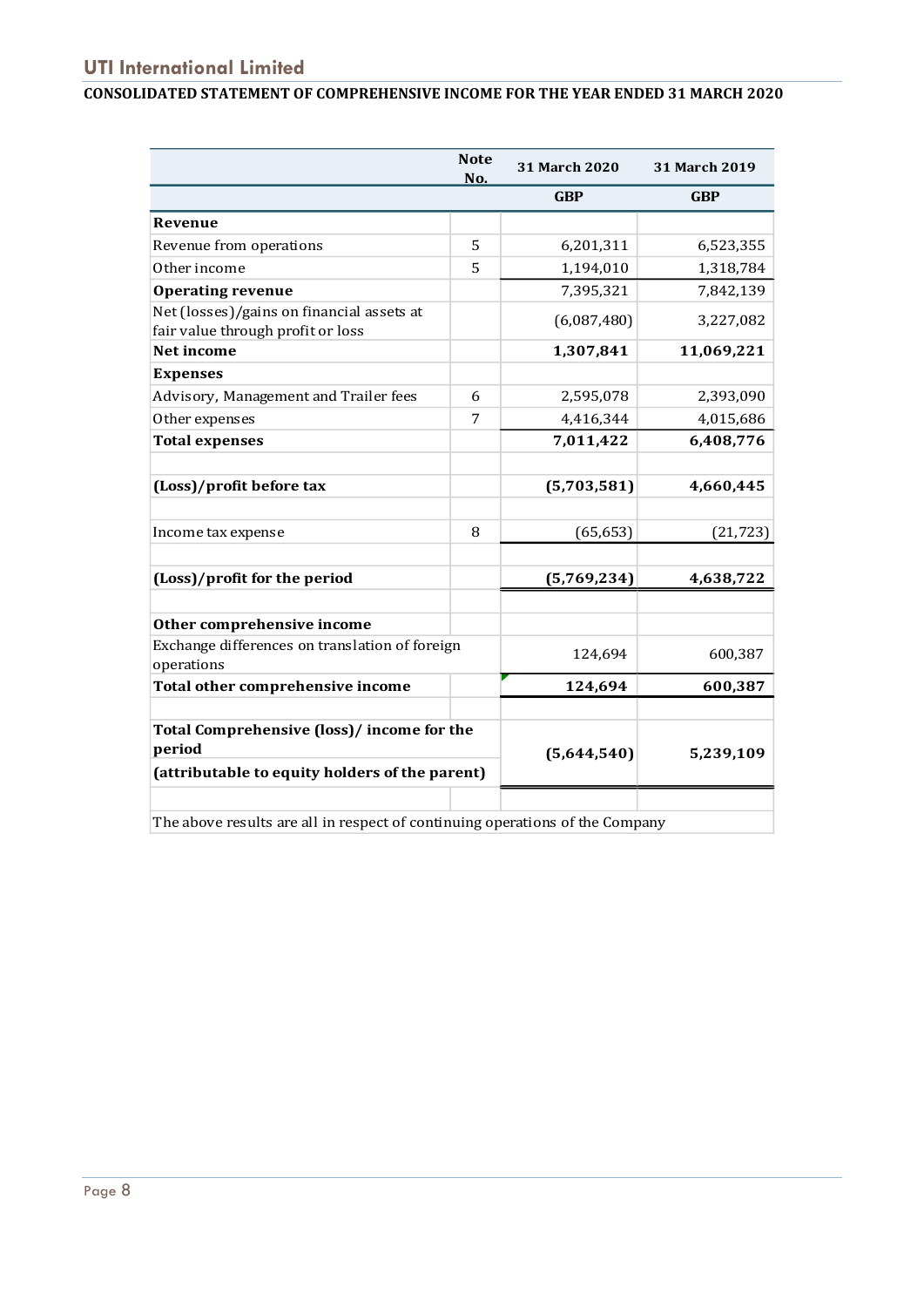|                                                                                                                                                                                                                                                                                           | Note No. | 31 March<br>2020 | 31 March<br>2019 |
|-------------------------------------------------------------------------------------------------------------------------------------------------------------------------------------------------------------------------------------------------------------------------------------------|----------|------------------|------------------|
|                                                                                                                                                                                                                                                                                           |          | <b>GBP</b>       | <b>GBP</b>       |
| <b>ASSETS</b>                                                                                                                                                                                                                                                                             |          |                  |                  |
| Non - current assets                                                                                                                                                                                                                                                                      |          |                  |                  |
| Property, plant and equipment                                                                                                                                                                                                                                                             | 10       | 19,726           | 15,718           |
| Right of use asset                                                                                                                                                                                                                                                                        | 11       | 191,129          |                  |
| Financial assets at fair value through<br>profit or loss                                                                                                                                                                                                                                  | 9        | 22,720,428       | 28,636,205       |
| Deferred tax asset                                                                                                                                                                                                                                                                        | 8        | 93,548           | 71,672           |
|                                                                                                                                                                                                                                                                                           |          | 23,024,831       | 28,723,595       |
| <b>Current Assets</b>                                                                                                                                                                                                                                                                     |          |                  |                  |
| Trade and other receivables                                                                                                                                                                                                                                                               | 12       | 2,173,264        | 1,620,263        |
| Other current financial assets                                                                                                                                                                                                                                                            | 13       | 247,858          | 204,319          |
| Cash and cash equivalents                                                                                                                                                                                                                                                                 | 14       | 11,829,683       | 11,880,993       |
|                                                                                                                                                                                                                                                                                           |          | 14,250,805       | 13,705,575       |
|                                                                                                                                                                                                                                                                                           |          |                  |                  |
| <b>TOTAL ASSETS</b>                                                                                                                                                                                                                                                                       |          | 37,275,636       | 42,429,170       |
| <b>EQUITY &amp; LIABILITIES</b>                                                                                                                                                                                                                                                           |          |                  |                  |
| <b>Equity</b>                                                                                                                                                                                                                                                                             |          |                  |                  |
| Issued capital                                                                                                                                                                                                                                                                            | 15       | 6,758,062        | 6,758,062        |
| Share premium                                                                                                                                                                                                                                                                             |          | 10,391,285       | 10,391,285       |
| Retained earnings                                                                                                                                                                                                                                                                         |          | 16,643,233       | 22,412,467       |
| Foreign currency translation reserve                                                                                                                                                                                                                                                      |          | 1,230,032        | 1,105,338        |
|                                                                                                                                                                                                                                                                                           |          | 35,022,612       | 40,667,152       |
| <b>Non Current Liabilities</b>                                                                                                                                                                                                                                                            |          |                  |                  |
| Lease Liabilities                                                                                                                                                                                                                                                                         | 18       | 88,375           |                  |
|                                                                                                                                                                                                                                                                                           |          | 88,375           |                  |
| <b>Current Liabilities</b>                                                                                                                                                                                                                                                                |          |                  |                  |
| Trade and other payables                                                                                                                                                                                                                                                                  | 16       | 939,334          | 173,330          |
| Other current liabilities                                                                                                                                                                                                                                                                 | 17       | 1,122,332        | 1,588,688        |
| Lease Liabilities                                                                                                                                                                                                                                                                         | 18       | 102,983          |                  |
|                                                                                                                                                                                                                                                                                           |          | 2,164,649        | 1,762,018        |
| TOTAL EQUITY & LIABILITIES                                                                                                                                                                                                                                                                |          | 37,275,636       | 42,429,170       |
| The financial statements on pages 8 to 43 were approved and authorised for issue to<br>the shareholders by the Board of Directors of UTI International Limted on<br>and signed on the Board's behalf by _<br>The notes on pages 12 to 43 are integral part of these financial statements. |          |                  |                  |

# **CONSOLIDATED STATEMENT OF FINANCIAL POSITION AS AT 31 MARCH 2020**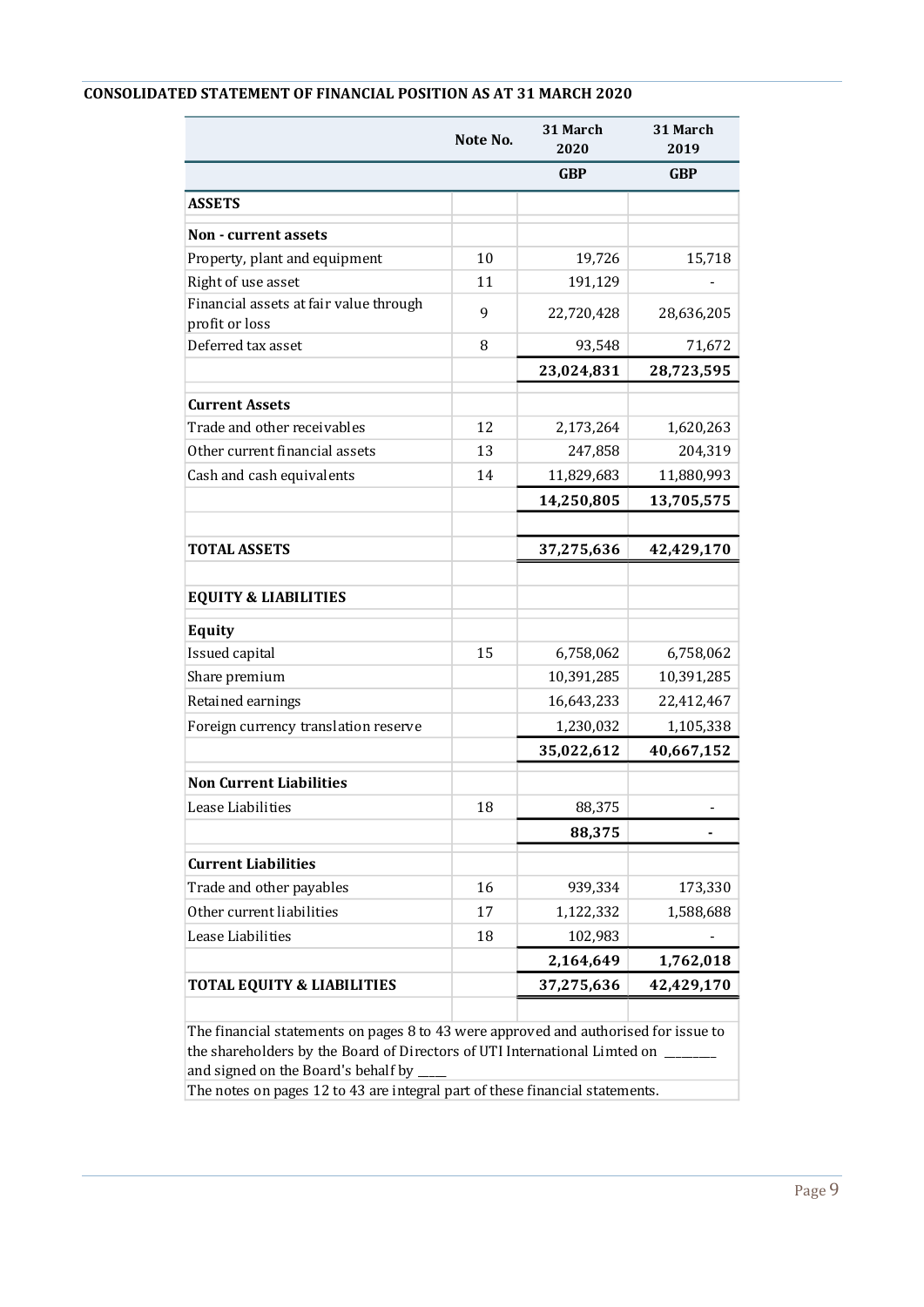# **CONSOLIDATED STATEMENT OF CHANGES IN EQUITY FOR THE YEAR ENDED 31 MARCH 2020**

| <b>Particulars</b>                                                           | 31 March<br>2020         | 31 March<br>2019        |
|------------------------------------------------------------------------------|--------------------------|-------------------------|
|                                                                              | <b>GBP</b>               | <b>GBP</b>              |
| <b>Share Capital</b>                                                         |                          |                         |
|                                                                              |                          |                         |
| As at 1 April                                                                | 6,758,062                | 6,758,062               |
| As at 31 March 2020                                                          | 6,758,062                | 6,758,062               |
|                                                                              |                          |                         |
| <b>Share Premium</b>                                                         |                          |                         |
|                                                                              |                          |                         |
| As at 1 April                                                                | 10,391,285               | 10,391,285              |
| As at 31 March 2020                                                          | 10,391,285               | 10,391,285              |
|                                                                              |                          |                         |
| <b>Retained Earning</b>                                                      |                          |                         |
| As at 1 April<br>Impact of adoption of IFRS 9                                | 22,412,467               | 14,191,181<br>7,433,066 |
| Restated opening balance under IFRS 9                                        | 22,412,467               | 21,624,247              |
| (Loss)/profit for the period                                                 | (5,769,234)              | 4,638,722               |
| Dividend                                                                     | $\overline{\phantom{a}}$ | (3,850,502)             |
|                                                                              |                          |                         |
| As at 31 March 2020                                                          | 16,643,233               | 22,412,467              |
| <b>Fair value reserves</b>                                                   |                          |                         |
|                                                                              |                          |                         |
| As at 1 April                                                                | $\overline{a}$           | 7,433,066               |
| Reclassification of investments from available for sale                      |                          |                         |
| to fair value through profit or loss                                         |                          | (7,433,066)             |
| As at 31 March 2020                                                          | $\blacksquare$           |                         |
|                                                                              |                          |                         |
| <b>Translation Reserve on consolidation of subsidiaries</b>                  |                          |                         |
|                                                                              |                          |                         |
| As at 1 April                                                                | 1,105,338                | 504,951                 |
| Movement during the period<br>As at 31 March 2020                            | 124,694                  | 600,387                 |
|                                                                              | 1,230,032                | 1,105,338               |
| <b>TOTAL EQUITY</b>                                                          | 35,022,612               | 40,667,152              |
|                                                                              |                          |                         |
|                                                                              |                          |                         |
| The notes on pages 12 to 43 are integral part of these financial statements. |                          |                         |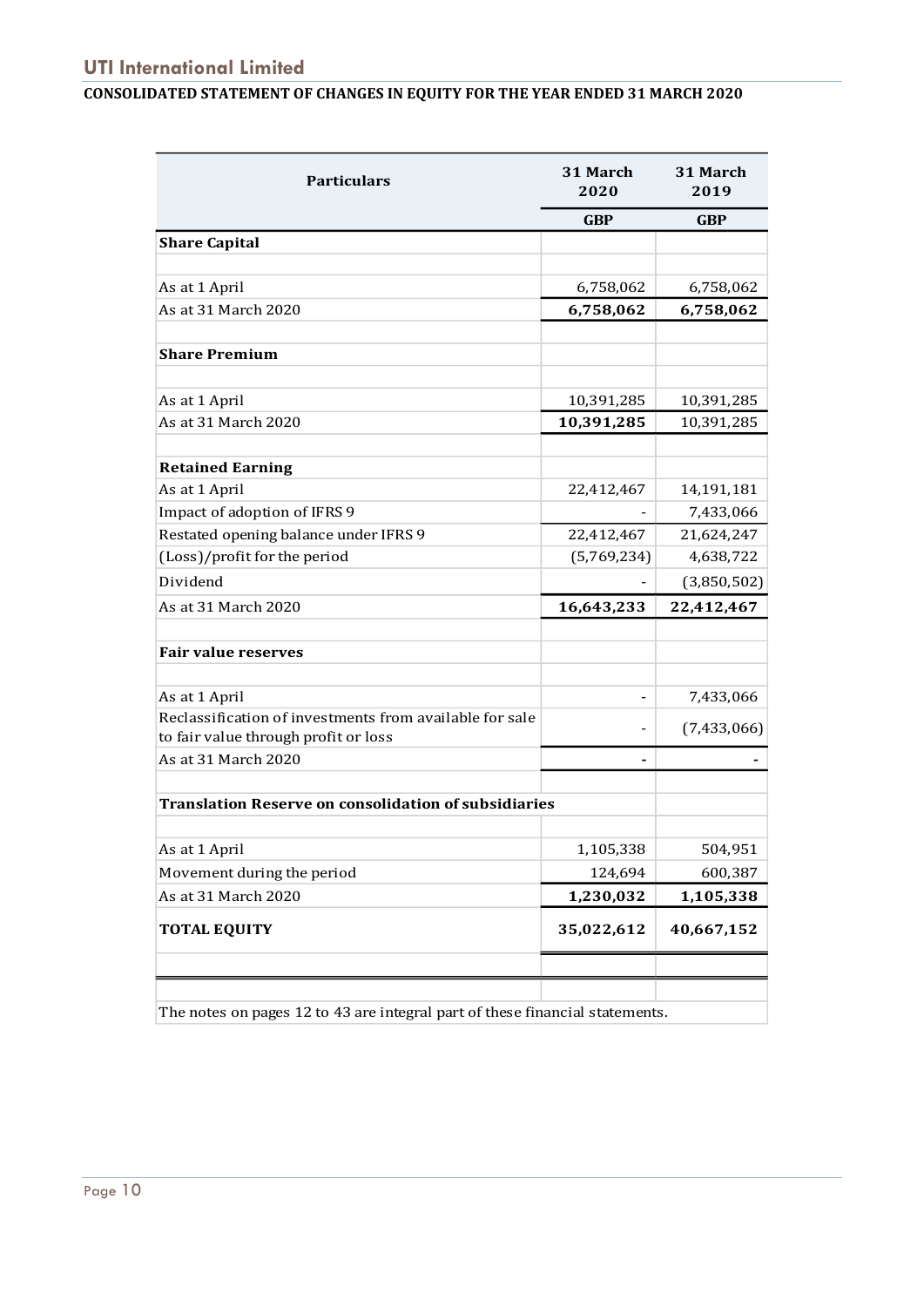# **CONSOLIDATED STATEMENT OF CASH FLOWS FOR THE YEAR ENDED 31 MARCH 2020**

| <b>Particulars</b>                                                           | 31 March 2020 | 31 March 2019 |
|------------------------------------------------------------------------------|---------------|---------------|
|                                                                              | <b>GBP</b>    | <b>GBP</b>    |
|                                                                              |               |               |
| <b>Cash Flow from Operating Activities</b>                                   |               |               |
| (Loss)/profit before tax                                                     | (5,703,581)   | 4,660,445     |
| <b>Adjustment for:</b>                                                       |               |               |
| Interest on Rights to use Assets                                             | 1,028         |               |
| Depreciation                                                                 | 26,042        | 5,515         |
| Fair value Exchange Loss/(Gain) on Investments                               | 6,087,480     | (3,227,082)   |
| Interest income                                                              | (84, 686)     | (115, 431)    |
| Unrealised foreign exchange gain                                             | (171, 703)    |               |
| <b>Operating Profit Before Working Capital Changes</b>                       | 154,580       | 1,323,447     |
| Adjustment for changes in working capital:                                   |               |               |
| Increase in other current financial assets                                   | (43, 539)     | (93, 422)     |
| (Increase) / decrease in trade and other receivables                         | (553,001)     | 230,211       |
| Increase/(decrease) in trade & other payables                                | 766,004       | (563, 353)    |
| (Decrease)/increase in other current financial liabilities                   | (466, 356)    | 340,085       |
|                                                                              | (296, 892)    | (86, 479)     |
| Cash (used in)/generated from Operations                                     | (142, 312)    | 1,236,968     |
| Less : Income tax paid                                                       | (87, 529)     | (16,982)      |
| Net cash (used in)/generated from operating activitie                        | (229, 841)    | 1,219,986     |
| <b>Cash flow from Investing Activities</b>                                   |               |               |
| Purchase of property, plant & equipment                                      | (12, 959)     | (10, 534)     |
| Payment of principal portion of lease liabilities                            | (17, 890)     |               |
| Purchase of non current investment                                           |               | (2,078,451)   |
| Interest income                                                              | 84,686        | 115,431       |
| Net cash generated from/(used in) investing activitie                        | 53,837        | (1,973,554)   |
| <b>CASH FLOW FROM FINANCING ACTIVITIES</b>                                   |               |               |
| Dividend distribution                                                        |               | (3,850,502)   |
| Net cash used in financing activities                                        |               | (3,850,502)   |
| Net Decrease in cash and cash equivalent                                     | (176,004)     | (4,604,070)   |
| Effect of foreign exchange fluctuations                                      | 124,694       | 600,387       |
| Opening cash and cash equivalents                                            | 11,880,993    | 15,884,676    |
| Closing cash and cash equivalents                                            | 11,829,683    | 11,880,993    |
| The notes on pages 11 to 41 are integral part of these financial statements. |               |               |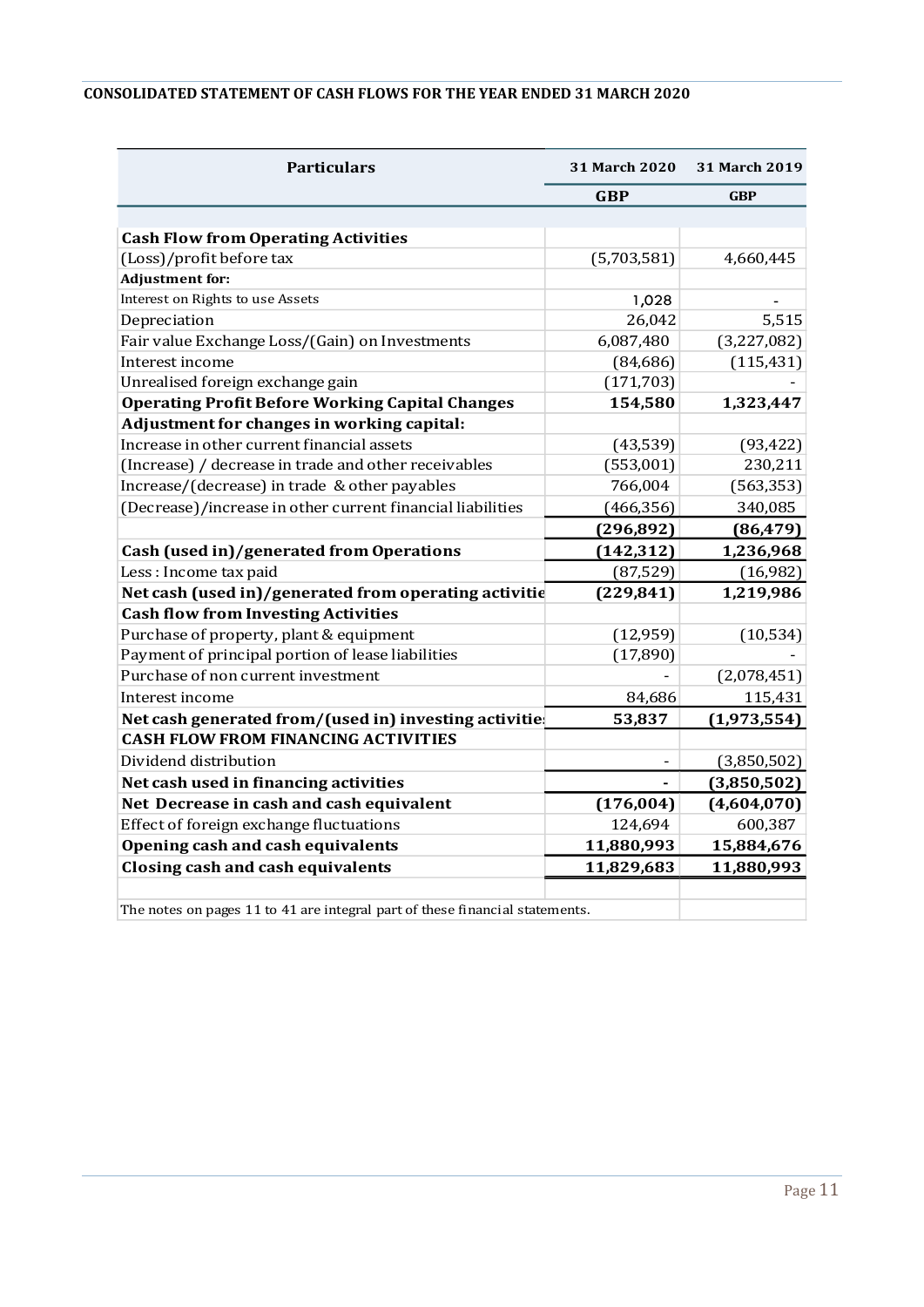#### **NOTES TO THE CONSOLIDATED FINANCIAL STATEMENTS FOR THE YEAR ENDED 31 MARCH 2020**

#### **1. Corporate information**

UTI International Limited (the 'Company' or 'UTI International') is a 100% subsidiary of UTI Asset Management Company Limited, a company incorporated in India ('UTI AMC'). UTI International operates from its head office (HO) in Guernsey and its branch in London. UTI International has two wholly owned subsidiaries UTI Investment Management Company (Mauritius) Limited ('UTI Mauritius') in Mauritius and UTI International (Singapore) Private Limited ('UTI Singapore') in Singapore. The Company, UTI Mauritius and UTI Singapore collectively form the UTI International Group (the 'Group').

The Group is principally engaged in administration and marketing of the Mauritius domiciled offshore funds setup by the erstwhile Unit Trust of India ('UTI') or UTI AMC, marketing of the offshore funds and the domestic mutual fund schemes of UTI AMC in overseas markets and acting as Manager / Advisor to those entities investing in India through the Foreign Portfolio Investor ('FPI') route / regime.

The Company is licensed by the Guernsey Financial Services Commission under the Protection of Investors (Bailiwick of Guernsey) Law, 1987 (the "POI Law") to carry on the restricted activities of promotion, subscription, registration, dealing, management, administration and advising in connection with Collective Investment Schemes and the restricted activities of promotion, subscription, dealing, management, administration, advising and custody in connection with General Securities and Derivatives.

The Company's registered office has been disclosed on page 2.

#### **2. Basis of accounting and significant accounting policies**

#### **2.1. Basis of accounting**

The consolidated financial statements of the Group have been prepared in accordance with International Financial Reporting Standards (IFRS) as issued by the International Accounting Standards Board (IASB). The consolidated financial statements have been prepared on a historical cost basis, except for non-current financial assets which have been measured at fair value. The consolidated financial statements are presented in British Pounds (GBP) and no rounding of the amounts has been made, except when otherwise indicated.

#### **2.1.1 Going concern**

On January 30, 2020, the World Health Organization declared the outbreak of coronavirus ("COVID-19") to be a public health emergency of international concern. This coronavirus outbreak has severely restricted the level of economic activity around the world. In response to this coronavirus outbreak, the governments of many countries, states, cities and other geographic regions have taken preventative or protective actions, such as imposing restrictions on travel and business operations and advising or requiring individuals to limit or forego their time outside of their homes

The full extent to which the COVID-19 pandemic may impact the Group and Company's results, operations or liquidity is uncertain. The Group's business may be impacted by falling revenues as a result of decreases in the NAVs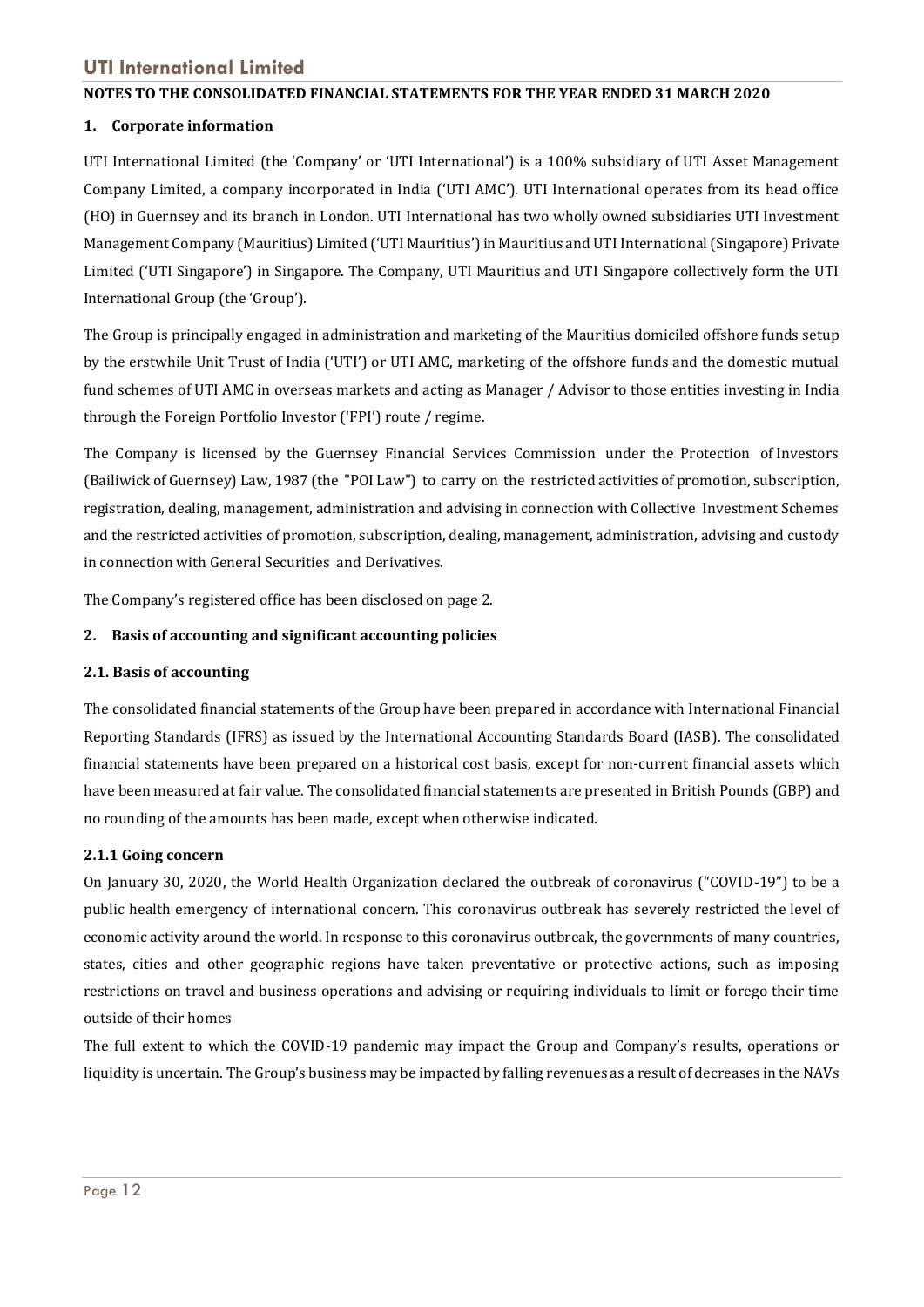#### **2 Basis of accounting and significant accounting policies – continued**

#### **2.1.1 Going concern - Continued**

of the underlying funds on which the management fees for the Group are calculated. Business continuity plans have been invoked to help ensure the safety and well-being of staff thereby retaining the ability to maintain business operations following lockdowns in India, Singapore and Mauritius. These actions help to ensure business resilience. The situation is changing so rapidly that the full impact cannot yet be understood, but the Company will continue to monitor the situation closely.

Management has performed a COVID -19 impact analysis as part of their going concern assessment using information available to the date of issue of these financial statements. In their assessment of the going concern of the Company, the Directors have considered the Company's principal risks and uncertainties together with the Company's income and expenditure projections. The Directors also noted the significant cash balance and relatively liquid nature of the Company's investment portfolio which could be utilised to meet funding requirements, if necessary. As part of its strategic planning, the Board considered financial scenarios of the next two years. The financial projections have been expanded to reflect a sluggishness in the market for the next two consecutive years and the impact this may have on AUM levels. The results of these financial projections showed that the Company would be able to withstand the impact occurring over the two year period.

Having performed this analysis management believes regulatory capital requirements continue to be met and have sufficient liquidity to meet its liabilities for the for the next 12 months and that the preparation of the financial statements on a going concern basis remains appropriate as the Group and Company expects to be able to meet their obligations as and when they fall due for the foreseeable future.

#### **2.2. Basis of consolid ation**

The consolidated financial statements comprise the financial statements of UTI International Limited and its subsidiaries for the year ended 31 March 2020 and 31 March 2019.

When necessary, adjustments are made to the financial statements of subsidiaries to bring their accounting policies into line with the Group's accounting policies. All intra-group assets and liabilities, equity, income, expenses and cash flows relating to transactions between members of the Group are eliminated in full on consolidation.

The consolidated financial statements incorporate the financial statements of UTI International Limited ("the Parent Company") and its subsidiaries. For this purpose, an entity which is, directly or indirectly, controlled by the Parent Company is treated as subsidiary. The Parent Company together with its subsidiaries constitute the Group. Control refers to power over relevant activities of the investee, exposure, or rights, to variable returns from the company's involvement with the investee and the ability to use its power over the investee to affect the amount of the company's returns.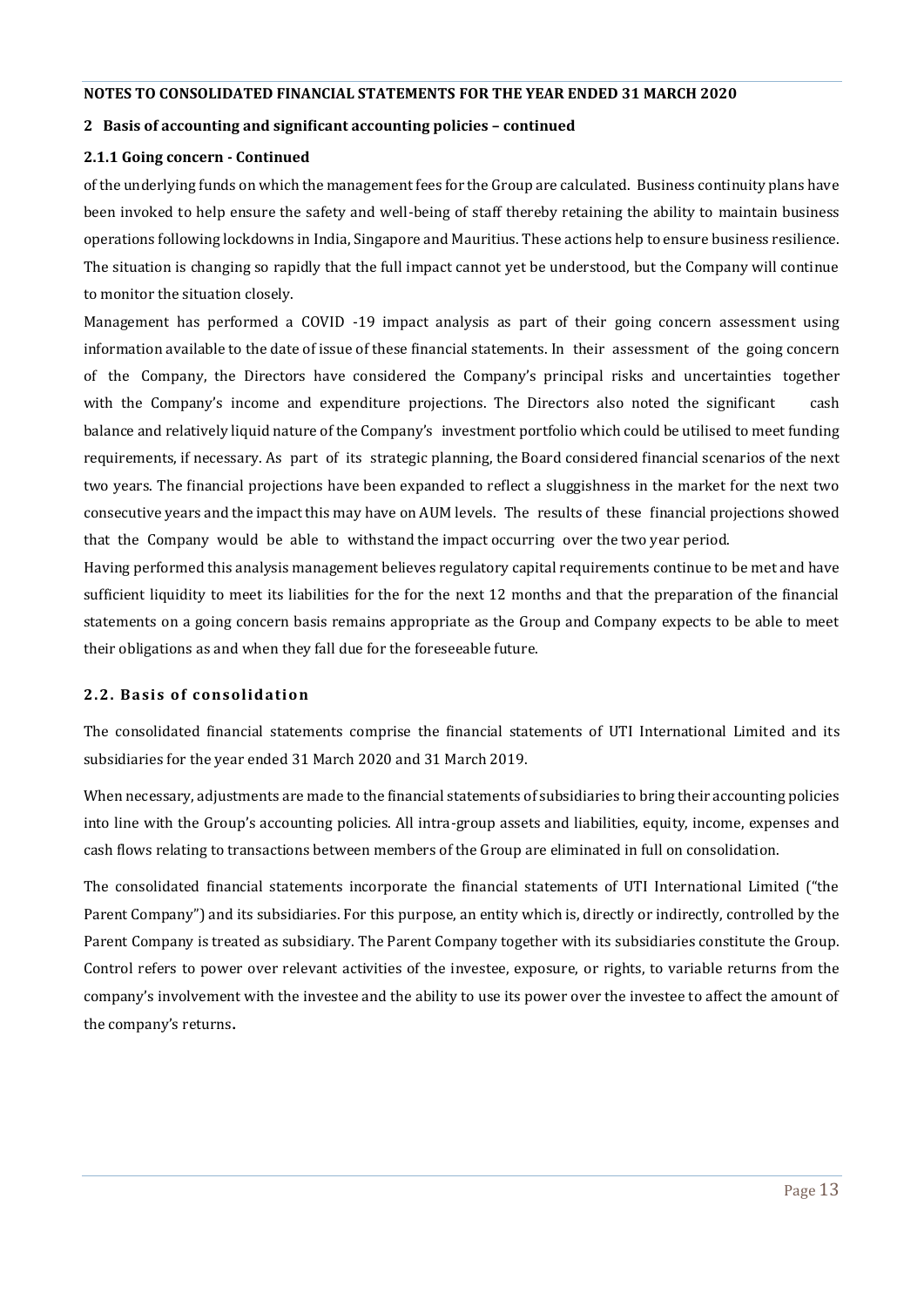#### **NOTES TO CONSOLIDATED FINANCIAL STATEMENTS FOR THE YEAR ENDED 31 MARCH 2020**

#### **2 Basis of accounting and significant accounting policies – continued**

#### **2.2. Basis of consolid ation - continu ed**

Subsidiaries are consolidated from the date of their acquisition, being the date on which the Company obtains control, and continue to be consolidated until the date such control ceases.

The financial statements of the subsidiaries are prepared for the same reporting year as the Company, using consistent accounting policies.

Where the Company holds management shares in underlying offshore funds (The UTI India Fund Limited ('India Fund'), The India Pharma Fund Limited ('Pharma Fund'), The India Debt Opportunities Fund Limited (IDOF) (IDOF now stands redeemed as of March 19, 2019), UTI Rainbow Fund Limited ('Rainbow Fund'), Shinsei UTI India Fund (Mauritius) Limited ('Shinsei Fund'), Wealth Creator Funds 1 to 6 ('Wealth Creator Funds') and UTI Spectrum Fund Limited). It has the power over relevant activities of the investee entities but does not have exposure or rights to variable returns from these, as such these entities are not consolidated in these Consolidated Financial Statements as per IFRS 10.

#### **2.3. Summary of Significant Accounting policies**

The following are the significant accounting policies applied by the Group in preparing its consolidated financial statements:

#### **2.3.1. Current versus non-current classification**

The Group presents assets and liabilities in the consolidated statement of financial position based on current/noncurrent classification. An asset is current when it is:

- Expected to be realised or intended to sold or consumed in the normal operating cycle;
- Held primarily for the purpose of trading;
- Expected to be realised within twelve months after the reporting period; or
- Cash or cash equivalent unless restricted from being exchanged or used to settle a liability for at least twelve months after the reporting period.

All other assets are classified as non-current.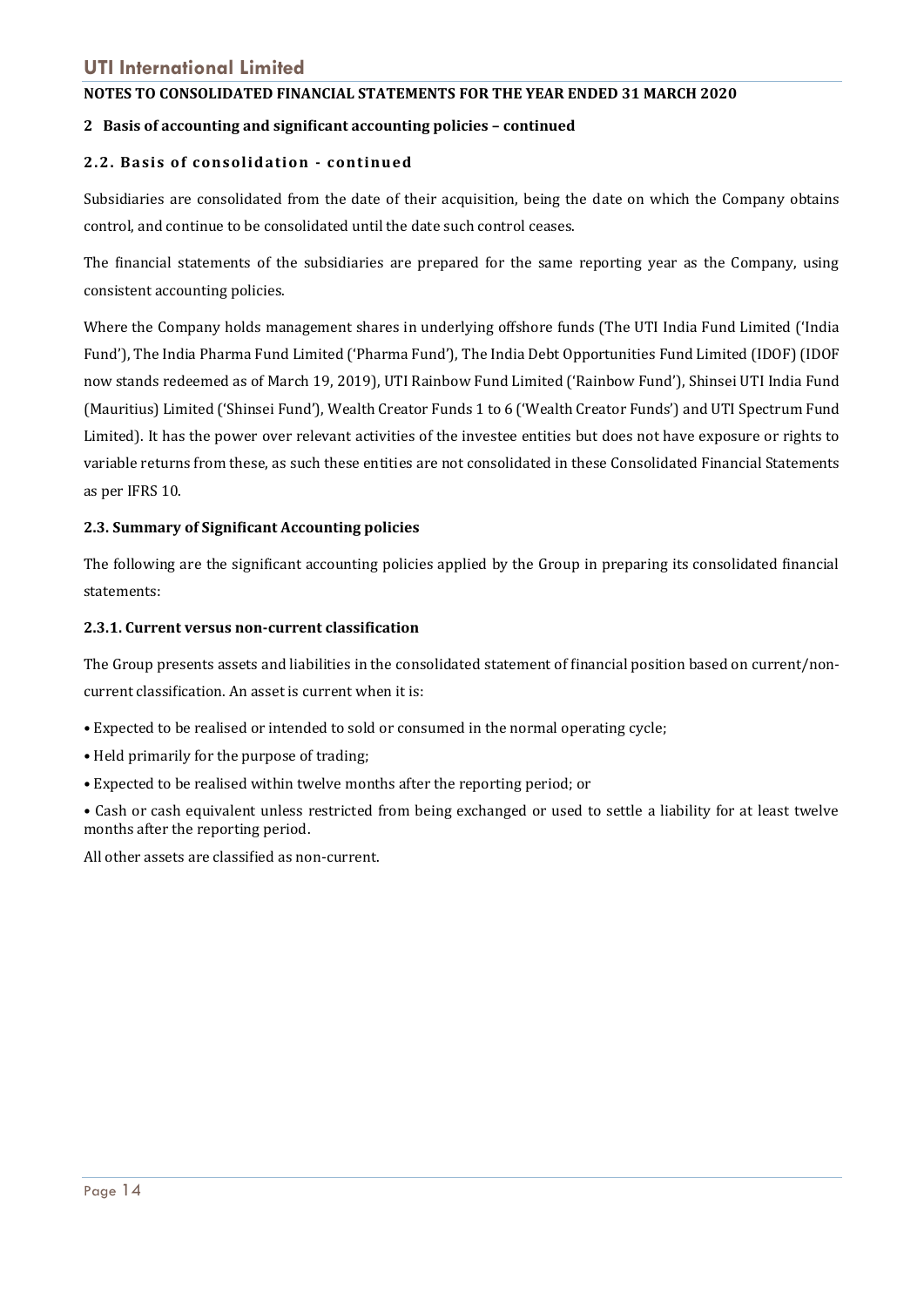#### **2 Basis of accounting and significant accounting policies - continued**

#### **2.3. Summary of Significant Accounting policies - continued**

#### **2.3.1. Current versus non-current classification - continued**

A liability is current when:

- It is expected to be settled in the normal operating cycle;
- It is held primarily for the purpose of trading;
- It is due to be settled within twelve months after the reporting period; or

• There is no unconditional right to defer the settlement of the liability for at least twelve months after the reporting period.

The Group classifies all other liabilities as non-current.

Deferred tax assets and liabilities are classified as non-current assets and liabilities.

#### **2.3.2 Revenue recognition**

The Company provides investment management services to the funds in consideration for investment management fees. Revenue is recognised when the service is delivered to the customer at an amount that reflects the consideration to which the Company is expected to be entitled in exchange for the service. The major revenue i.e. investment management fees the Company is entitled to, are calculated based on predetermined percentages with reference to the Asset Under Management of the respective funds. As a result, investment management fee represents variable consideration and is recognised once it is highly probable that it will not be subject to significant reversal and is allocated to the distinct service periods. Management fees are recognised over time in the period in which the services are rendered as the customer simultaneously receives and consumes the benefits provided by the Company. Interest is recognised using the effective interest rate method.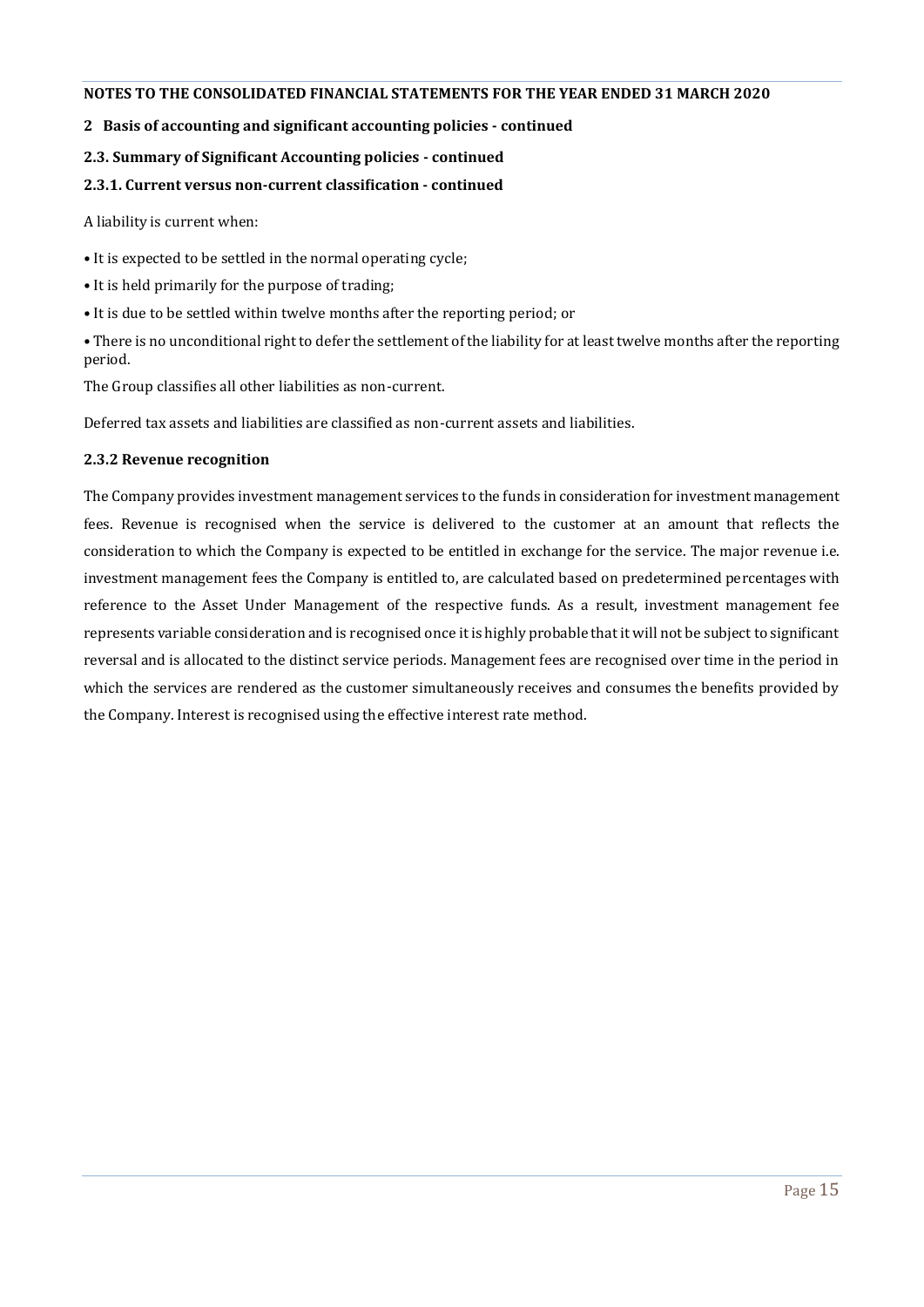#### **NOTES TO THE CONSOLIDATED FINANCIAL STATEMENTS FOR THE YEAR ENDED 31 MARCH 2020**

#### **2 Basis of accounting and significant accounting policies - continued**

#### **2.3. Summary of Significant Accounting policies – continued**

#### **2.3.3. Foreign currencies**

#### *Functional and presentation currency*

The Group's consolidated financial statements are presented in British Pound, which is also the parent company's functional currency. For each entity, the Group determines the functional currency based on primary economic environment in which the entity operates. Accordingly, the most faithful currency that represents the economic effects of the underlying transactions, events and conditions is used for preparing the financial statements. The Group uses the direct method of consolidation and on disposal of a foreign operation; the gain or loss that is reclassified to Statement of comprehensive income reflects the amount that arises from using this method.

#### *Transactions and balances*

Transactions in foreign currencies are initially recorded by the Company and its subsidiaries at its functional currency rates prevailing at the date of the transaction. Monetary assets and liabilities denominated in foreign currencies are retranslated at the functional currency spot rate of exchange ruling at the reporting date. All differences are taken to profit or loss.

Non-monetary items that are measured in terms of historical cost in a foreign currency are translated using the exchange rates as at the dates of the initial transactions. Non-monetary items measured at fair value in foreign currency are translated using the exchange rates at the date when the fair value is determined.

When a gain or loss on a non-monetary item is recognised in other comprehensive income, any exchange component of that gain or loss shall be recognised in other comprehensive income. Conversely, when a gain or loss on a nonmonetary item is recognised in profit or loss, any exchange component of that gain or loss shall be recognised in profit or loss.

#### **2.3.4. Taxes**

#### **Current income tax**

Current income tax assets and liabilities for the current period are measured at the amount expected to be recovered from or paid to the taxation authorities. The tax rates and tax laws used to compute the amount are those that are enacted or substantively enacted, at the reporting date in the countries where the Company operates and generates taxable income.

Current income tax relating to items recognised directly in equity is recognised in equity and not in profit or loss. Management periodically evaluates positions taken in the tax returns with respect to situations in which applicable tax regulations are subject to interpretation and establishes provisions where appropriate.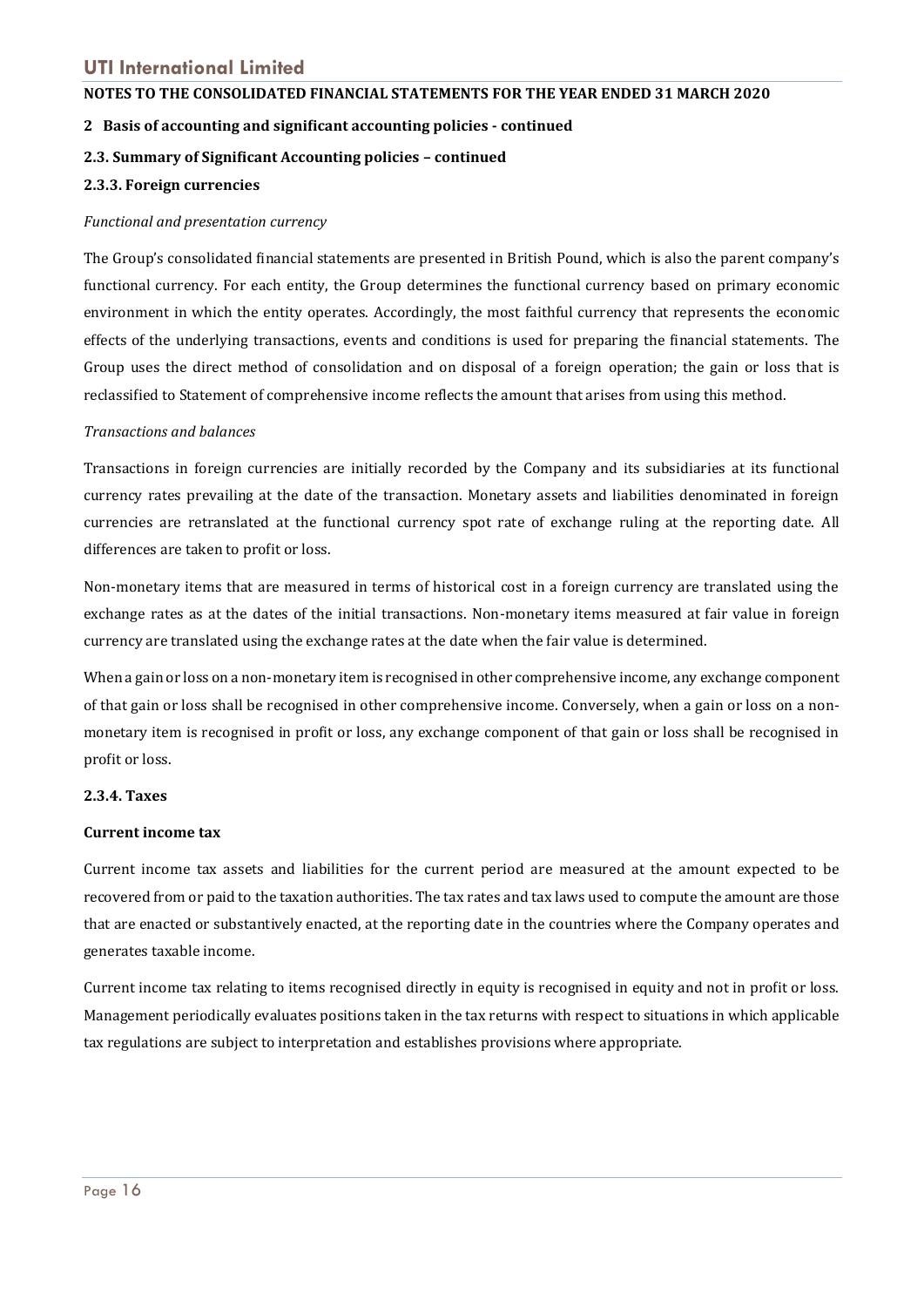#### **2 Basis of accounting and significant accounting policies - continued**

#### **2.3. Summary of Significant Accounting policies – continued**

#### **2.3.4. Taxes - continued**

#### **Deferred tax**

Deferred income tax is provided using the liability method on temporary differences at the reporting date between the tax bases of assets and liabilities and other carrying amounts for financial reporting purposes at the reporting date. The principal temporary difference arises from tax losses carried forward. Deferred tax assets are recognised to the extent that it is probable that future taxable profit will be available against which the temporary differences can be offset.

#### **2.3.5. Property, plant and equipment**

All items of property, plant and equipment are initially recorded at cost and are recognised as an asset if, it is probable that future economic benefits associated with the items will flow to the Company. Subsequent to recognition, property, plant and equipment are measured at cost less accumulated depreciation and accumulated impairment loss.

The carrying values of property, plant and equipment are reviewed for impairment when events or changes in circumstances indicate that the carrying values may not be recoverable.

Depreciation on tangible assets is calculated at 25% to 33% in respect of computers, fixtures and fittings and office equipment on a straight-line basis so as to write off the cost of fixed assets on a pro rata basis over their anticipated useful lives.

The residual values, useful life and depreciation method are reviewed at each financial year end to ensure the amounts, method and period of depreciation are consistent with previous estimates and the expected pattern of consumption of the future economic benefits embodies in the items of property, plant and equipment.

An item of property, plant and equipment is derecognised upon disposal or when no future economic benefits are expected from its use or disposal. Any gains or losses arising on derecognition of the asset is included in profit or loss in the financial year the asset is derecognised.

#### **2.3.6 Leases**

#### **Leases (Policy applicable before 1 April 2019)**

The Group has entered into operating lease agreements for Office premises in London and Singapore. Operating lease payments are recognized as an expense in consolidated statement of comprehensive income on a straight line

basis over the lease term. The aggregate benefits of incentives provided by the lessor are recognized as a reduction of rental expense over the lease term on a straight line basis.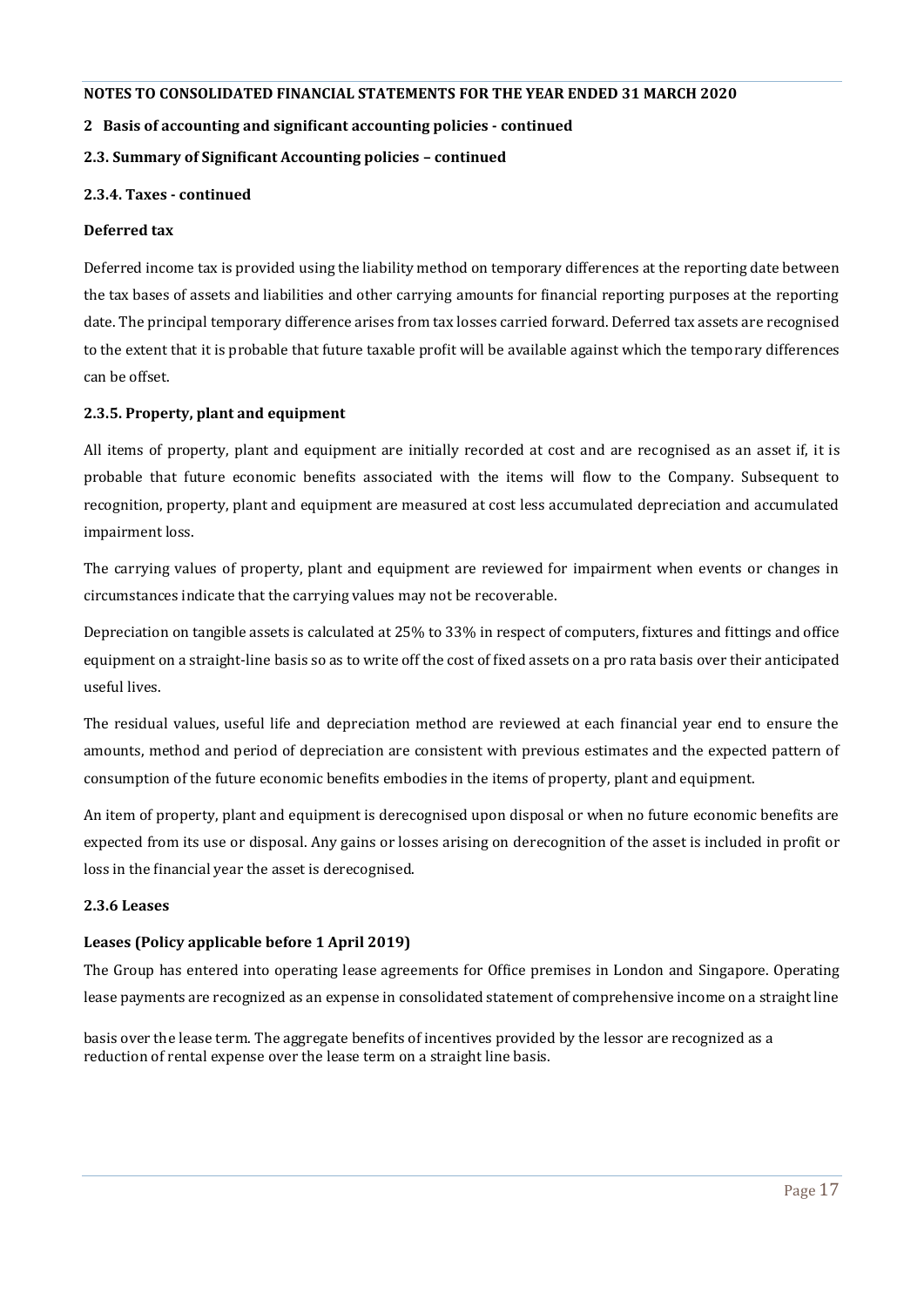#### **NOTES TO THE CONSOLIDATED FINANCIAL STATEMENTS FOR THE YEAR ENDED 31 MARCH 2020**

#### **2 Basis of accounting and significant accounting policies - continued**

#### **2.3. Summary of Significant Accounting policies – continued**

#### **2.3.6 Leases - continued**

The Group has adopted IFRS 16 with effect from 1st April 2019 using the modified retrospective approach. The Group has entered into lease agreements for office premises in London and Singapore, lease term for London premises being for more than 2 years and Singapore premises being less than 1 year.

#### Group as a lessee

The Group applies a single recognition and measurement approach for all leases, except for short-term leases and leases of low-value assets. The Group recognizes lease liabilities to make lease payments and right-of-use assets representing the right to use the underlying assets.

#### Right-of use assets

The Group recognizes right-of-use assets at the commencement date of the lease (i.e., the date the underlying asset is available for use). Right-of-use assets are measured at cost, less any accumulated depreciation and impairment losses and adjusted for any re-measurement of lease liabilities. The cost of right-of-use assets includes the amount of lease liabilities recognised, initial direct costs incurred, deferred lease components of security deposits and lease payments made at or before the commencement date less any lease incentives received. Unless the Group is reasonably certain to obtain ownership of the leased asset at the end of the lease term, the recognised right-of-use assets are depreciated on a straight-line basis over the shorter of its estimated useful life and the lease term. Rightof- use assets are subject to impairment.

#### Lease Liabilities

At the commencement date of the lease, the Group recognizes lease liabilities measured at the present value of lease payments to be made over the lease term. The lease payments include fixed payments (including in-substance fixed payments) less any lease incentives receivable, variable lease payments that depend on an index or a rate, and amounts expected to be paid under residual value guarantees. The lease payments also include the exercise price of a purchase option reasonably certain to be exercised by the Group and payments of penalties for terminating a lease, if the lease term reflects the Group exercising the option to terminate. The variable lease payments that do not depend on an index or a rate are recognised as expense in the period on which the event or condition that triggers the payment occurs.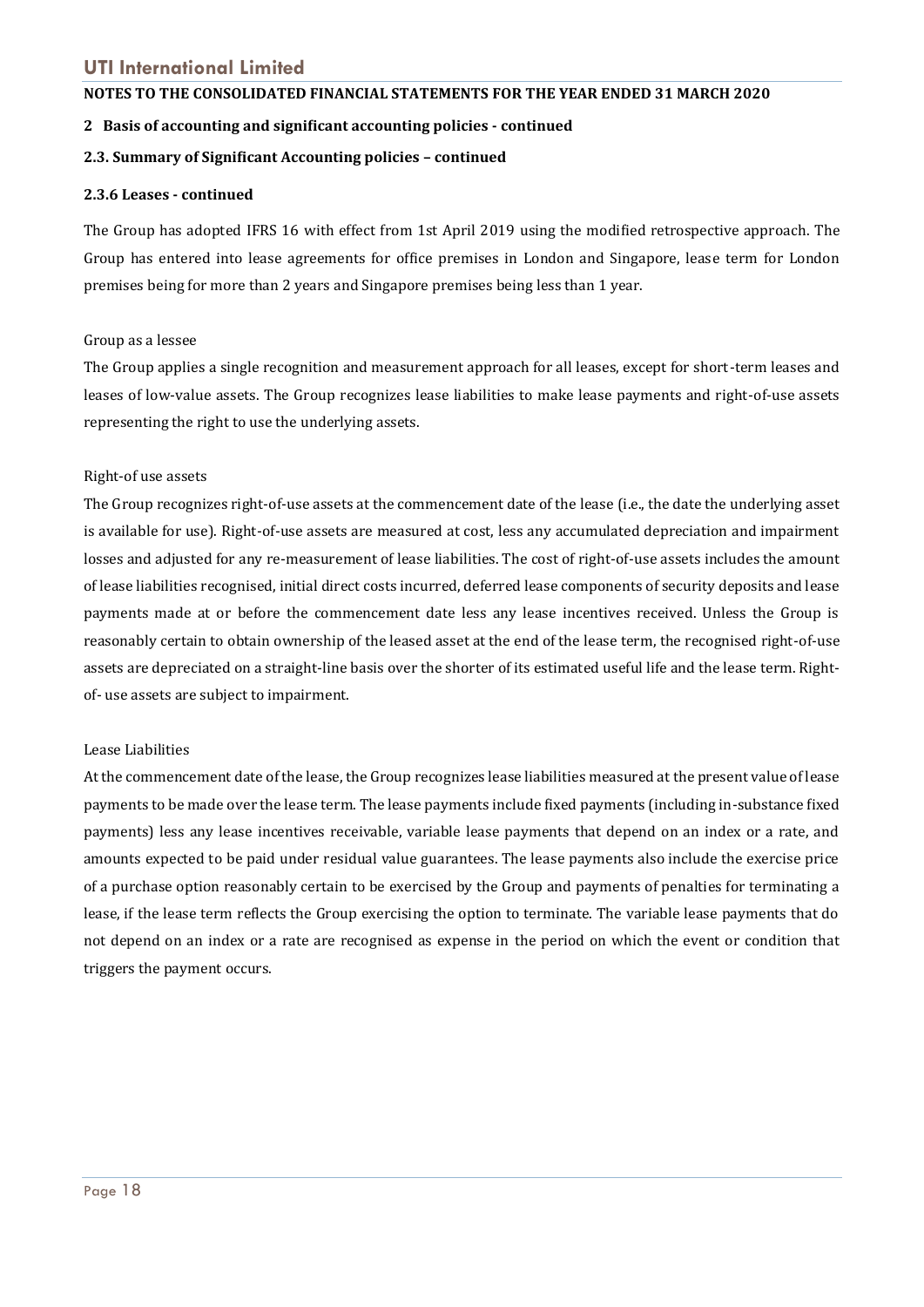#### **2 Basis of accounting and significant accounting policies – continued**

#### **2.3. Summary of Significant Accounting policies – continued**

#### **2.3.6 Leases – continued**

In calculating the present value of lease payments, the Group uses the incremental borrowing rate at the lease commencement date if the interest rate implicit in the lease is not readily determinable. After the commencement date, the amount of lease liabilities is increased to reflect the accretion of interest and reduced for the lease payments made. In addition, the carrying amount of lease liabilities is premeasured if there is a modification, a change in the lease term, a change in the in-substance fixed lease payments or a change in the assessment to purchase the underlying asset.

The determination of whether an arrangement is (or contains) a lease is based on the substance of the arrangement at the inception of the lease. The arrangement is, or contains, a lease if fulfilment of the arrangement is dependent on the use of a specific asset or assets and the arrangement conveys a right to use the asset or assets, even if that right is not explicitly specified in an arrangement. For arrangements entered into prior to 1st April 2016, the Group has determined whether the arrangement contains lease on the basis of facts and circumstances existing on the date of transition.

Short-term leases and leases of low-value assets

The Group applies the short-term lease recognition exemption to its short-term leases (i.e., those leases that have a lease term of 12 months or less from the commencement date and do not contain a purchase option). It also applies the lease of low-value assets recognition exemption to leases of assets that are of low value. Lease payments on short term leases and leases of low value assets are recognized as expense in the statement of comprehensive income.

#### **2.3.7 Financial Instruments**

#### **(i) Financial assets**

#### *Initial recognition and measurement:*

Financial assets are classified, at initial recognition at fair value through profit or loss.

The classification of financial assets at initial recognition depends on the financial asset's contractual cash flow characteristics and the Company's business model for managing them. With the exception of trade receivables (i.e management fee receivable) that do not contain a significant financing component or for which the Company has applied the practical expedient, the Company initially measures a financial asset at its fair value plus, in the case of a financial asset not at fair value through profit or loss, transaction costs. In order for a debt instrument to be classified and measured at amortised cost or fair value through OCI, it needs to give rise to cash flows that are 'solely payments of principal and interest (SPPI)' on the principal amount outstanding. This assessment is referred to as the SPPI test and is performed at an instrument level.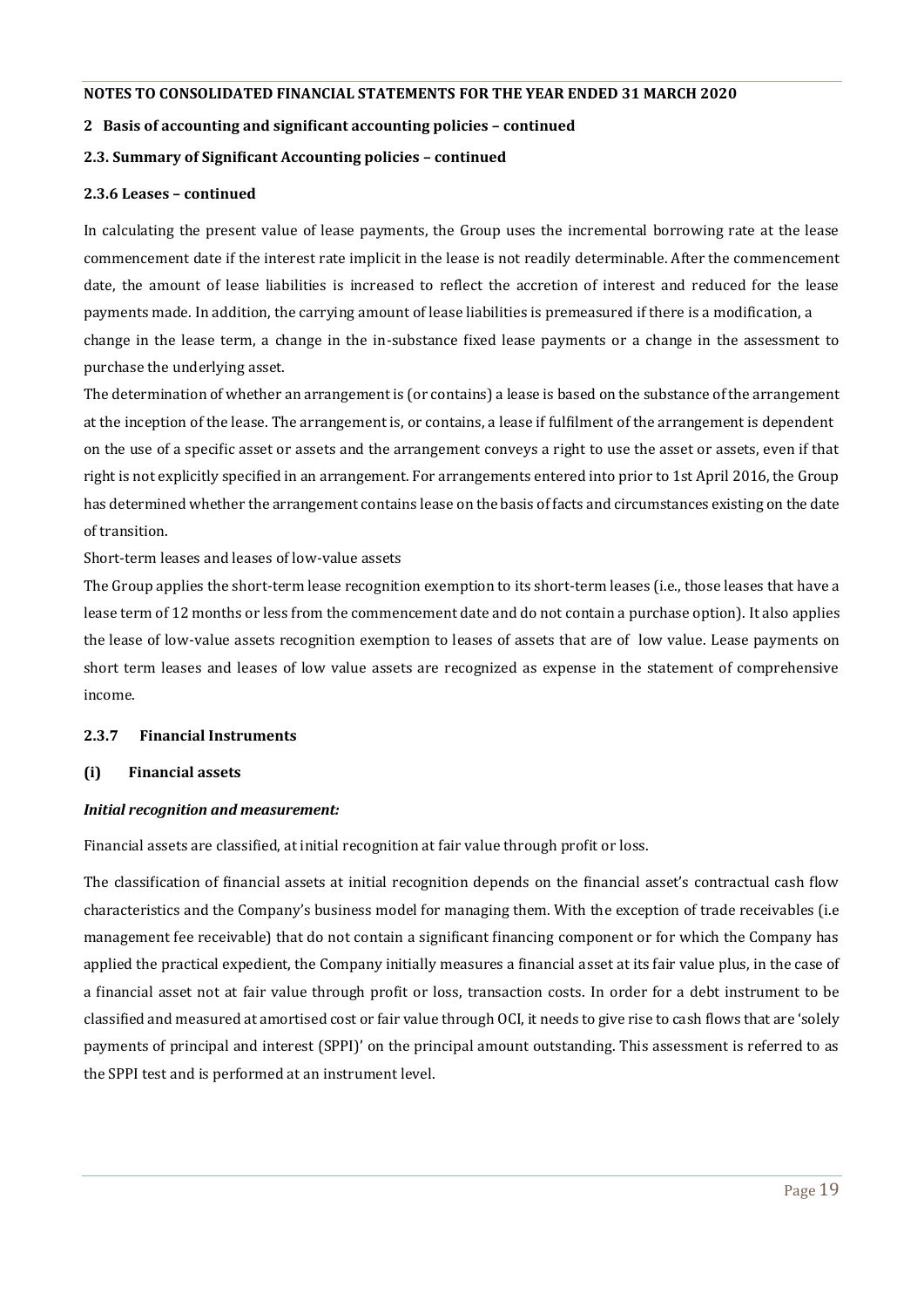#### **NOTES TO THE CONSOLIDATED FINANCIAL STATEMENTS FOR THE YEAR ENDED 31 MARCH 2020**

#### **2 Basis of accounting and significant accounting policies - continued**

#### **2.3. Summary of Significant Accounting policies – continued**

#### **2.3.7 Financial Instruments - continued**

The Company's business model for managing financial assets refers to how it manages its financial assets in order to generate cash flows. The business model determines whether cash flows will result from collecting contractual cash flows, selling the financial assets, or both.

Purchases or sales of financial assets that require delivery of assets within a time frame established by regulation or convention in the market place (regular way trades) are recognised on the trade date, i.e., the date that the Company commits to purchase or sell the asset.

The Company's financial assets include investment in redeemable shares, cash banks, trade receivable and other current financial assets.

#### *Subsequent measurement:*

For purposes of subsequent measurement, financial assets are classified in two categories:

- Financial assets at amortised cost (debt instruments)
- Financial assets at fair value through profit or loss

#### **Financial assets at amortised cost (debt instruments)**

The Company includes in this category trade receivables, other current financial assets (excluding prepayments) and cash at bank. The Company measures financial assets at amortised cost if both of the following conditions are met:

•The financial asset is held within a business model with the objective to hold financial assets in order to collect contractual cash flows; and

•The contractual terms of the financial asset give rise on specified dates to cash flows that are solely payments of principal and interest on the principal amount outstanding.

Financial assets at amortised cost are subsequently measured using the effective interest (EIR) method and are subject to expected credit loss. Interest is recognized using the effective interest (EIR) method. Gains and losses are recognised in profit or loss when the asset is derecognised, modified or impaired. The losses arising from expected credit loss are recognised in the profit or loss.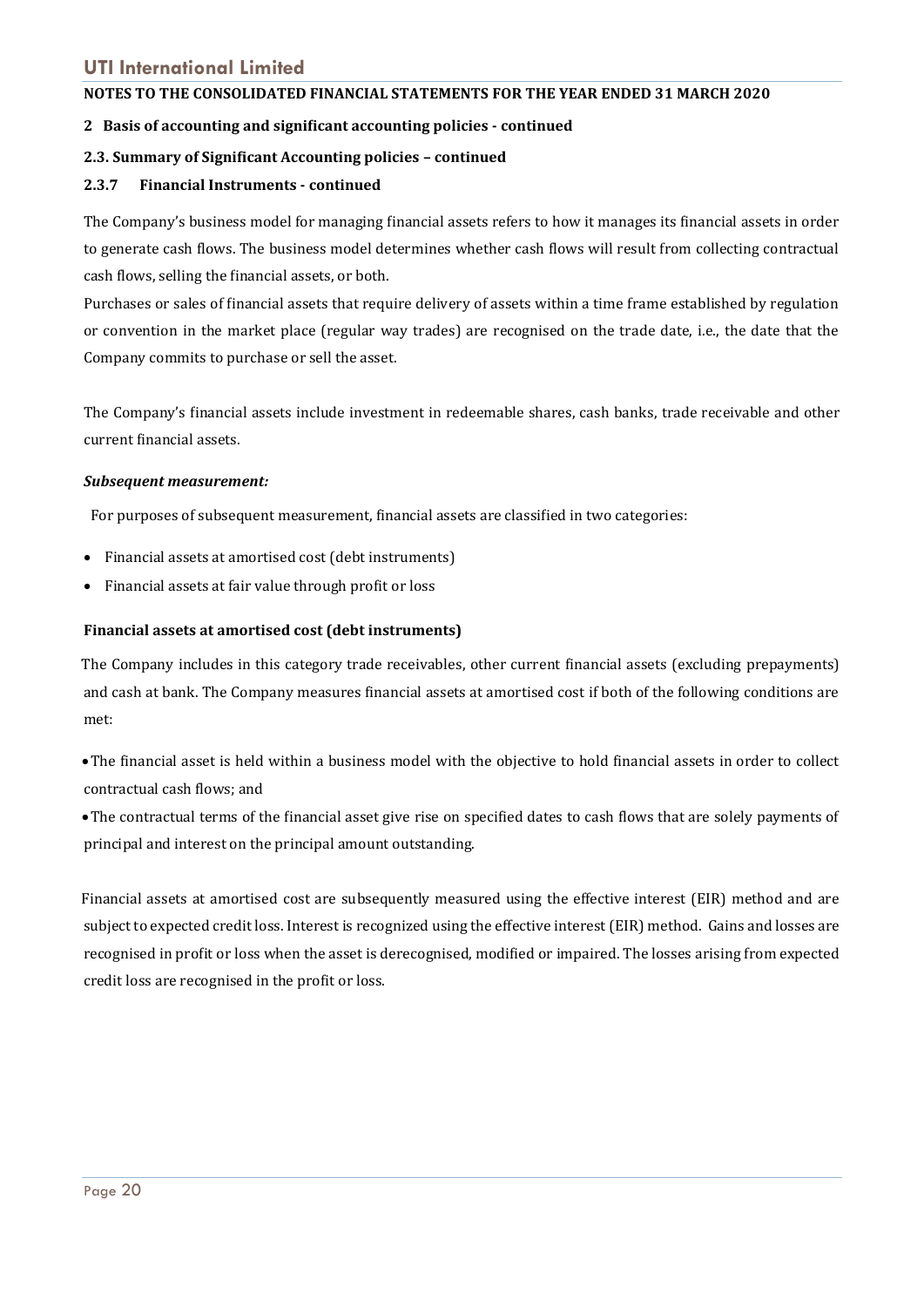#### **2 Basis of accounting and significant accounting policies - continued**

#### **2.3. Summary of Significant Accounting policies – continued**

#### **2.3.7 Financial Instruments - continued**

#### **Financial assets at fair value through profit and loss (equity instruments)**

The Company includes in this category investments made in funds. IFRS 9 requires all equity instruments to be carried at FVPL, unless an entity chooses on initial recognition, to present fair value changes in other comprehensive income. Investments in equity instruments whose fair value cannot be reliably measured are measured at cost less impairment loss.

#### *Financial assets at fair value through profit or loss*

A financial asset meeting the definition of debt instrument is measured at fair value through profit or loss if:

- (a) Its contractual terms do not give rise to cash flows on specified dates that are solely payments of principal and interest (SPPI) on the principal amount outstanding or;
- (b) It is not held within a business model whose objective is either to collect contractual cash flows, or to both collect contractual cash flows and sell or;
- (c) At initial recognition, it is irrevocably measured at FVPL when doing so eliminates or significantly reduces a measurement or recognition inconsistency that would otherwise arise from measuring assets or liabilities or recognising the gains and losses on them on different bases.

The Company includes in this category debt instruments that comprise of investments in redeemable shares at the option of the holder that are held under a business model to manage them on a fair value basis for investment income and fair value gains.

After initial measurement, the Company measures financial instruments which are classified as at fair value through profit or loss at fair value. Subsequent changes in the fair value of those financial instruments are recorded in net gain or loss on financial assets at fair value through profit or loss in the consolidated statement of comprehensive income. Dividends earned or paid on these instruments are recorded separately in dividend revenue or expense in the consolidated statement of comprehensive income.

#### **Derecognition**

A financial asset (or, where applicable, a part of a financial asset or part of a Company of similar financial assets) is primarily derecognised (i.e., removed from the Company's statement of financial position) when:

The rights to receive cash flows from the asset have expired; or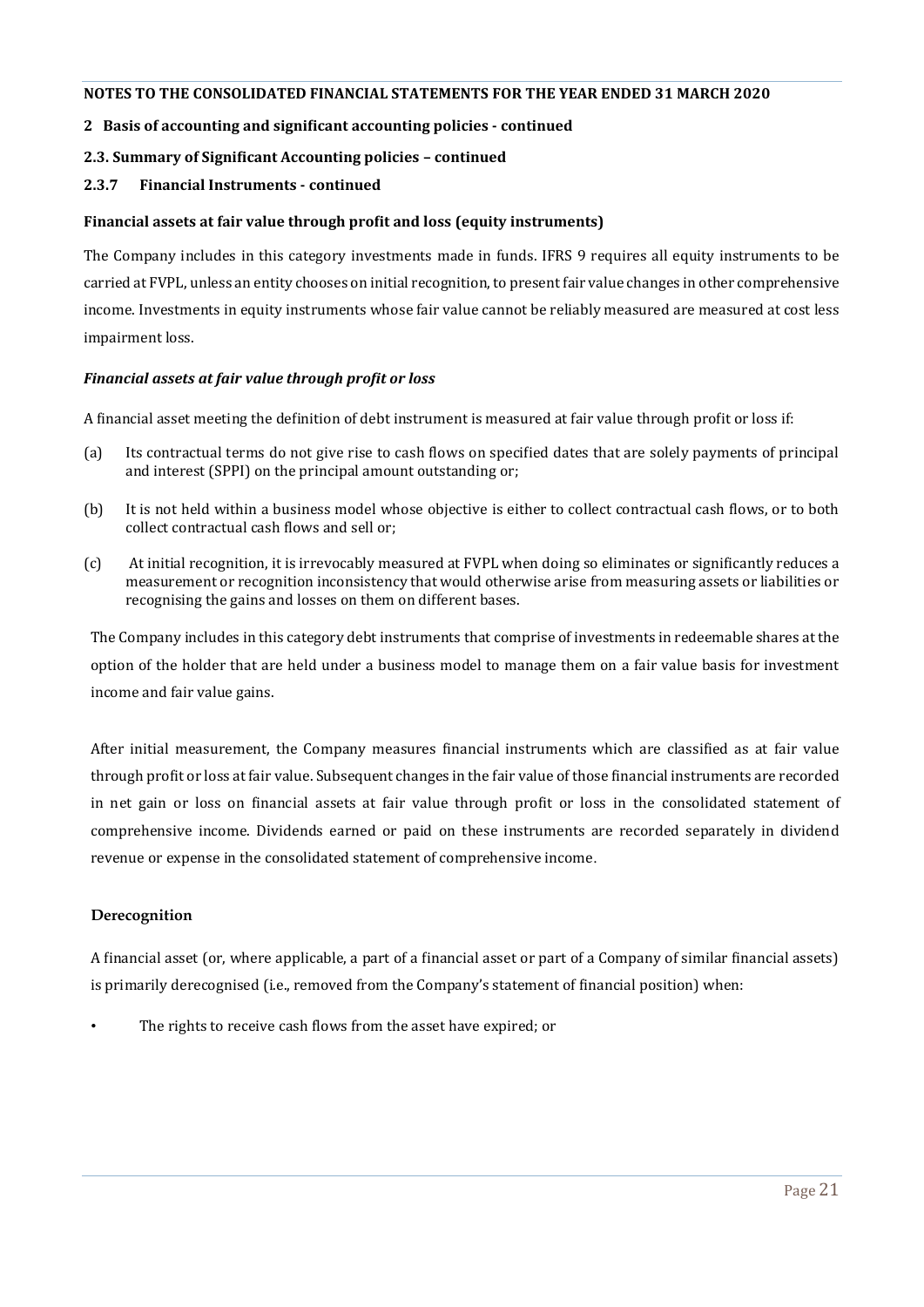#### **NOTES TO THE CONSOLIDATED FINANCIAL STATEMENTS FOR THE YEAR ENDED 31 MARCH 2020**

- **2 Basis of accounting and significant accounting policies - continued**
- **2.3. Summary of Significant Accounting policies – continued**

## **2.3.7 Financial Instruments – continued**

• The Company has transferred its rights to receive cash flows from the asset or has assumed an obligation to pay the received cash flows in full without material delay to a third party under a 'pass-through' arrangement; and either (a) the Company has transferred substantially all the risks and rewards of the asset, or (b) the Company has neither.

When the Company has transferred its rights to receive cash flows from an asset or has entered into a pass-through arrangement, it evaluates if, and to what extent, it has retained the risks and rewards of ownership. When it has neither transferred nor retained substantially all of the risks and rewards of the asset, nor transferred control of the asset, the Company continues to recognize the transferred asset to the extent of its continuing involvement. In that case, the Company also recognizes an associated liability. The transferred asset and the associated liability are measured on a basis that reflects the rights and obligations that the Company has retained. Continuing involvement that takes the form of a guarantee over the transferred asset is measured at the lower of the original carrying amount of the asset and the maximum amount of consideration that the Company could be required to repay. Also, the gains or losses on derecognition are recorded as Net gains or losses as the case may be at fair value through profit or loss in the consolidated statement of comprehensive income.

## *Impairment of financial assets*

The Company recognises an allowance for expected credit losses (ECLs) for all receivables with third parties. ECLs are based on the difference between the contractual cash flows due and all the cash flows that the Company expects to receive.

ECLs are recognised in two stages. For credit exposures for which there has not been a significant increase in credit risk since initial recognition, ECLs are provided for credit losses that result from default events that are possible within the next 12-months (a 12-month ECL). For those credit exposures for which there has been a significant increase in credit risk since initial recognition, a loss allowance is required for credit losses expected over the remaining life of the exposure, irrespective of the timing of the default (a lifetime ECL). The Company does not have such instruments.

For trade receivables, the Company applies a simplified approach in calculating ECLs. Therefore, the Company does not track changes in credit risk, but instead recognises a loss allowance based on lifetime ECLs at each reporting date. The Company determined based on historical experience and expectations that the ECL on its trade receivable is insignificant and was not recorded.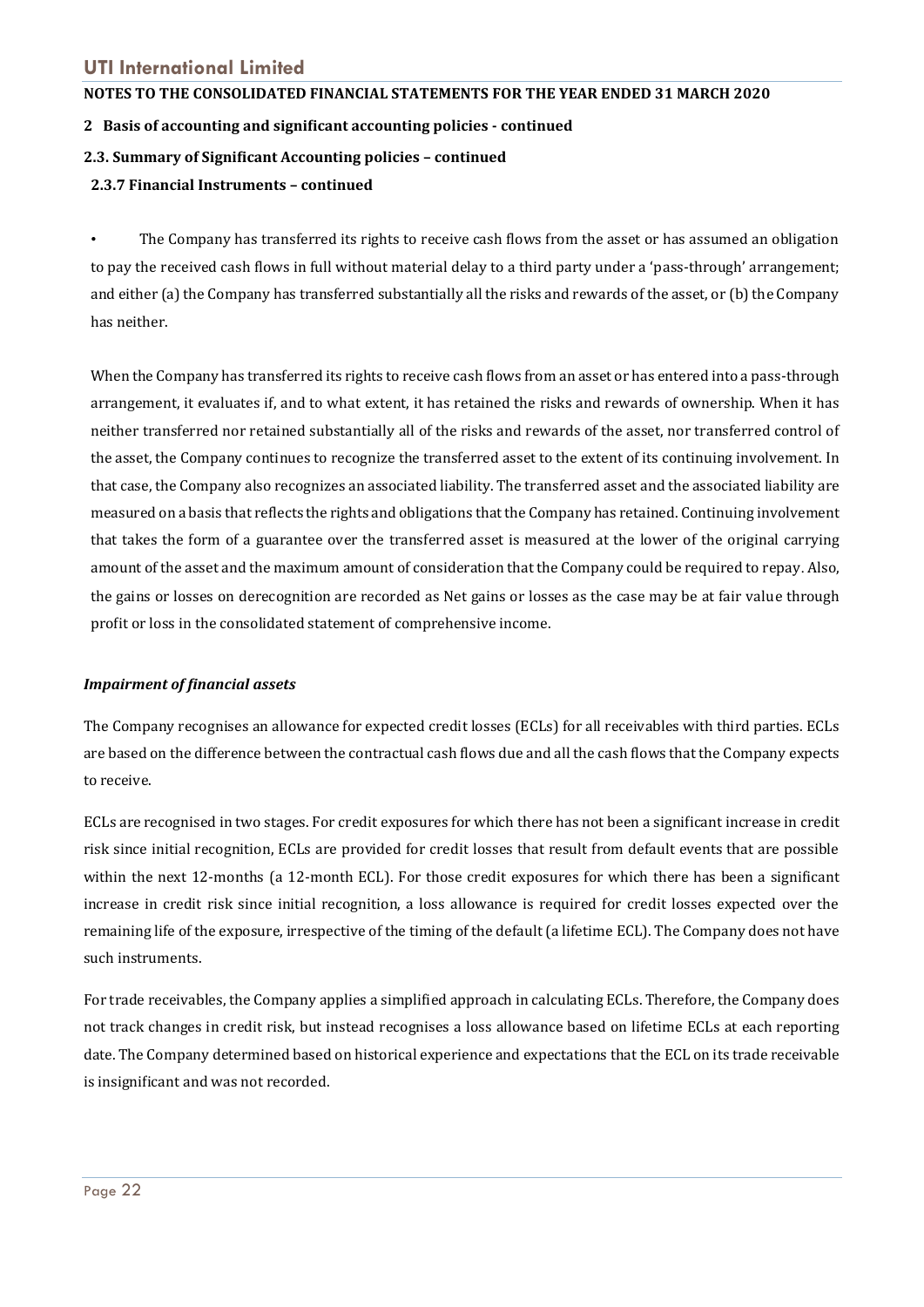#### **2 Basis of accounting and significant accounting policies - continued**

#### **2.3. Summary of Significant Accounting policies – continued**

#### **2.3.7 Financial Instruments – continued**

The Company considers a financial asset in default when contractual payments are 90 days past due. However, in certain cases, the Company may also consider a financial asset to be in default when internal or external information indicates that the Company is unlikely to receive the outstanding contractual amounts in full before taking into account any credit enhancements held by the Company. A financial asset is written off when there is no reasonable expectation of recovering the contractual cash flows.

#### **Financial liabilities**

#### *Initial recognition and measurement:*

Financial liabilities are classified, at initial recognition, as financial liabilities at fair value through profit or loss or as derivatives designated as hedging instruments in an effective hedge, as appropriate.

Financial liabilities at amortised cost are recognised initially at fair value net of directly attributable transaction costs.

The Company's financial liabilities include trade and other payables and other current liabilities which are classified as financial liabilities at amortised cost and are initially recognised at fair value net of directly attributable transaction costs.

#### *Subsequent measurement*

The measurement of financial liabilities depends on their classification, as described below:

#### **Financial liabilities at amortised cost**

After initial recognition, the financial liabilities other than those classified at fair value through profit or loss are subsequently measured at amortised cost using the EIR method. Gains and losses are recognised in profit or loss when the liabilities are derecognised as well as through the EIR amortisation process.

Amortised cost is calculated by taking into account any discount or premium on acquisition and fees or costs that are an integral part of the EIR. The EIR amortisation is recognised in profit or loss.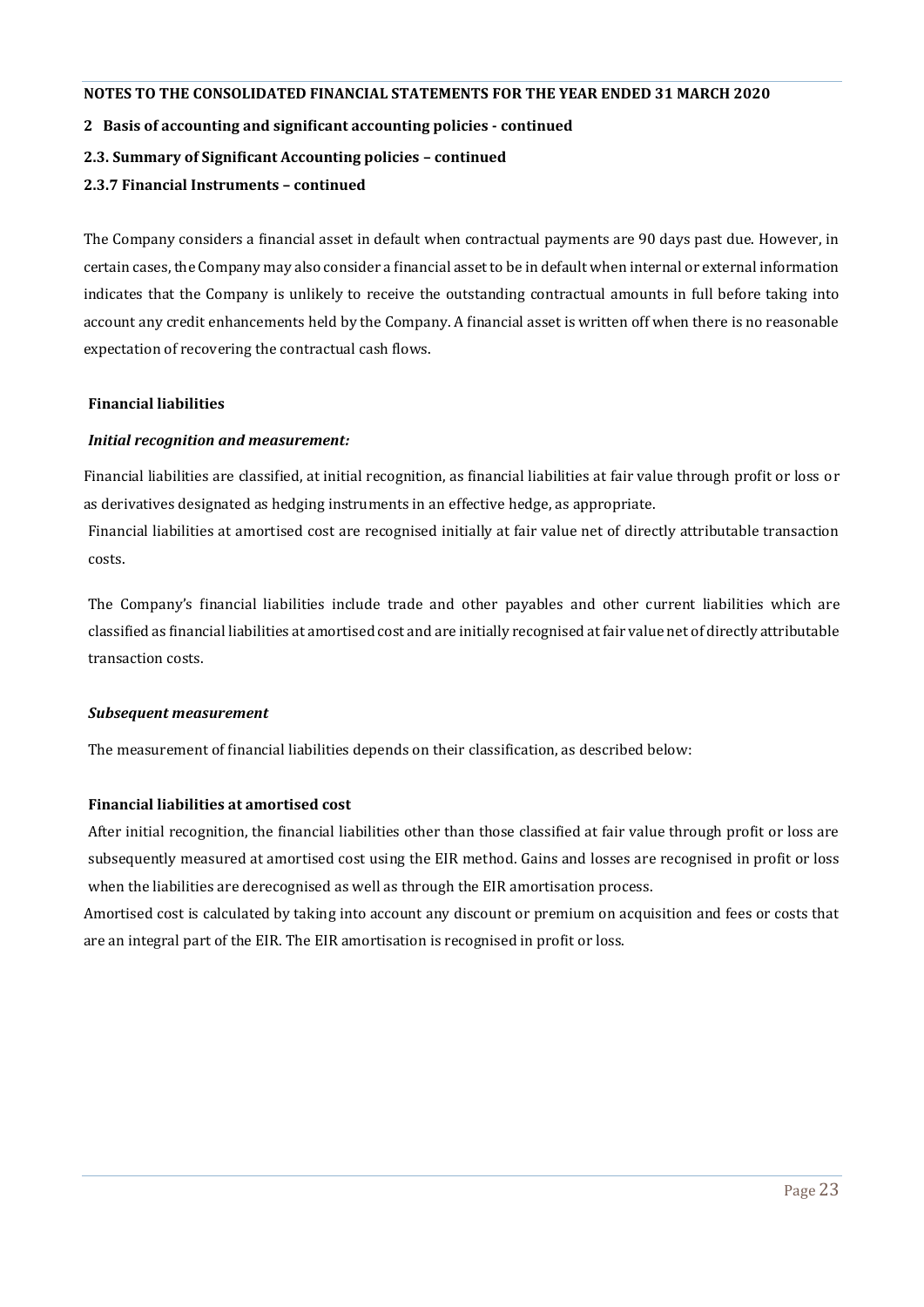- **2 Basis of accounting and significant accounting policies - continued**
- **2.3. Summary of Significant Accounting policies – continued**
- **2.3.7 Financial Instruments – continued**

#### **Derecognition**

A financial liability is derecognised when the obligation under the liability is discharged or cancelled or expires. When an existing financial liability is replaced by another from the same lender on substantially different terms, or the terms of an existing liability are substantially modified, such an exchange or modification is treated as the derecognition of the original liability and the recognition of a new liability. The difference in the respective carrying amounts is recognised in the profit or loss.

#### **2.3.8. Cash and cash equivalents**

Cash in the consolidated statement of financial position mainly comprise of cash at bank. Cash equivalents are short term, highly liquid investments that are readily convertible to known amounts of cash and which are subject to an insignificant risk of change in value.

#### **2.3.9. Provisions**

Provisions are recognised when the Company has a legal or constructive obligation as a result of past events, it is probable that an outflow of resources, embodying economic benefits, will be required to settle the obligation and a reliable estimate of the amount of the obligation can be made. There is no legal or constructive obligation by or against the company for which any provision needs to be created.

#### **2.3.10. Employee benefits**

#### *Defined contributions plans*

The Company participates in the national pension schemes as defined by the laws of the countries in which it has operations. In particular, the Company makes contributions to the Central Provident Fund ("CPF") scheme in Singapore, a defined contribution pension scheme. Contributions to defined contribution pension schemes are recognised as an expense in the financial period in which the related service is performed.

#### **2.3.11. Expenses**

All expenses are accounted for in profit or loss on the accrual basis.

#### **2.3.12. Related parties**

Related parties are individuals and companies where the individual or the company has the ability directly or indirectly to control the other party or exercise significant influence over the other party in making financial and operating decisions.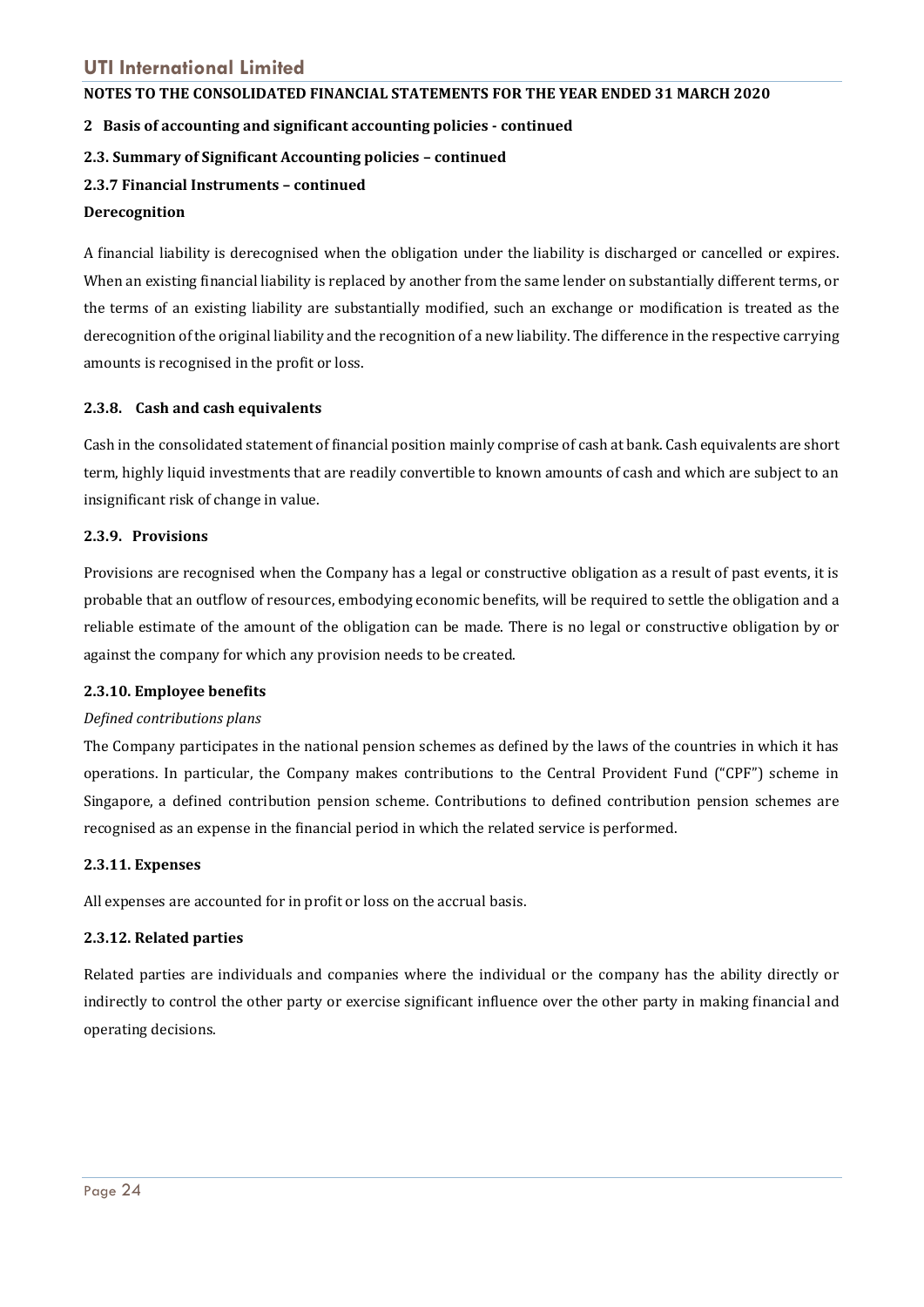#### **3. Standards, amendments and interpretations to existing that are effective and have been adopted by the company**

The standards and interpretations that are issued and are effective, up to the date of issuance of the Company's financial statements are disclosed below.

#### **New or revised Standards**

|                                                                | <b>Effective for</b><br>accounting period<br>beginning on or<br>after |
|----------------------------------------------------------------|-----------------------------------------------------------------------|
| IFRS 16 Leases                                                 | 1 April 2019                                                          |
| IFRIC Interpretation 23 Uncertainty over Income Tax Treatments | 1 April 2019                                                          |

The adoption of the standards listed above did not have any material impact on the financial statements.

#### **4. Significant accounting judgements, estimates and assumptions**

The preparation of the Company's financial statements requires management to make judgements, estimates and assumptions that affect the reported amounts of revenues, expenses, assets and liabilities, and the disclosure of contingent liabilities, at the end of the reporting period. However, uncertainty about these assumptions and estimates could result in outcomes that require a material adjustment to the carrying amount of the asset or liability affected in future periods.

Management has assessed that there are no significant accounting judgements, estimates and assumptions applied in preparing the consolidated financial statements. Fair Valuation of Investments has been classified under Level 1 as discussed in Note 21, page 35 – Fair value Measurement therefore no judgements applied.

| <b>Particulars</b>                   | <b>31 March 2020</b> | <b>31 March 2019</b> |
|--------------------------------------|----------------------|----------------------|
|                                      | GBP                  | GBP                  |
| Management fees                      | 6,151,687            | 5,627,966            |
| Marketing service fees               |                      | 844,179              |
| Investor service fees                | 49,567               | 51,210               |
| Advisory fees                        | 57                   |                      |
|                                      |                      |                      |
| <b>Total revenue from operations</b> | 6,201,311            | 6,523,355            |
|                                      |                      |                      |
| <b>Bank Interest</b>                 | 84,686               | 115,431              |
| Foreign exchange gain                | 471,731              | 527,574              |
| Business support service fees        | 555,629              | 629,202              |
| Other income                         | 81,964               | 46,577               |

#### **5. Revenue**

#### **NOTES TO THE CONSOLIDATED FINANCIAL STATEMENTS FOR THE YEAR ENDED 31 MARCH 2020**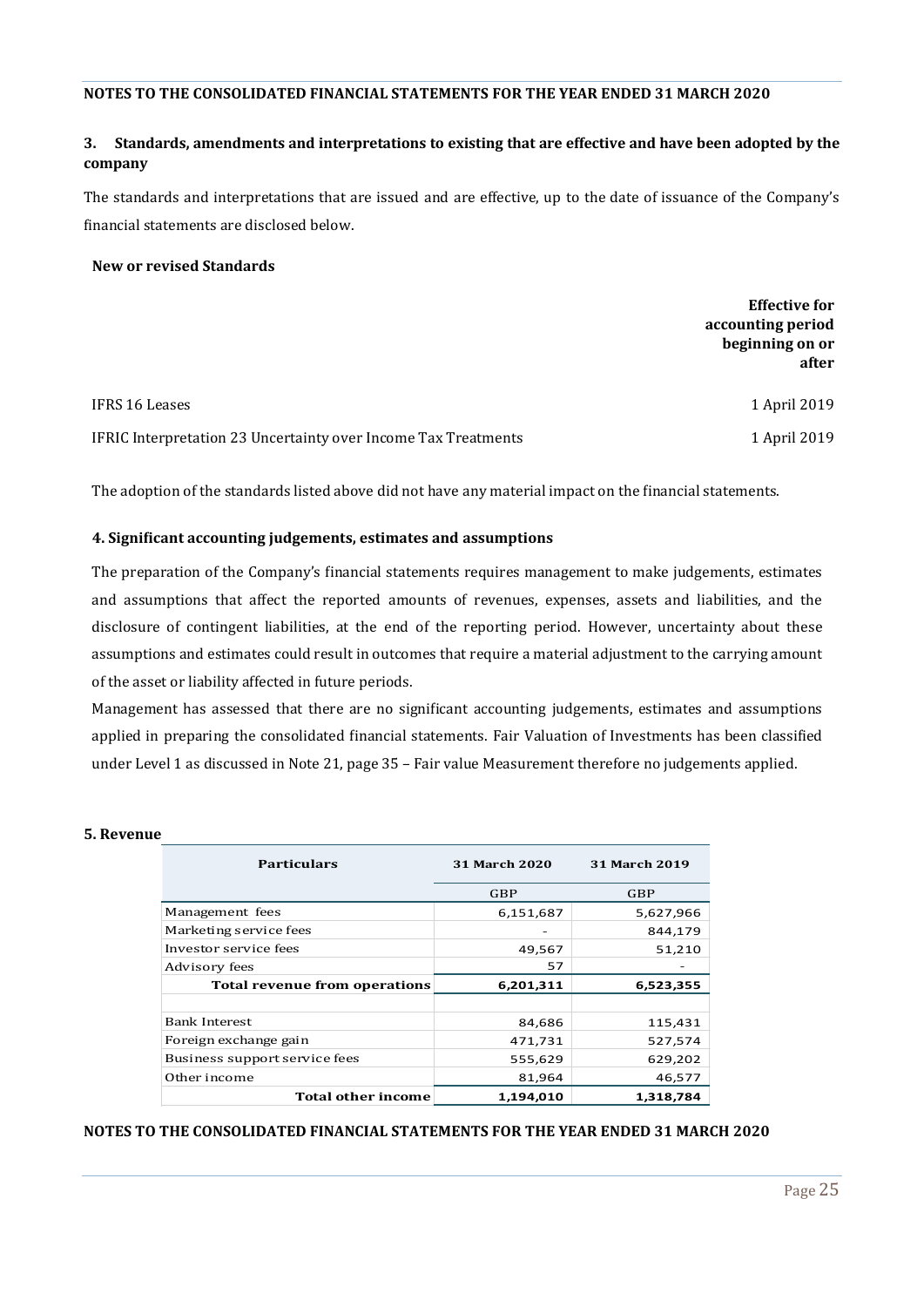# **6. Advisory, Management and Trailer fees**

| <b>Particulars</b>                          | <b>31 March 2020</b> | 31 March 2019 |
|---------------------------------------------|----------------------|---------------|
|                                             | <b>GBP</b>           | <b>GBP</b>    |
| Expenses relating to offshore funds:        |                      |               |
| Investment advisory fees                    | 387,178              | 361,448       |
| Management and Trail fees                   | 2,207,900            | 1,941,946     |
| Operating expenses (IDOF)                   |                      | 89,696        |
| Total Advisory, Management and Trailer fees | 2,595,078            | 2,393,090     |

## **7. Other expenses**

| <b>Particulars</b>                             | 31 March 2020 | 31 March 2019 |
|------------------------------------------------|---------------|---------------|
|                                                | GBP           | <b>GBP</b>    |
| Salaries and wages                             | 2,295,495     | 2,153,700     |
| Contribution to provident and other funds      | 124,504       | 111,172       |
| Gratuity expense                               | 90,172        | 91,727        |
| Staff related expenses                         | 176,181       | 112,335       |
| <b>Total Staff Cost</b>                        | 2,686,352     | 2,468,934     |
| Office administration and secretarial expenses | 464,720       | 403,901       |
| Legal and professional fees                    | 432,842       | 384,669       |
| Travel expenses                                | 241,713       | 196,580       |
| Office rental costs                            | 147,544       | 154,068       |
| Audit fees                                     | 120,309       | 119,108       |
| Sales promotion                                | 106,561       | 96,858        |
| Insurance                                      | 91,126        | 92,985        |
| Directors' fees                                | 51,617        | 51,296        |
| Telephone expenses                             | 46,490        | 41,772        |
| Depreciation                                   | 8,951         | 5,515         |
| Depreciation charge for right of use asset     | 17,091        |               |
| Interest on lease liability                    | 1,028         |               |
| <b>Total other expenses</b>                    | 4,416,344     | 4,015,686     |

#### **NOTES TO THE CONSOLIDATED FINANCIAL STATEMENTS FOR THE YEAR ENDED 31 MARCH 2020**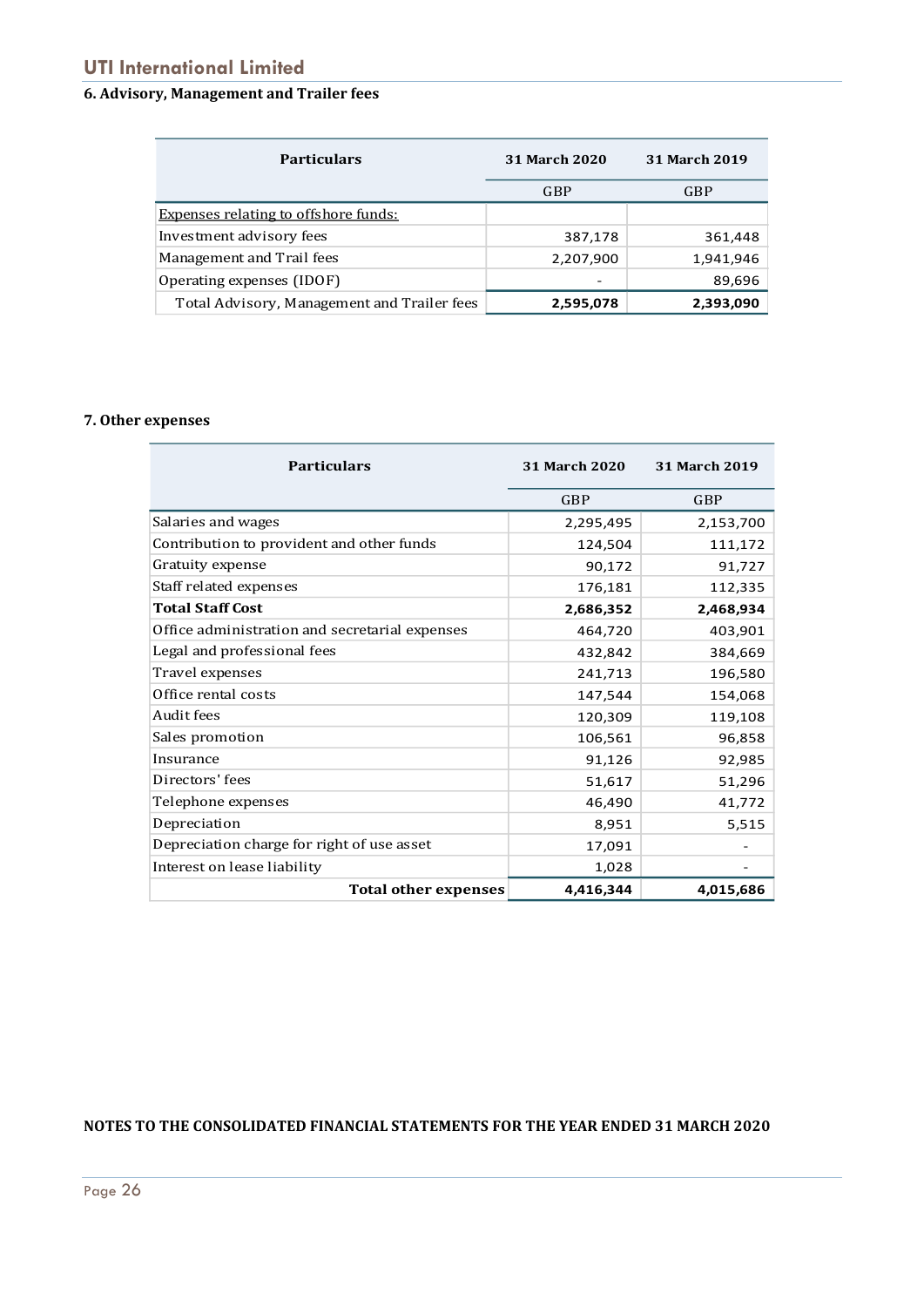#### **8. Taxation**

UTI International Limited is taxed at the Guernsey company standard rate of 0%. There is no Guernsey tax liability in respect of the Company for the year ended 31 March 2020. As estimated by the management, there is no tax liability in respect of London Branch.

UTI Mauritius being the holder of a category 1 global business license is classified as a tax incentive Company and under the current laws and regulations is liable to pay Income Tax on its profits, as adjusted for tax purposes, at the rate of 15%. It is, however, entitled to a tax credit equivalent to the higher of actual foreign tax suffered and 80% of Mauritian tax payable in respect of foreign source income. The capital gains of UTI Mauritius are exempt from tax in Mauritius. The foregoing is based on current interpretation and practice and is subject to any future changes in Indian or Mauritian tax laws and in the treaty between India and Mauritius. During the year ended 31 March 2020 and 31 March 2019 UTI Mauritius has a tax expense of GBP 25,452 and GBP 24,098 respectively.

UTI Singapore was granted the Financial Sector Incentive Award (Fund Management or Investment Advisory Services) ("FSI"), effective from 29 April 2016 to 28 April 2021. Under the FSI, the company is entitled to a concessionary rate of tax of 10% on qualifying transactions under the provision of Concessionary Rate of Tax for Financial Sector Incentive Companies in section 43Q of the Income Tax Act (Chapter 134).

Further UTI Singapore has unabsorbed tax losses and capital allowances that are available for offset against future taxable profits, for which taxable profits are expected in the foreseeable future hence deferred tax is recognized. UTI Singapore has a tax expense and deferred tax asset of GBP 40,200 and GBP 93,548 respectively for the period ended 31 March 2020 and GBP 91350 and GBP 71,672 for the period ended 31 March 2019 respectively.

For UTI International Limited – UK Branch there is no tax expense for both the periods Tax expense:

# **NOTES TO THE CONSOLIDATED FINANCIAL STATEMENTS FOR THE YEAR ENDED 31 MARCH 2020**

# **8. Taxation-continued**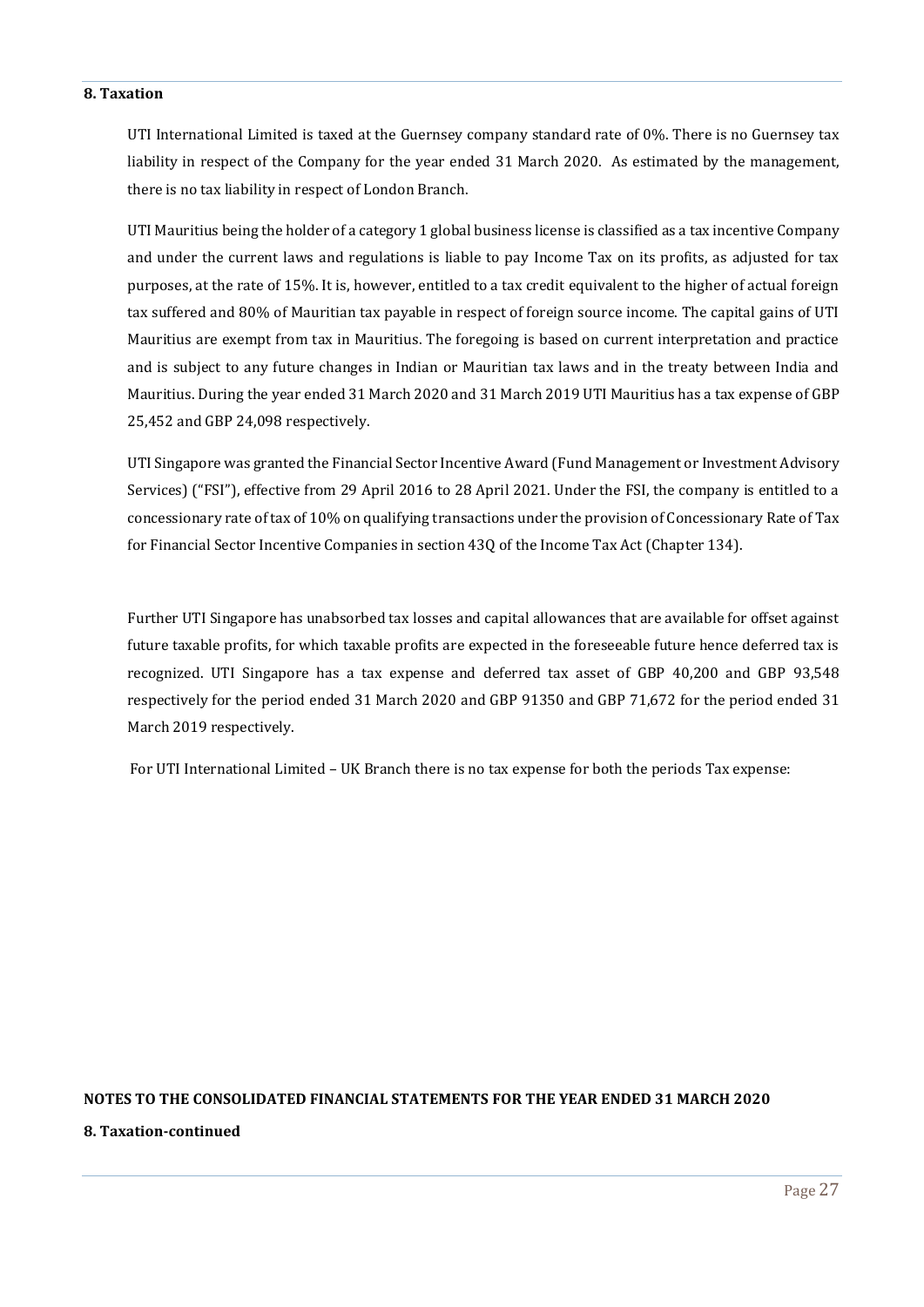The components of the income tax expense for the year ended 31 March 2020 and 2019 are as follows:

|                                                         | <b>31 March 2020</b> | <b>31 March 2019</b> |
|---------------------------------------------------------|----------------------|----------------------|
|                                                         | <b>GBP</b>           | <b>GBP</b>           |
|                                                         |                      |                      |
| Tax expense attributable to profit is made up of:       |                      |                      |
| - Current income tax                                    | 147,889              | 154,608              |
| - (Under)/Over provision in respect of<br>previous year | 50,766               | (44, 521)            |
| - Deferred tax on temporary differences                 | (22, 123)            | 7.924                |
| - Tax credit                                            | (110, 879)           | (96, 288)            |
|                                                         | 65,653               | 21,723               |

Deferred tax asset movement for the year ended 31 March 2020 and 31 March 2019 are as follows:

|                                       | <b>31 March 2020</b> | <b>31 March 2019</b> |
|---------------------------------------|----------------------|----------------------|
|                                       | <b>GBP</b>           | <b>GBP</b>           |
|                                       |                      |                      |
| - Opening deferred tax asset          | 71,672               | 76,414               |
| - Current year's impact               | 22,123               | (7, 924)             |
| - Other (Foreign exchange adjustment) | (247)                | 3,182                |
|                                       | 93,548               | 71,672               |

The tax charge shown in the consolidated statement of comprehensive income differs from the tax charge that would apply if all profits had been charged at the blend rates taking into consideration the UK, Mauritius and Singapore corporate rates. A reconciliation between the tax expense and the accounting profit multiplied by the blended tax rate for the years ended 31 March 2020 and 2019 is, as follows:

## **NOTES TO THE CONSOLIDATED FINANCIAL STATEMENTS FOR THE YEAR ENDED 31 MARCH 2020**

#### **8. Taxation-continued**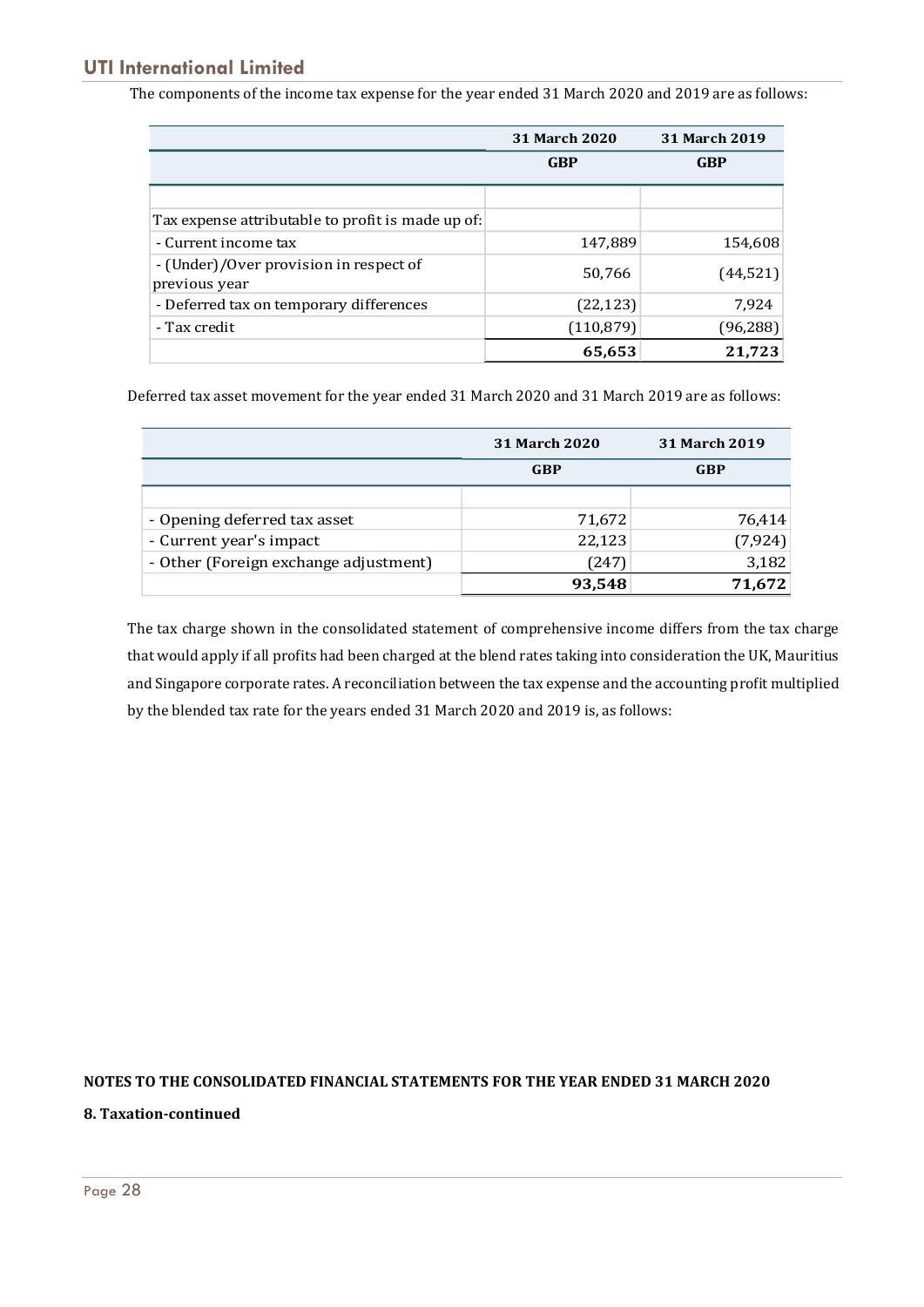| <b>Particulars</b>                                                                                                                                | 31 March 2020<br>(GBP)            | 31 March 2019<br>(GBP)              |
|---------------------------------------------------------------------------------------------------------------------------------------------------|-----------------------------------|-------------------------------------|
| Profit before tax per the financial statements                                                                                                    | (5,703,581)                       | 4,660,445                           |
| <b>Adjust for:</b><br>Taxable at 0% in Guernsey<br>Deductible at 0% in Guernsey<br>Profit before tax attributable to tax in various jurisdictions | 4,170,298<br>1,635,498<br>102,215 | (4,611,511)<br>970,703<br>1,019,637 |
| Tax at blended rate of (2020: 3.29%) (2019:15.64%)                                                                                                | 3,364                             | 159,448                             |
| <b>Effect of:</b><br>Expenses not deductible for tax purpose                                                                                      | 116,000                           | 11,612                              |
| Income not subject to taxation                                                                                                                    | (1,014)                           | (18, 320)                           |
| Deemed foreign tax credit                                                                                                                         | (110, 879)                        | (96, 288)                           |
| Effect of partial tax exemption, tax relief & tax rebate                                                                                          | 30,697                            | 14,810                              |
| Benefits of previously unrecognized tax losses and capital<br>allowances                                                                          | (1, 141)                          | (1, 144)                            |
| Under/(Over) provision in respect of previous years                                                                                               | 50,766                            | (44, 521)                           |
| Deferred tax on temporary differences                                                                                                             | (22, 123)                         | 7,925                               |
| <b>Others</b>                                                                                                                                     | (17)                              | (11,799)                            |
| Income tax expense                                                                                                                                | 65,653                            | 21,723                              |

**9. Financial assets at fair value through profit or loss**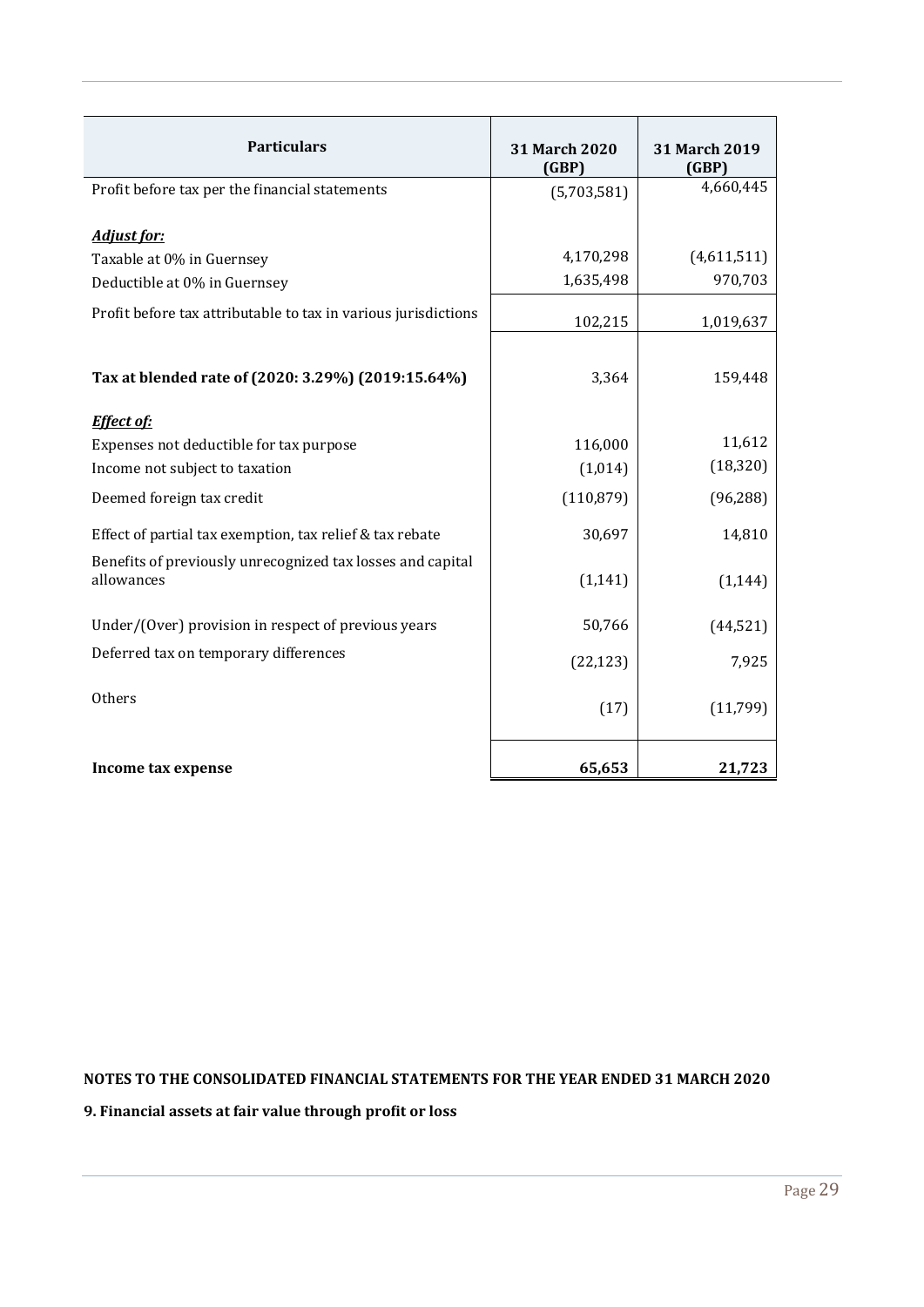|  | <b>UTI International Limited</b> |  |  |
|--|----------------------------------|--|--|
|--|----------------------------------|--|--|

| <b>Particulars</b>                                                   | 31 March<br>2020 | 31 March<br>2019 |
|----------------------------------------------------------------------|------------------|------------------|
|                                                                      | <b>GBP</b>       | <b>GBP</b>       |
| <b>Investment in management shares</b>                               |                  |                  |
| Shinsei UTI India Fund (Mauritius) Limited                           | 432              | 432              |
| The India Pharma Fund Limited                                        | 62               | 62               |
| The India Debt Opportunities Fund Limited                            | 58               | 58               |
| <b>UTI Rainbow Fund Limited</b>                                      | 68               | 68               |
| India Fund Limited                                                   | $\overline{2}$   | $\overline{2}$   |
| Wealth Creator 1 100 shares of US\$1.00                              | 70               | 70               |
| Wealth Creator 2 100 shares of US\$1.00                              | 70               | 70               |
| Wealth Creator 3 100 shares of US\$1.00                              | 70               | 70               |
| Wealth Creator 4 100 shares of US\$1.00                              | 70               | 70               |
| Wealth Creator 5 100 shares of US\$1.00                              | 70               | 70               |
| Wealth Creator 6 100 shares of US\$1.00                              | 70               | 70               |
| UTI Spectrum Fund 100 shares of US\$1.00                             | 70               | 70               |
| <b>Investment in quoted securities</b>                               |                  |                  |
| UTI India Dynamic Equity Fund                                        |                  |                  |
| Balance as at April 1                                                | 26,655,384       | 23,329,559       |
| Fair value adjustments *                                             | (5,746,984)      | 3,325,825        |
| <b>Balance as at March 31</b>                                        | 20,908,400       | 26,655,384       |
| <b>UTI India Balanced Fund</b>                                       |                  |                  |
| Balance as at April 1                                                | 1,979,709        |                  |
| Purchase/ (Sale) during the period                                   |                  | 1,984,579        |
| Fair value adjustments *                                             | (168, 793)       | (4,870)          |
| <b>Balance as at March 31</b>                                        | 1,810,916        | 1,979,709        |
| Total financial assets at fair value through profit or loss          | 22,720,428       | 28,636,205       |
| * Fair value adjustments also includes foreign exchange adjustments. |                  |                  |

# **10. Property, plant and equipment**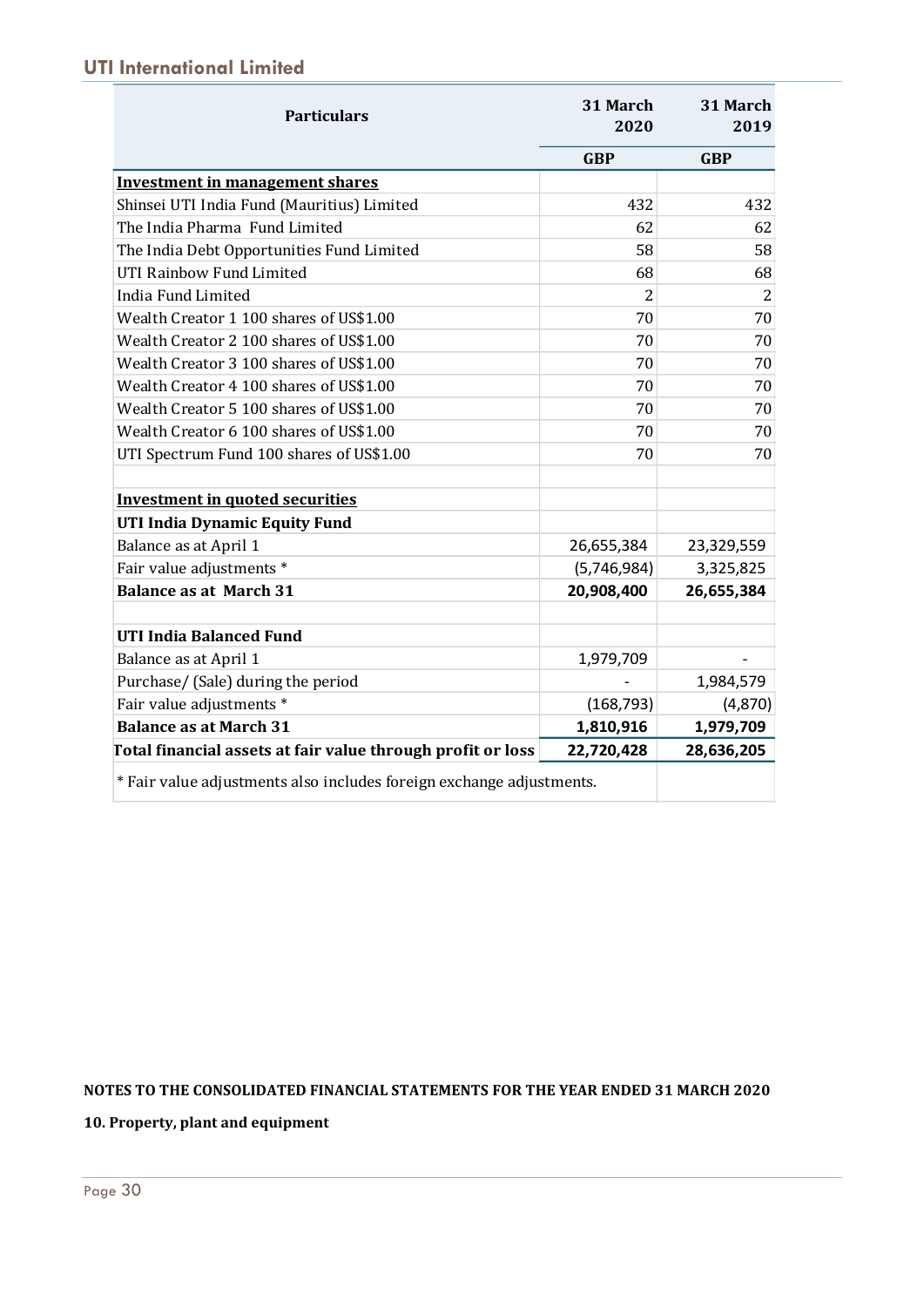|                                      | <b>Fixtures and</b><br><b>Fittings</b> | Office<br>Equipment | Computer   | <b>Total</b> |
|--------------------------------------|----------------------------------------|---------------------|------------|--------------|
|                                      | GBP                                    | <b>GBP</b>          | <b>GBP</b> | <b>GBP</b>   |
| <b>Cost</b>                          |                                        |                     |            |              |
| At 1 April 2019                      | 81,860                                 | 17,907              | 138,920    | 238,687      |
| Acquired during the year             | 378                                    | 1,886               | 10,604     | 12,868       |
| Translation reserve                  | 84                                     | 30                  | 223        | 337          |
| <b>At 31 March 2020</b>              | 82,322                                 | 19,823              | 149,747    | 251,892      |
| <b>Depreciation</b>                  |                                        |                     |            |              |
| At 1 April 2019                      | 81,860                                 | 17,140              | 123,969    | 222,969      |
| Charge for the year                  | 62                                     | 556                 | 8,333      | 8,951        |
| Translation reserve                  | 83                                     | 23                  | 140        | 246          |
| <b>At 31 March 2020</b>              | 82,005                                 | 17,719              | 132,442    | 232,166      |
| Net Book Value -<br>31 March<br>2020 | 317                                    | 2,104               | 17,305     | 19,726       |
| Net Book Value - 31 March<br>2019    | $\overline{\phantom{a}}$               | 767                 | 14,951     | 15,718       |

**11. Right of use asset**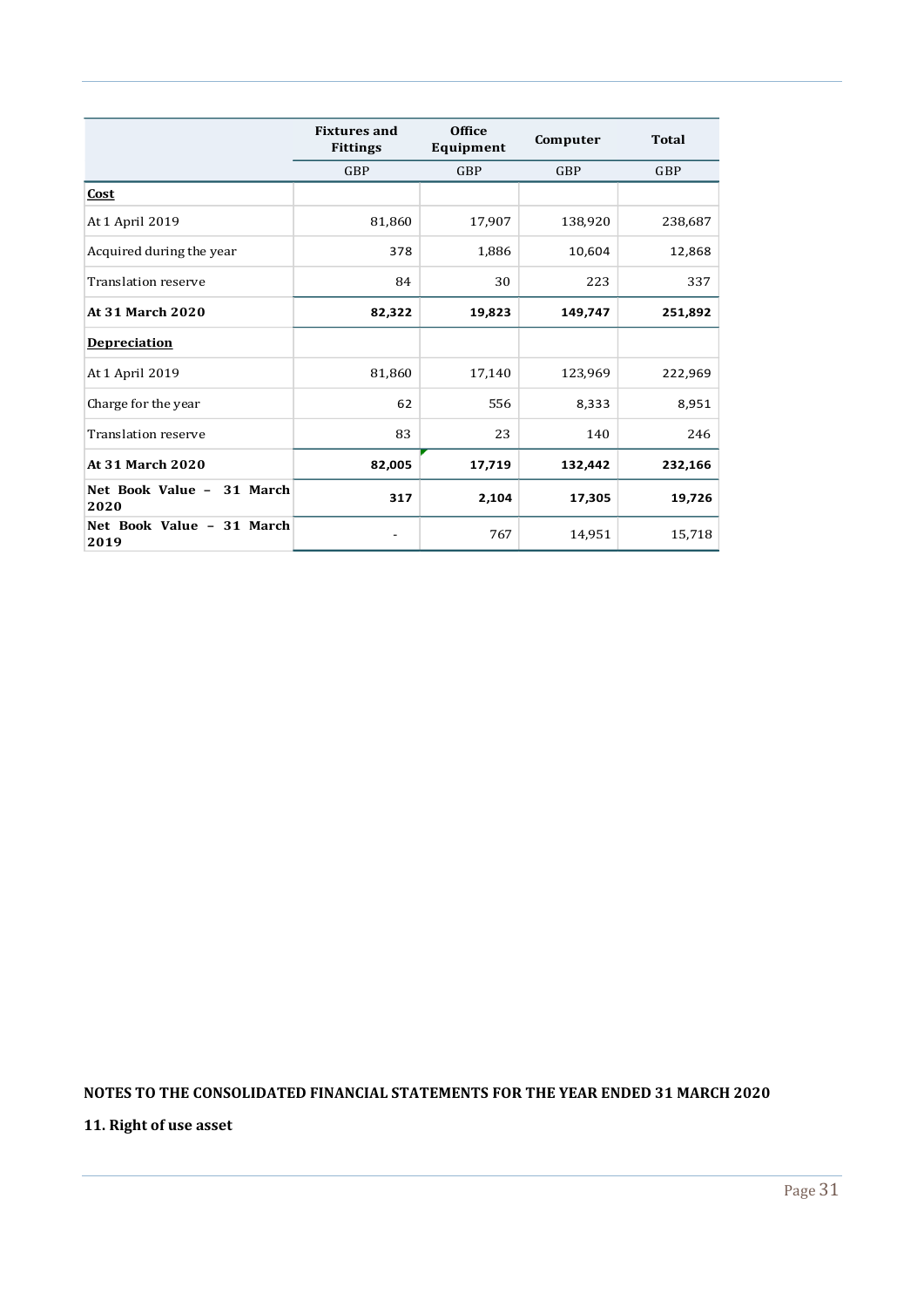|                                   | GBP     |
|-----------------------------------|---------|
| Cost                              |         |
| At 1 April 2019                   |         |
| Acquired during the year          | 208,220 |
| Translation reserve               |         |
| At 31 March 2020                  | 208,220 |
| <b>Depreciation</b>               |         |
| At 1 April 2019                   |         |
| Charge for the year               | 17,091  |
| Translation reserve               |         |
| At 31 March 2020                  | 17,091  |
| Net Book Value - 31 March<br>2020 | 191,129 |
| Net Book Value - 31 March 2019    |         |

#### **Leased Premises**

#### **12. Trade and other receivables**

| <b>Particulars</b>                | 31 March 2020 | <b>31 March 2019</b> |
|-----------------------------------|---------------|----------------------|
|                                   | <b>GBP</b>    | <b>GBP</b>           |
| Management fee receivable         | 629,141       | 420,920              |
| Other receivables                 | 136,098       | 150,519              |
| Receivable due from related party | 1,408,025     | 1,048,824            |
|                                   |               |                      |
| Total trade and other receivables | 2,173,264     | 1,620,263            |

The amounts due from related party are not secured, interest free and are repayable on demand.

#### **13. Other current financial assets**

| <b>Particulars</b>                   | <b>31 March 2020</b> | 31 March 2019 |
|--------------------------------------|----------------------|---------------|
|                                      | <b>GBP</b>           | <b>GBP</b>    |
| Prepayments                          | 177,894              | 116,027       |
| Deposits                             | 53,994               | 47,076        |
| Interest accrued                     | 15,970               | 41,216        |
| Total other current financial assets | 247,858              | 204.319       |

#### **NOTES TO THE CONSOLIDATED FINANCIAL STATEMENTS FOR THE YEAR ENDED 31 MARCH 2020**

#### **14. Cash and cash equivalents**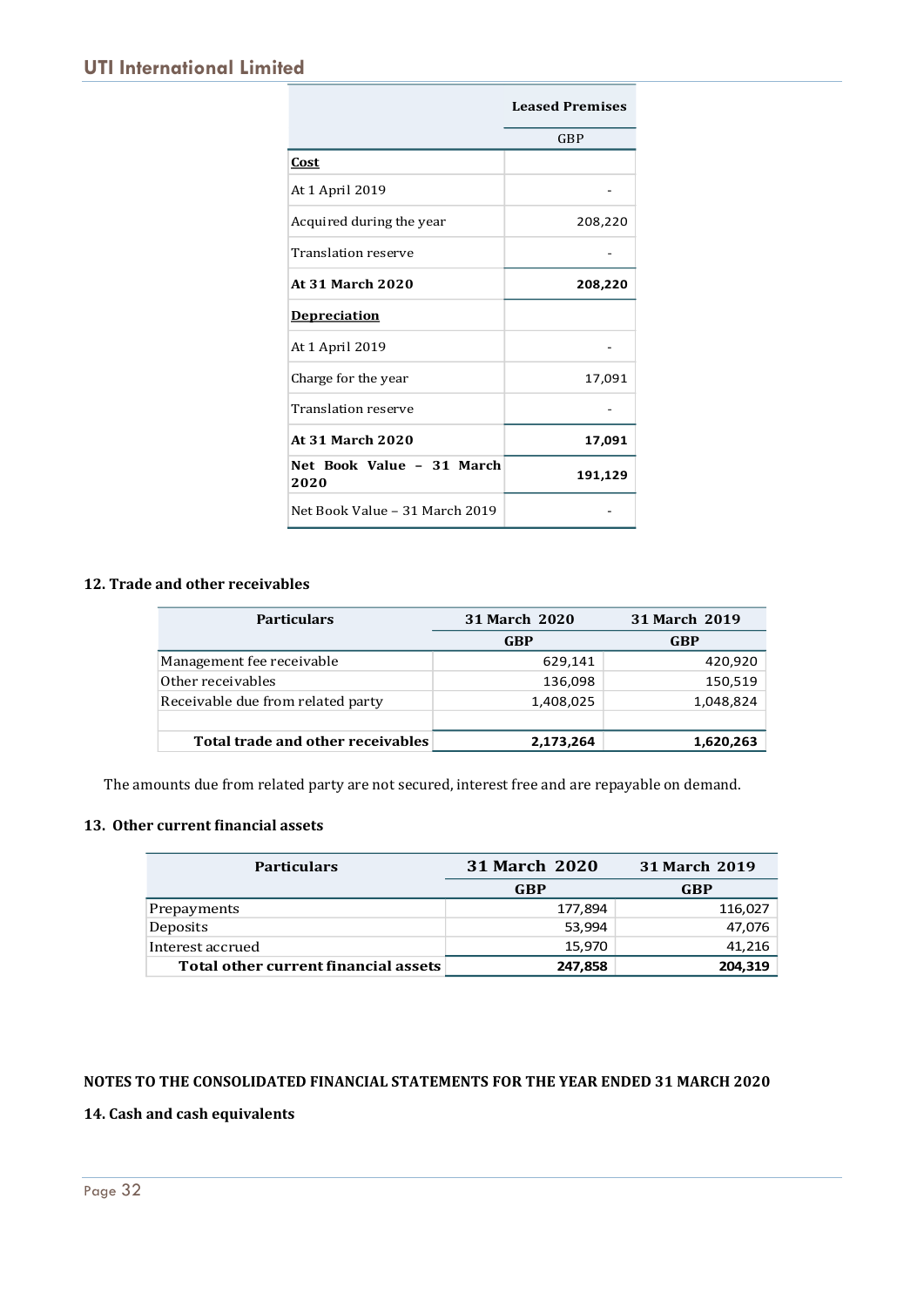| <b>Particulars</b>              | 31 March 2020 | 31 March 2019 |
|---------------------------------|---------------|---------------|
|                                 | <b>GBP</b>    | GBP           |
| Cash at banks and on hand       | 6,621,813     | 4,361,641     |
| Short term deposits             | 5,207,870     | 7,519,352     |
|                                 |               |               |
| Total cash and cash equivalents | 11,829,683    | 11,880,993    |

#### **15. Issued Capital**

| <b>Particulars</b>                           | 31 March 2020 | 31 March 2019 |
|----------------------------------------------|---------------|---------------|
|                                              | <b>GBP</b>    | <b>GBP</b>    |
| Alloted, called and fully paid:              |               |               |
| 6,758,062 ordinary shares of GBP 1 each      | 6,758,062     | 6,758,062     |
|                                              |               |               |
| No. of shares at the beginning of the period | 6,758,062     | 6,758,062     |
| Add: Shares issued during the period/year    |               |               |
| Less: Shares redeemed during the period/year | ٠             |               |
| No. of shares at the end of the period       | 6,758,062     | 6,758,062     |

# **16. Trade and other payables**

| <b>Particulars</b>                | 31 March 2020 | 31 March 2019 |
|-----------------------------------|---------------|---------------|
|                                   | <b>GBP</b>    | <b>GBP</b>    |
| Management & advisory fee payable | 97,550        | 87,283        |
| Other accruals                    | 694,781       | 86,047        |
| Payable to UTI AMC Ltd.           | 147,003       |               |
| <b>Total</b>                      | 939,334       | 173,330       |

The amounts due to related party are not secured, interest free and are repayable on demand.

#### **NOTES TO THE CONSOLIDATED FINANCIAL STATEMENTS FOR THE YEAR ENDED 31 MARCH 2020**

#### **17. Other current liabilities**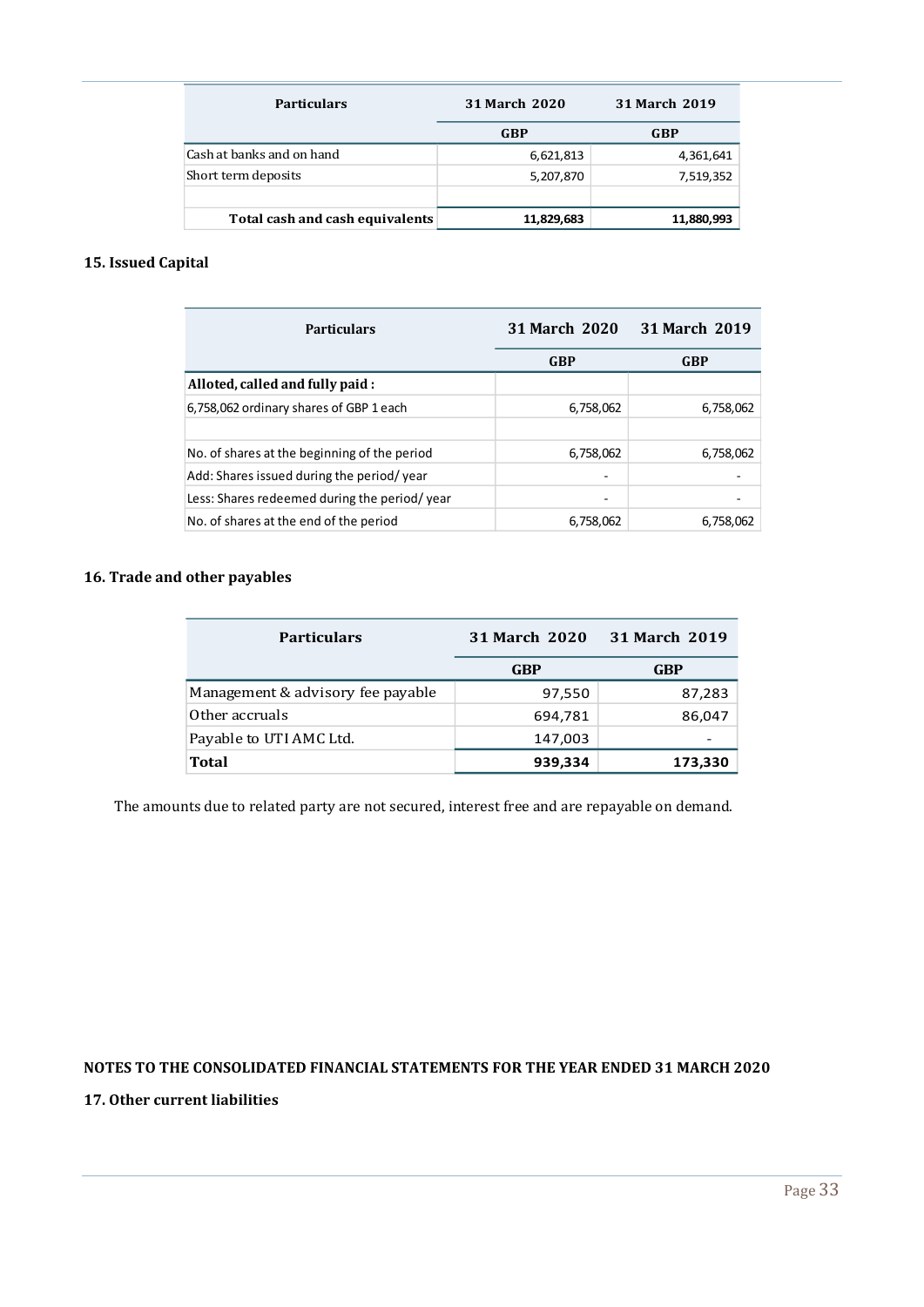| <b>Particulars</b>                     | 31 March 2020 | 31 March 2019 |
|----------------------------------------|---------------|---------------|
|                                        | <b>GBP</b>    | GBP           |
| Tax liability                          | 26,911        | 41,667        |
| Audit fees payable                     | 116,715       | 120,035       |
| Payroll accruals                       | 978,706       | 1,022,340     |
| Accruals for expenses                  |               | 404,646       |
| <b>Total other current liabilities</b> | 1,122,332     | 1,588,688     |

#### **18. Lease liabilities**

| <b>Particulars</b>             | 31 March 2020 | 31 March 2019 |
|--------------------------------|---------------|---------------|
|                                | <b>GBP</b>    | GBP           |
| Current                        | 102,983       |               |
| Non Current                    | 88,375        |               |
| <b>Total Lease liabilities</b> | 191,358       |               |

#### **19. Related Party Transactions**

During the current year, the Group has entered into transactions with the following related parties.

| Significant Influence over the Holding Company | T Rowe Price International Ltd (26.00%) *                                                                                |
|------------------------------------------------|--------------------------------------------------------------------------------------------------------------------------|
| <b>Holding Company</b>                         | UTI Asset Management Company Limited                                                                                     |
| Key Management Personnel (KMP)                 | Praveen Jagwani (CEO)<br>Imtaiyazur Rahman (Non - Executive Director)<br>Christopher M W Hill (Non - Executive Director) |

#### **NOTES TO THE CONSOLIDATED FINANCIAL STATEMENTS FOR THE YEAR ENDED 31 MARCH 2020**

#### **19. Related Party Transactions - continued**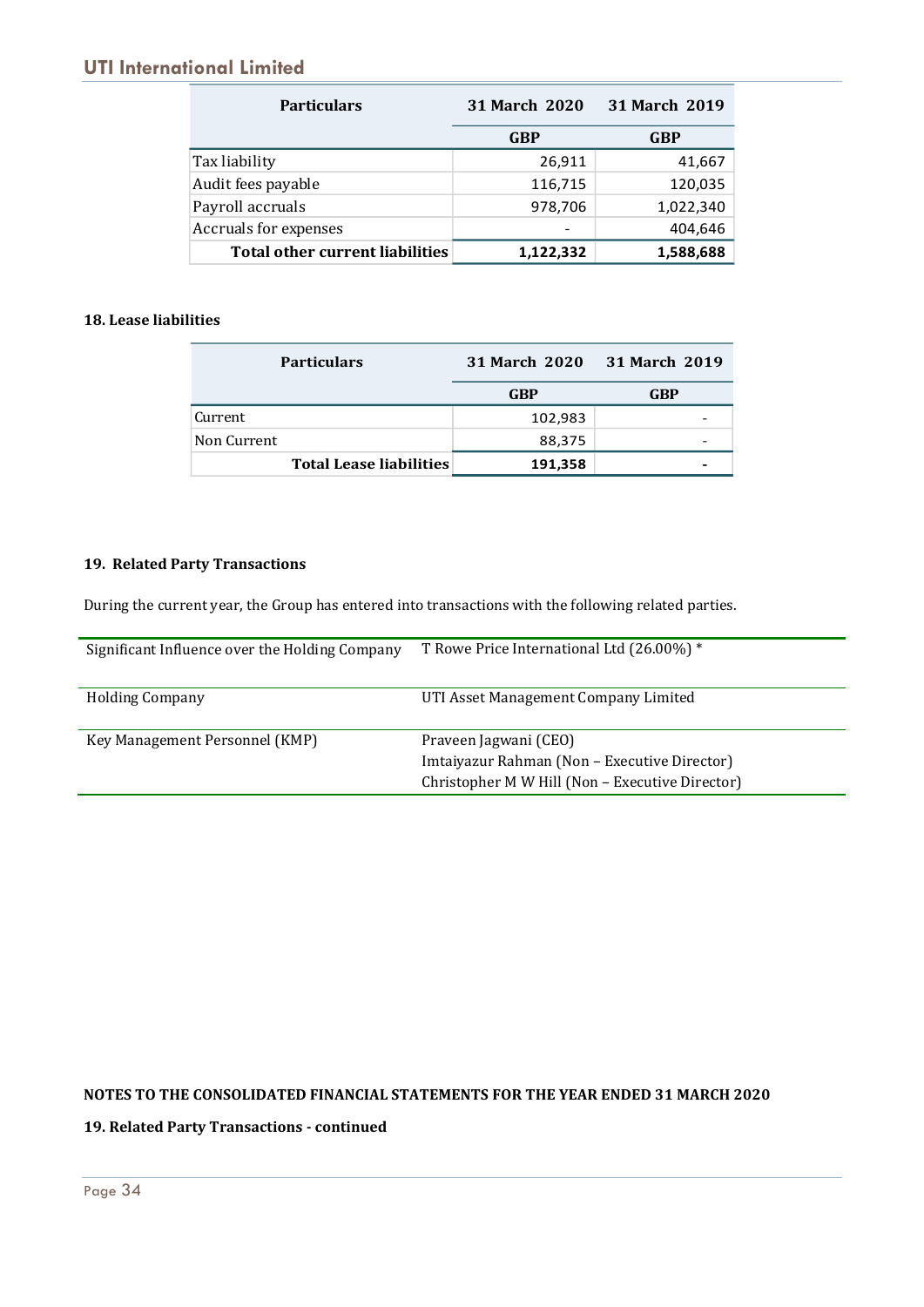The amounts due to and due from the related parties are not secured, interest free , unclaimed and are repayable on demand. The details of the transactions with related parties included in the statement of comprehensive income are as follows:

| Nature of Transaction       | Controlling<br>Companies of<br>the Ultimate<br>Holding<br>Company | Holding<br>Company | Key<br>Management<br>Personnel | Total       |
|-----------------------------|-------------------------------------------------------------------|--------------------|--------------------------------|-------------|
|                             | 31-Mar-20                                                         | 31-Mar-20          | 31-Mar-20                      | $31-Mar-20$ |
|                             | 31-Mar-19                                                         | 31-Mar-19          | 31-Mar-19                      | 31-Mar-19   |
|                             | <b>GBP</b>                                                        | <b>GBP</b>         | <b>GBP</b>                     | <b>GBP</b>  |
| Income                      |                                                                   |                    |                                |             |
| Fee income                  |                                                                   | 555,629            |                                | 555,629     |
|                             |                                                                   | 629,202            |                                | 629,202     |
| <b>Bank Interest</b>        | 25,024                                                            |                    |                                | 25,024      |
|                             | 34,056                                                            |                    |                                | 34,056      |
| <b>Expenses</b>             |                                                                   |                    |                                |             |
| <b>Fund Management fees</b> | -                                                                 | 541,272            |                                | 541,272     |
|                             |                                                                   | 475,510            |                                | 475,510     |
| Salary and allowances       |                                                                   |                    |                                |             |
| - Praveen Jagwani           | $\overline{\phantom{0}}$                                          |                    | 523,130                        | 523,130     |
|                             |                                                                   |                    | 600,107                        | 600,107     |
| Directors fees              |                                                                   |                    |                                |             |
| (Refer foot note below)     | $\overline{\phantom{a}}$                                          |                    |                                |             |
| Dividend                    |                                                                   |                    |                                |             |
|                             |                                                                   | 3,850,502          |                                | 3,850,502   |

| Nature of Transaction | 31-Mar-20 | 31-Mar-19 |
|-----------------------|-----------|-----------|
|                       | GBP       | GBP       |
| Director's Fees       |           |           |
| Christopher M W Hill  | 11,912    | 11,538    |
|                       | 11,912    | 11,538    |

No remuneration is paid to Mr. Imtaiyazur Rahman by UTI International Ltd as he is the Acting CEO (ACEO) of UTI AMC Ltd.

#### **NOTES TO THE CONSOLIDATED FINANCIAL STATEMENTS FOR THE YEAR ENDED 31 MARCH 2020**

**19. Related Party Transactions – continued**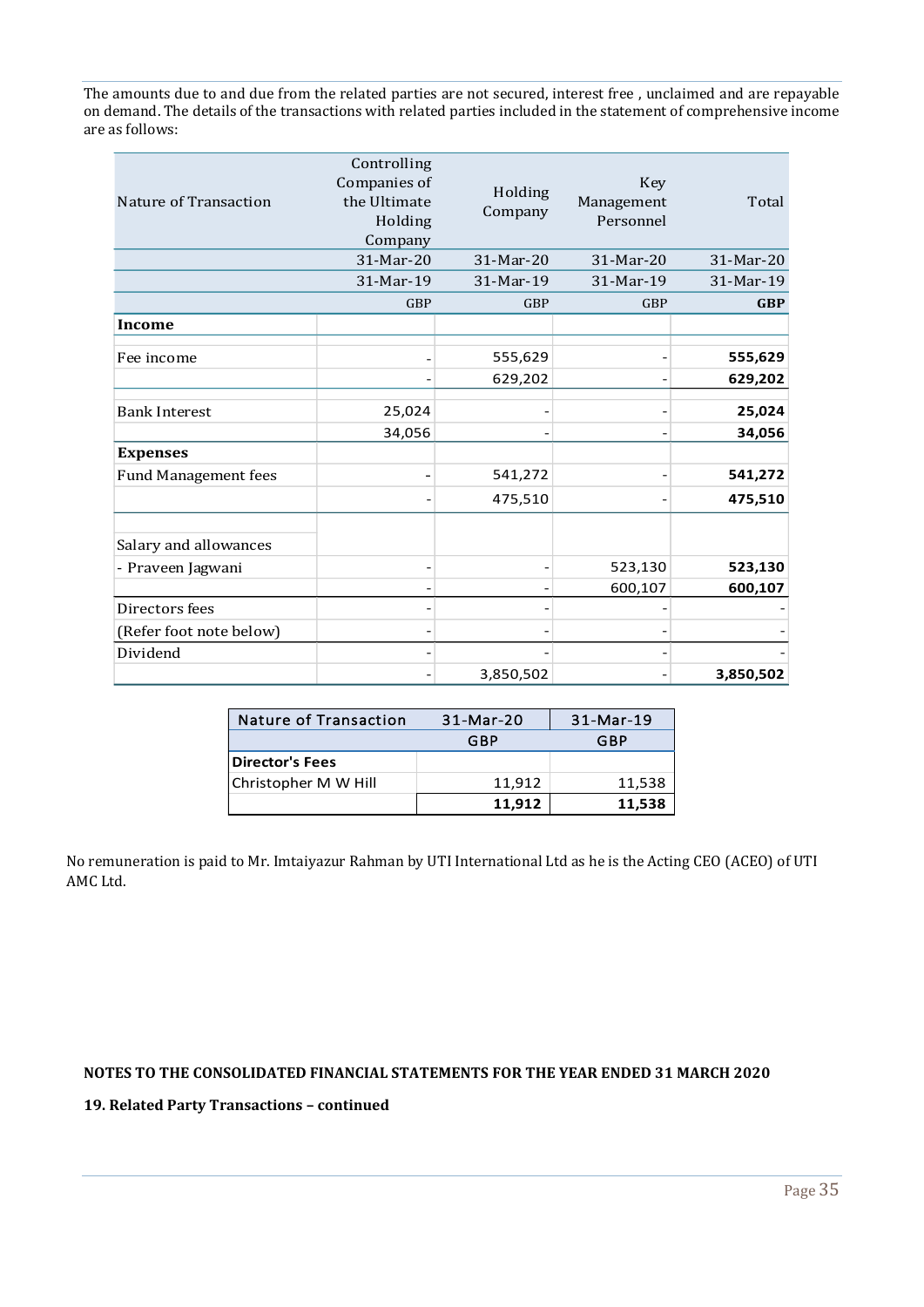Details of related parties' balances included in the statement of financial position are as follows:

| Nature of Transaction       | Controlling<br>Companies of<br>the Ultimate<br>Holding<br>Company | Holding<br>Company | Key<br>Management<br>Personnel | Total      |
|-----------------------------|-------------------------------------------------------------------|--------------------|--------------------------------|------------|
|                             | 31-Mar-20                                                         | 31-Mar-20          | 31-Mar-20                      | 31-Mar-20  |
|                             | 31-Mar-19                                                         | 31-Mar-19          | 31-Mar-19                      | 31-Mar-19  |
|                             | <b>GBP</b>                                                        | <b>GBP</b>         | GBP                            | <b>GBP</b> |
| <b>Outstanding balances</b> |                                                                   |                    |                                |            |
| Cash and deposits           | 1,726,182                                                         | ٠                  |                                | 1,726,182  |
|                             | 203,179                                                           | -                  | -                              | 203,179    |
|                             |                                                                   |                    |                                |            |
| Trade & other receivables   | 9,543                                                             | 125,860            |                                | 135,403    |
|                             | 5,314                                                             | 152,939            |                                | 158,253    |
|                             |                                                                   |                    |                                |            |
| Trade & other payables      |                                                                   | 147,003            |                                | 147,003    |
|                             |                                                                   | 81,637             |                                | 81,637     |

#### **20. Commitments**

At the end of the reporting period, the Group has office rental and office equipment commitments under noncancellable operating leases with a term within one financial year. The minimum lease payments that will become due were as follows:

| <b>Particulars</b> | 31 March<br>2020<br><b>GBP</b> | 31 March<br>2019<br><b>GBP</b> |
|--------------------|--------------------------------|--------------------------------|
| Within one year    | $- -$                          | 24,453                         |

#### **NOTES TO THE CONSOLIDATED FINANCIAL STATEMENTS FOR THE YEAR ENDED 31 MARCH 2020**

#### **21. Fair Value Measurement**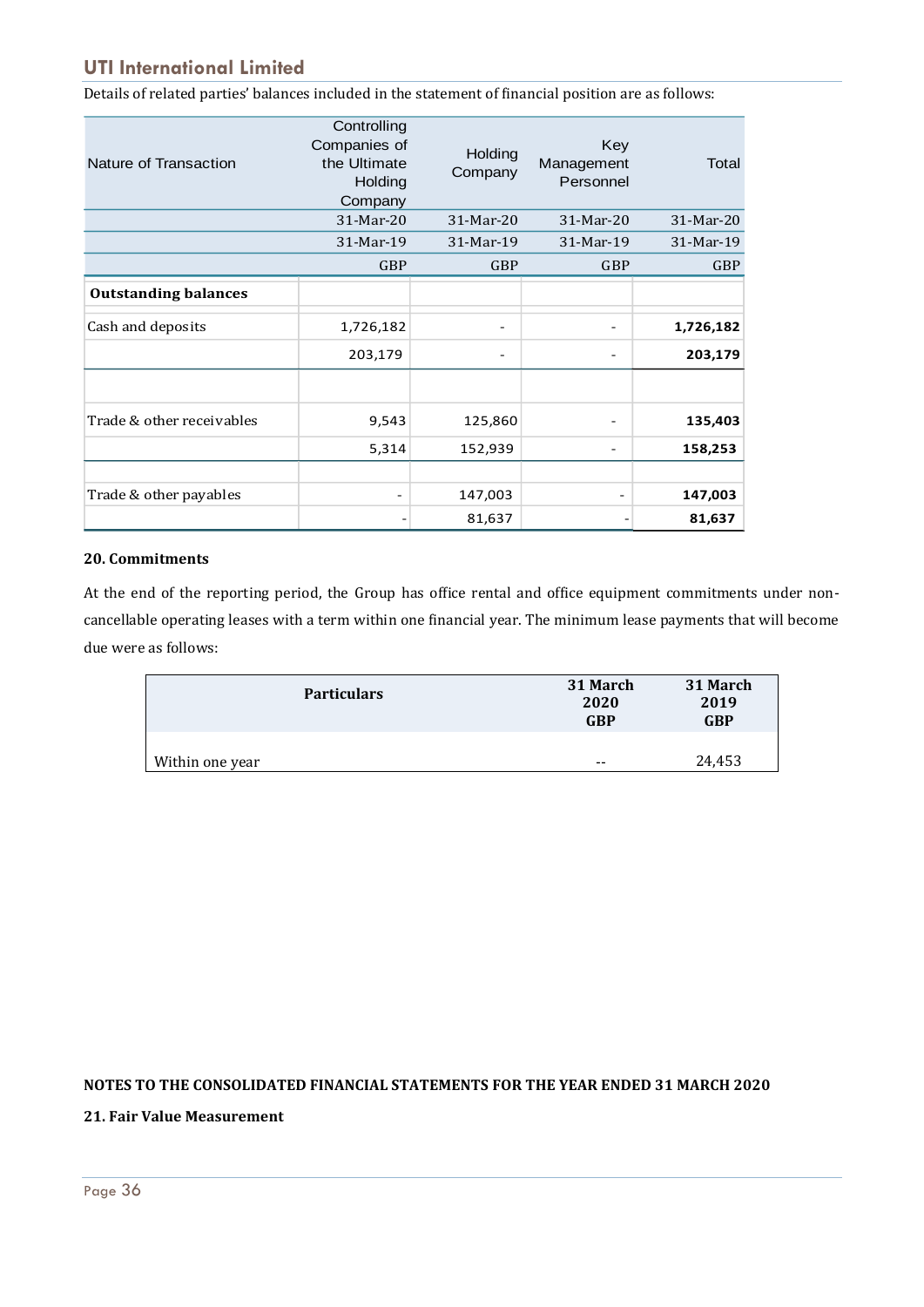Investments in managed funds are valued at fair value according to IFRS as described in Note 2. The Company's other assets and liabilities include cash and cash equivalents and other payables (excluding accruals) which are realised or settled within a short-term period and excludes prepayments. The carrying amounts of these assets and liabilities approximate their fair values.

The table below provides reconciliation of the line items in the Company's statement of financial position to the categories of financial instruments:

|                                                                      | <b>Investments</b> | <b>Financial</b>       | <b>Other</b>             | <b>Total carrying</b> |
|----------------------------------------------------------------------|--------------------|------------------------|--------------------------|-----------------------|
|                                                                      | at fair value      | assets at<br>amortised | financial<br>liabilities | amount                |
|                                                                      |                    | cost                   |                          |                       |
|                                                                      |                    |                        |                          |                       |
| 31 March 2020                                                        | GBP                | GBP                    | GBP                      | GBP                   |
| Financial assets at fair value through<br>profit or loss             | 22,720,428         |                        |                          | 22,720,428            |
| Trade receivables and other assets                                   |                    | 2,227,258              |                          | 2,227,258             |
| Cash at bank                                                         |                    | 11,829,683             |                          | 11,829,683            |
| Trade and other payables                                             |                    |                        | (2,253,024)              | (2, 253, 024)         |
|                                                                      |                    |                        |                          |                       |
| 31 March 2019                                                        | GBP                | GBP                    | GBP                      | GBP                   |
| Financial<br>fair<br>value<br>assets<br>at<br>through profit or loss | 28,636,205         |                        |                          | 28,636,205            |
| Trade receivables and other assets                                   |                    | 1,667,339              |                          | 1,667,339             |
| Cash at bank                                                         |                    | 11,880,993             |                          | 11,880,993            |
| Trade and other payables                                             |                    |                        | (1,762,018)              | (1,762,018)           |

#### **NOTES TO THE CONSOLIDATED FINANCIAL STATEMENTS FOR THE YEAR ENDED 31 MARCH 2020**

**21. Fair Value Measurement - Continued**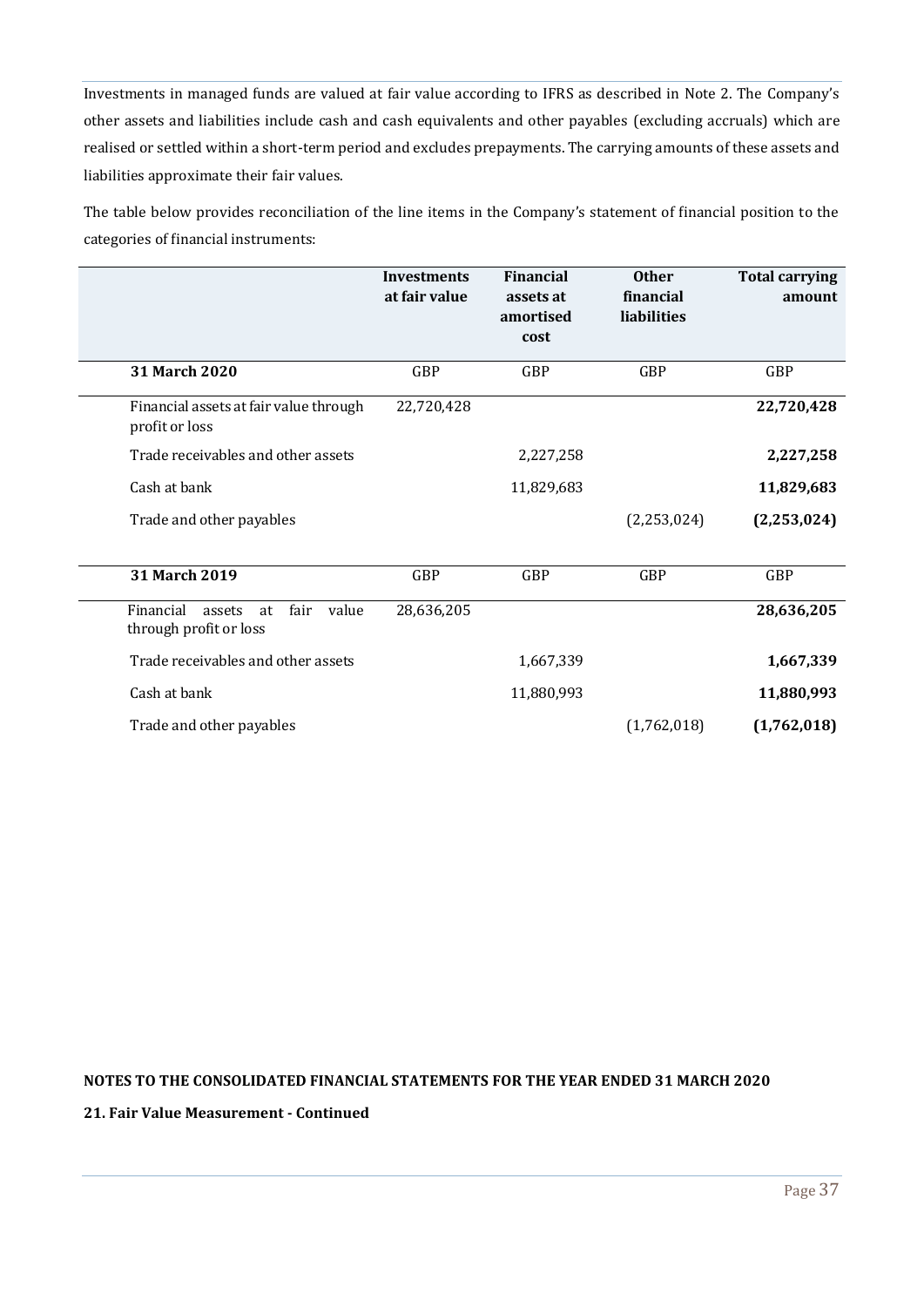|                                                          | Level 1    | Level 2 | Level 3    | <b>Total</b> |
|----------------------------------------------------------|------------|---------|------------|--------------|
| 31 March 2020                                            | GBP        | GBP     | <b>GBP</b> | GBP          |
| Financial assets at fair value through profit<br>or loss | 22,720,428 |         |            | 22,720,428   |
|                                                          |            |         |            |              |
|                                                          | Level 1    | Level 2 | Level 3    | <b>Total</b> |
| <b>31 March 2019</b>                                     | GBP        | GBP     | GBP        | GBP          |
| Financial assets at fair value through profit<br>or loss | 28,636,205 |         |            | 28,636,205   |

#### *Determination of fair values*

The Company measures fair values using the following fair value hierarchy that reflects the significance of the inputs used in making the measurements.

- Level 1: Quoted price (unadjusted in an active market for an identical instrument.)
- Level 2: Valuation techniques based on observable inputs, either directly (i.e. as prices) or indirectly (i.e, derived from prices). This category includes instruments valued using: quoted prices in active markets for similar instruments: quoted prices for identical or similar instruments in markets that are considered less than active; or other valuation techniques for which all significant inputs are directly or indirectly observable from market data.
- Level 3: Valuation technique using significant unobservable inputs. This category includes all instruments for which the valuation technique includes inputs not based on observable data and the unobservable inputs have a significant effect on the instrument's valuation. This category includes instruments that are valued based on quota prices for similar instruments for which significant unobservable adjustments or assumptions are required to reflect differences between the instruments.

Fair value is calculated on the basis of daily rates posted on the Bloomberg website (Level 1).

#### **22. Financial Risk Management Objectives & Policies**

The Directors consider that their main risk management objective is to monitor and mitigate material risks, which they consider including credit risk, liquidity risk, interest rate risk, market price risk and foreign currency risk.

#### **NOTES TO CONSOLIDATED FINANCIAL STATEMENTS FOR THE YEAR ENDED 31 MARCH 2020.**

#### **Financial Risk Management Objectives & Policies - continued**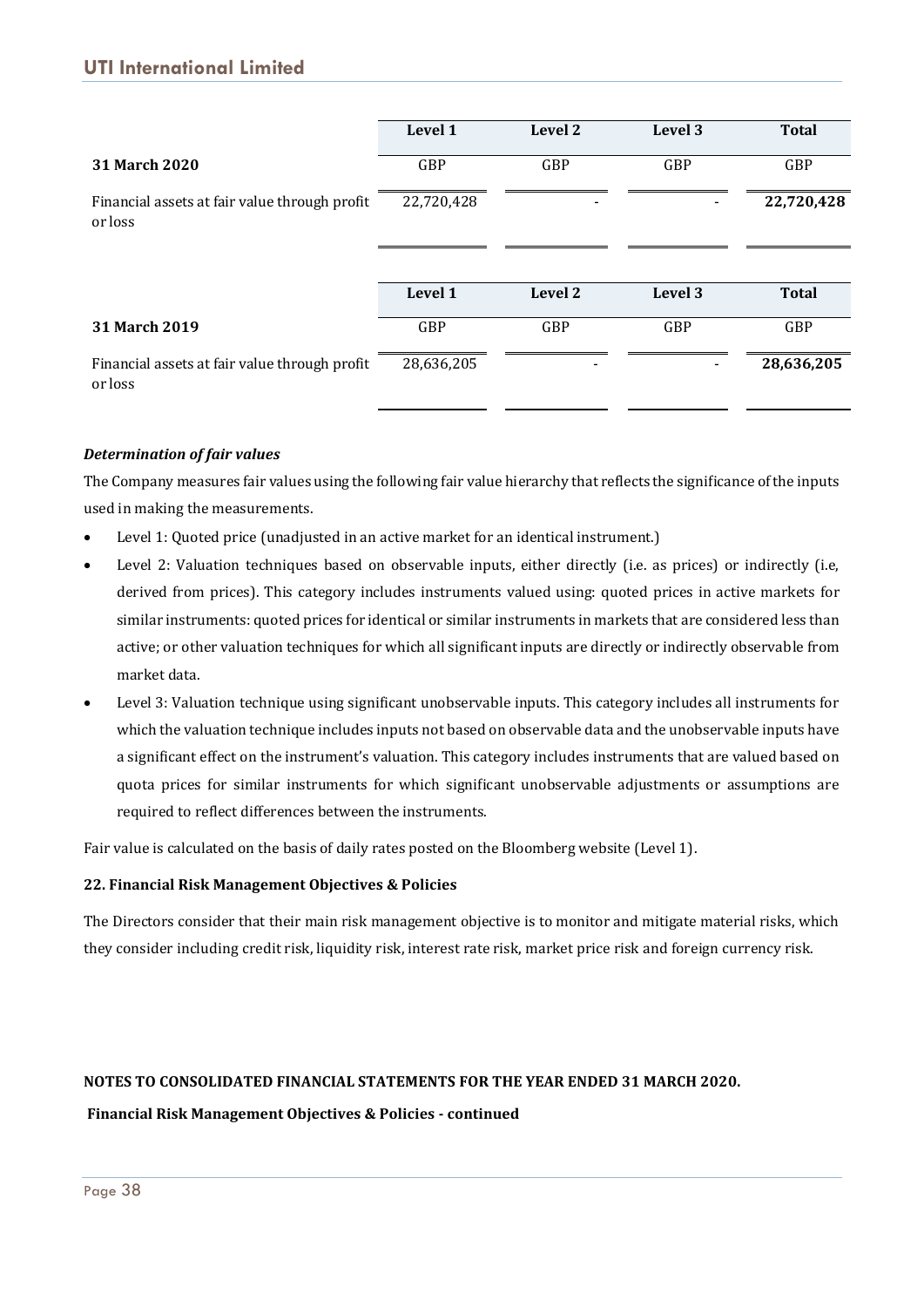Several procedures are in place to enable material risks to be adequately managed. These include preparation and review of annual forecasts and monthly management accounts. For the current period there is no concentration of risk observed by the management.

The key risks are summarised below:

#### **(a) Credit risk**

Credit risk is the risk that a counterparty will not meet its obligations under a financial instrument or customer contract, leading to a financial loss. The Group is exposed to credit risk from its operating activities (primarily trade receivables) and from its financing activities, including deposits with banks and financial institutions, foreign exchange transactions and other financial instruments. IFRS 9 requires impairment loss allowances to be recognised at an amount equal to either 12-month expected credit loss (ECL) ('stage 1 ECLs) or lifetime ECLs. 12 months ECLs are the ECLs that result from all possible default events that are possible within 12 months after reporting date. 'Stage 2' ECLs are lifetime ECLs that are recognised where there has been a significant increase in credit risk of the financial instrument and 'stage 3' ECLs are lifetime ECLs that are recognised where the financial instruments is considered to be credit impaired.

#### *(i) Exposure to credit risk*

At the end of the reporting period, the Company's maximum exposure to credit risk is represented by the carrying amount of each class of financial assets recognised in the statement of financial position.

(ii) Financial assets that are neither past due nor credit impaired

Trade and other debtors that are neither past due nor credit impaired are with credit worthy debtors with good payment record with the Company. The Company derives its main source of revenue from providing fund management services to its affiliates. Exposure to credit risk arising from related party transactions is minimal as these affiliates are of good credit standing. Cash and bank balances of the group comprises of cash and deposits placed with major international banks.

(iii) Financial assets that are either past due or impaired

There is no financial asset that is either past due or credit impaired or would be otherwise require a material loss allowance under the ECL model as 31 March 2020 and 31 March 2019.

#### **(b) Liquidity risk**

Liquidity risk is the risk that the Company will encounter difficulty in meeting financial obligations due to shortage of funds. The Company's exposure to liquidity risk arises primarily from mismatches of the maturities of financial assets and liabilities.

#### **NOTES TO CONSOLIDATED FINANCIAL STATEMENTS FOR THE YEAR ENDED 31 MARCH 2020**

#### **22. Financial Risk Management Objectives & Policies – Continued**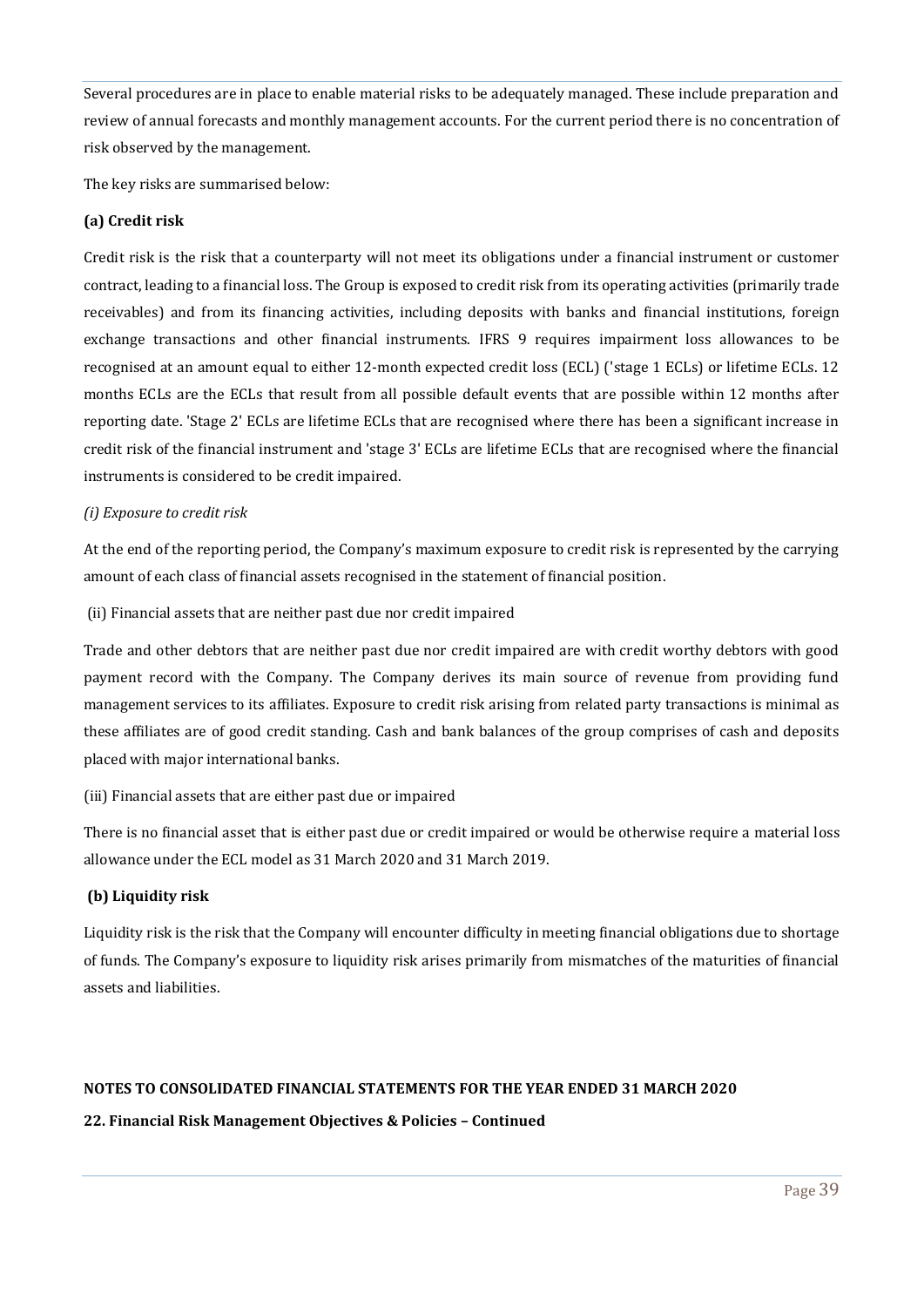#### **(b) Liquidity risk - continued**

The Company's policy on liquidity risk management is to maintain sufficient cash and the availability of funding. Cash balances and forecast cash movements are reviewed on a regular basis, bank reconciliations are prepared and reviewed daily and management accounts are prepared and reviewed monthly to ensure that the Company maintains adequate working capital. The Company's financial assets are short-term in nature which mitigates the risk of default on financial obligations. At the end of the reporting period, all of the Company's financial liabilities will mature in less than one year based on the carrying amount reflected in the financial statements.

The table below summarises the maturity profile of the Group's financial liabilities based on contractual undiscounted payments.

(Amounts in GBP)

|                                          | Less than 3 months / On<br>demand | 3 to 12<br>months | $1$ to $5$<br>vears      | 5<br>$\geq$<br>years | <b>Total</b> |
|------------------------------------------|-----------------------------------|-------------------|--------------------------|----------------------|--------------|
| <b>Year ended</b><br>31 March<br>2020    |                                   |                   |                          |                      |              |
| Trade & other<br>payables                | 2,087,110                         | 77,539            | 88,375                   |                      | 2,253,024    |
| <b>Year ended</b><br>March<br>31<br>2019 |                                   |                   |                          |                      |              |
| Trade & other<br>payables                | 1,762,018                         |                   | $\overline{\phantom{a}}$ |                      | 1,762,018    |

#### **(c) Interest rate risk**

Interest rate risk is the risk that the fair value or future cash flows of the Company's financial instruments will fluctuate because of changes in market interest rates. The Company's income and operating cash flows are substantially independent of changes in market interest rates. The Company's interest-bearing assets are cash deposits placed with banks of GBP 5,207,870 as at 31 March 2020 and GBP 7,519,352 as at 31 March 2019 and cash at bank of GBP 6,621,813 as at 31 March 2020 and GBP 4,361,641 as at 31 March 2019. The Company's policy is to maximise the returns on these interest-bearing assets. The Company does not have any borrowings. Directors have deemed the sensitivity risk to be immaterial.

#### **(d) Currency risk**

Currency risk is the risk that the value of a financial instrument will fluctuate due to changes in foreign exchange rates. The Company's financial exposure is denominated in various other currencies shown in the currency profile below. Consequently, the Company is exposed to the risk that the exchange rate of these currencies relative to GBP may change in a manner, which has a material effect on the reported values of its assets denominated in GBP.

#### **NOTES TO THE CONSOLIDATED FINANCIAL STATEMENTS FOR THE YEAR ENDED 31 MARCH 2020**

**22. Financial Risk Management Objectives & Policies – Continued**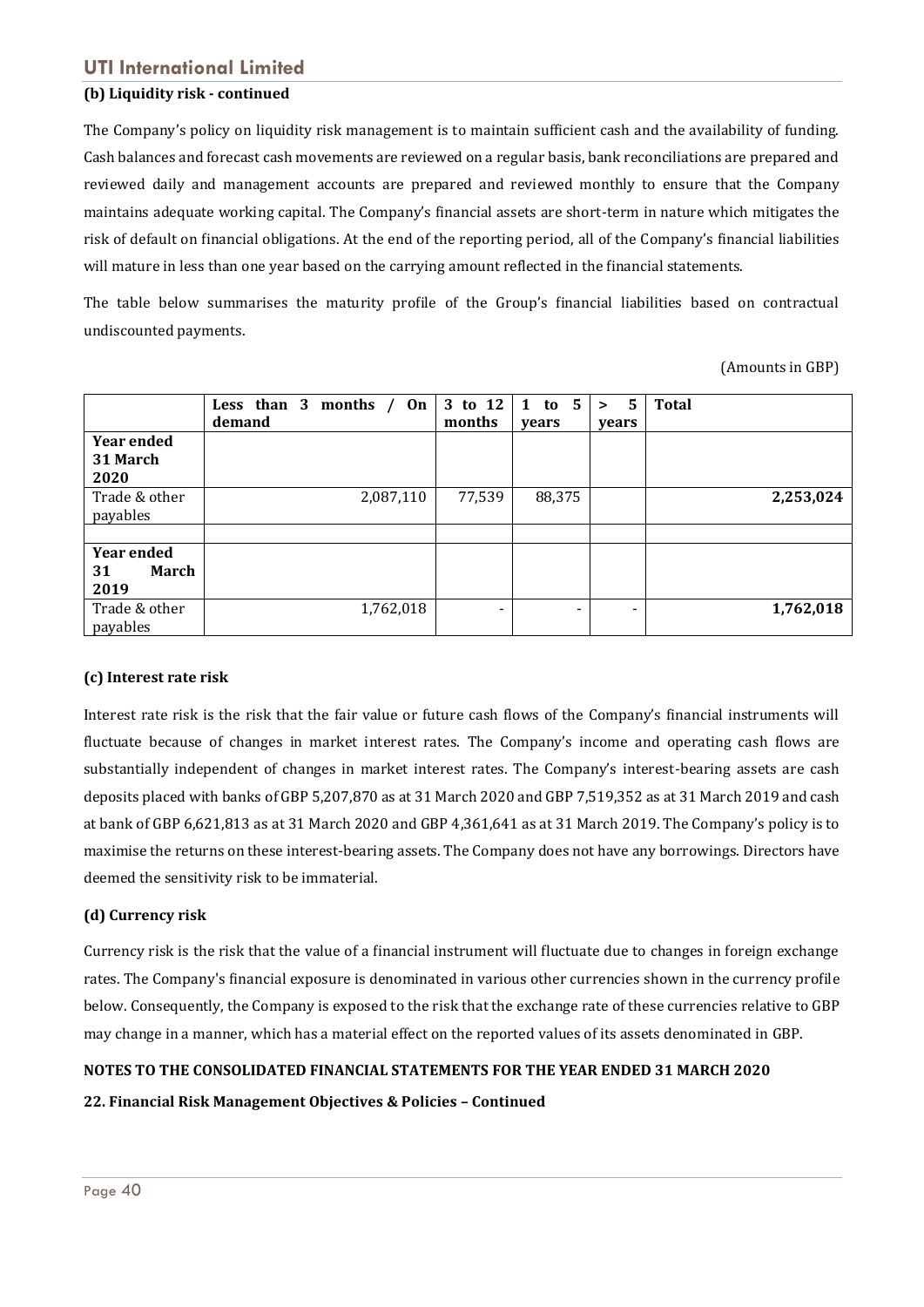#### **(d) Currency risk – continued**

The currency risk profile of the Company's net financial exposure is summarised below:

|                            | <b>Financial exposure</b>          |                                    |  |  |
|----------------------------|------------------------------------|------------------------------------|--|--|
|                            | <b>31 March 2020</b><br><b>GBP</b> | <b>31 March 2019</b><br><b>GBP</b> |  |  |
|                            |                                    |                                    |  |  |
| United States Dollar (USD) | 10,971,196                         | 112,729                            |  |  |
| Indian Rupee (INR)         | $\overline{\phantom{0}}$           |                                    |  |  |
| Japanese Yen (JPY)         | 409.274                            | 297,900                            |  |  |

#### *Sensitivity analysis for currency risk:*

The sensitivity analysis shows how the value of a financial instrument will fluctuate due to changes in foreign exchange rates against the GBP, the functional currency of the Company.

|            |                    | Effect on profit before tax |            |
|------------|--------------------|-----------------------------|------------|
| Currency   | Change in currency | 31 March 2020 31 March 2019 |            |
|            | $+/-$              | <b>GBP</b>                  | <b>GBP</b> |
| <b>USD</b> | 5%                 | 443,693                     | 431,197    |
| <b>INR</b> | 5%                 | -                           |            |
| JPY        | 10%                | 305                         | 206        |

#### **(e) Market price risk**

Market price risk is the risk that the fair value or future cash flows of the Company's financial instruments will fluctuate because of changes in market prices. The Company is exposed to equity price risk arising from its investment in quoted equity securities. These instruments are classified as financial assets at fair value through

profit or loss. The Company's objective is to manage investment returns and equity price risk using a mix of investment grade shares with steady dividend yield and noninvestment grade shares with higher volatility.

#### *Sensitivity analysis for equity price risk:*

At the end of the reporting period, if the share prices of the equity securities had been 10% higher/lower with all other variables held constant, the Company's income statement would have been GBP 2,271,932 as at 31 March 2020 and GBP 2,863,509 as at 31 March 2019 higher/lower, arising as a result of an increase/decrease in the fair value of equity securities classified as financial assets at fair value through profit or loss.

#### **23. Capital Management**

The primary objective of the Company's capital management is to ensure that it maintains a strong credit position and healthy capital ratios in order to support its business and maximize shareholder value.

#### **NOTES TO CONSOLIDATED FINANCIAL STATEMENTS FOR THE YEAR ENDED 31 MARCH 2020**

#### **23. Capital Management - Continued**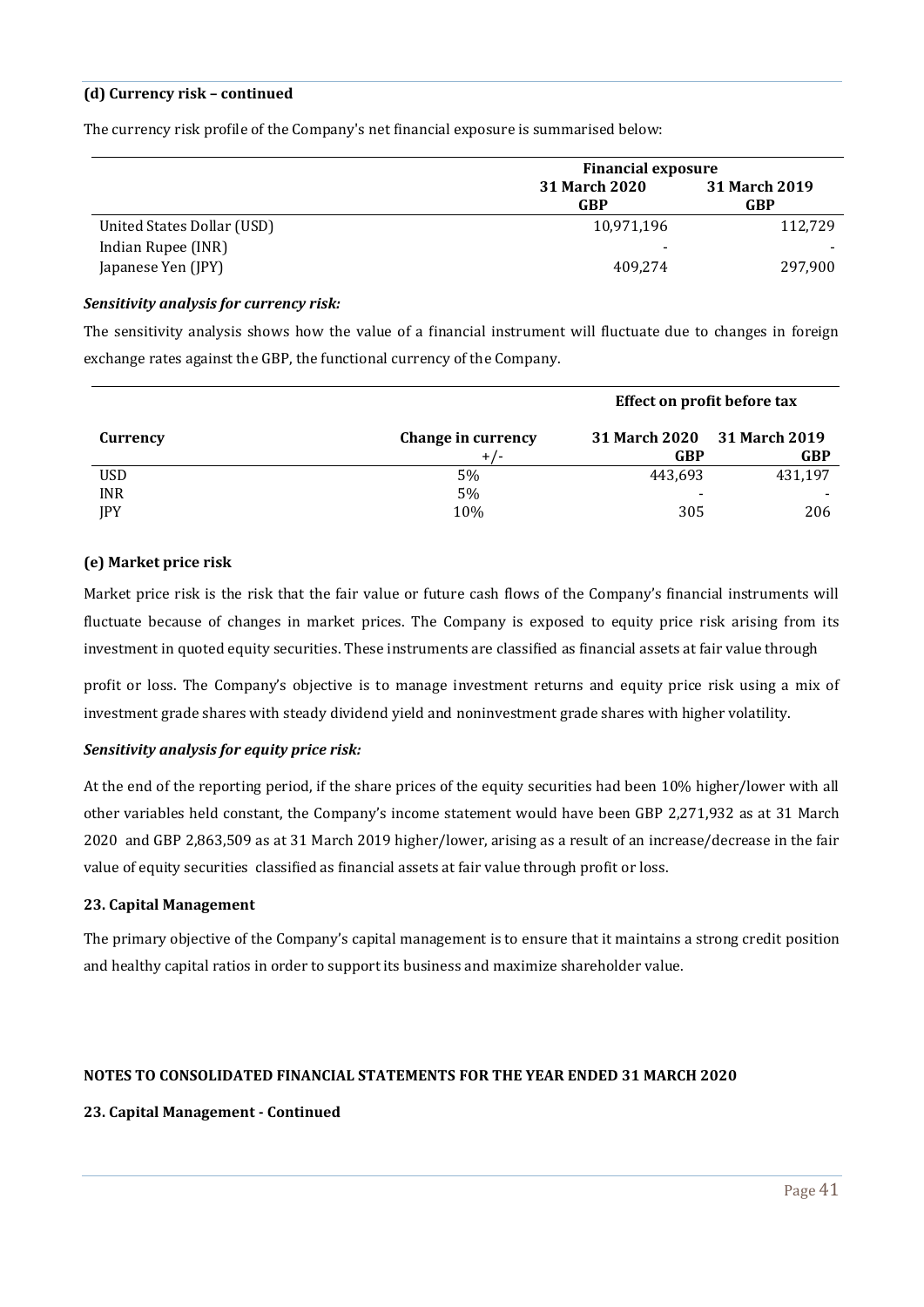The Company manages its capital structure and makes adjustments to it, in light of changes in economic conditions. To maintain or adjust the capital structure, the Company may adjust dividend payment to shareholders, or issue shares, or extend the payment period for the supplier (Investment Advisors) or accelerate receipt from the debtors (Funds which the Company manages). The Group's total equity comprises of share capital, share premium and retained earnings which amounted to GBP 33,792,580 as at 31 March 2020 and GBP 39,561,814 as at 31 March 2019.

#### **24. Immediate and Ultimate Holding Company**

The Group's immediate holding company is UTI Asset Management Company Limited, a Company incorporated in Mumbai, India. The shareholders of the immediate holding company are State Bank of India, Bank of Baroda, Life Insurance Corporation of India, Punjab National Bank, each with 18.24% holding and T Rowe Price International Ltd (26%). Neither the entity owners nor any other have the power to amend the financial statements after its issuance.

#### **25. Other Matters**

SEBI has issued show cause notices dated (i) June 26, 2019 under the SEBI Act ("First SCN"); (ii) September 13, 2019 under the Securities and Exchange Board of India (Procedure for Holding Inquiry and Imposing Penalties) Rules, 1995 ("Inquiry Rules SCN"); and (iii) September 13, 2019 under the SEBI Intermediaries Regulations ("Intermediaries Regulations SCN"), and together with the First SCN and the Inquiry Rules SCN, the "SCNs"), to India Debt Opportunities Fund ("IDOF"), a fund managed by UTI International Limited, which is registered as a Category II FPI under the SEBI FPI Regulations, in relation to the India Debt Opportunities Fund Scheme ("IDOF Scheme").

IDOF has responded to the First SCN and the Intermediaries Rules SCN, among others, denying all the allegations. Further, IDOF has responded to the Inquiry Rules SCN requesting SEBI to provide legible copies of certain documents and requesting that the proceedings under the Inquiry Rules SCN be kept in abeyance until the conclusion of the proceedings under the First SCN. Pursuant to the SCNs, SEBI has directed IDOF to, among others, show cause as to why directions to disgorge the allegedly undue profit of INR 244.34 million should not be issued to IDOF, and why action under the SEBI Intermediaries Regulations and the Securities and Exchange Board of India (Procedure for Holding Inquiry and Imposing Penalties) Rules, 1995 should not be taken against IDOF. Order is yet to be passed. IDOF Ltd. has through its lawyers filed detailed replies to the SCNs denying all the allegations including any non-compliances. In the assessment of the management of IDOF Ltd., the SCNs including the proposed penalties/actions should not sustain. Therefore, no provision or contingent liability has been recorded in the financial statements of UTI International Ltd as management have assessed the probability of there being an outflow of economic resources for UTI International Ltd as remote. No SCNs have been issued to UTI International.

## **NOTES TO CONSOLIDATED FINANCIAL STATEMENTS FOR THE YEAR ENDED 31 MARCH 2020**

#### **26. Events after reporting date**